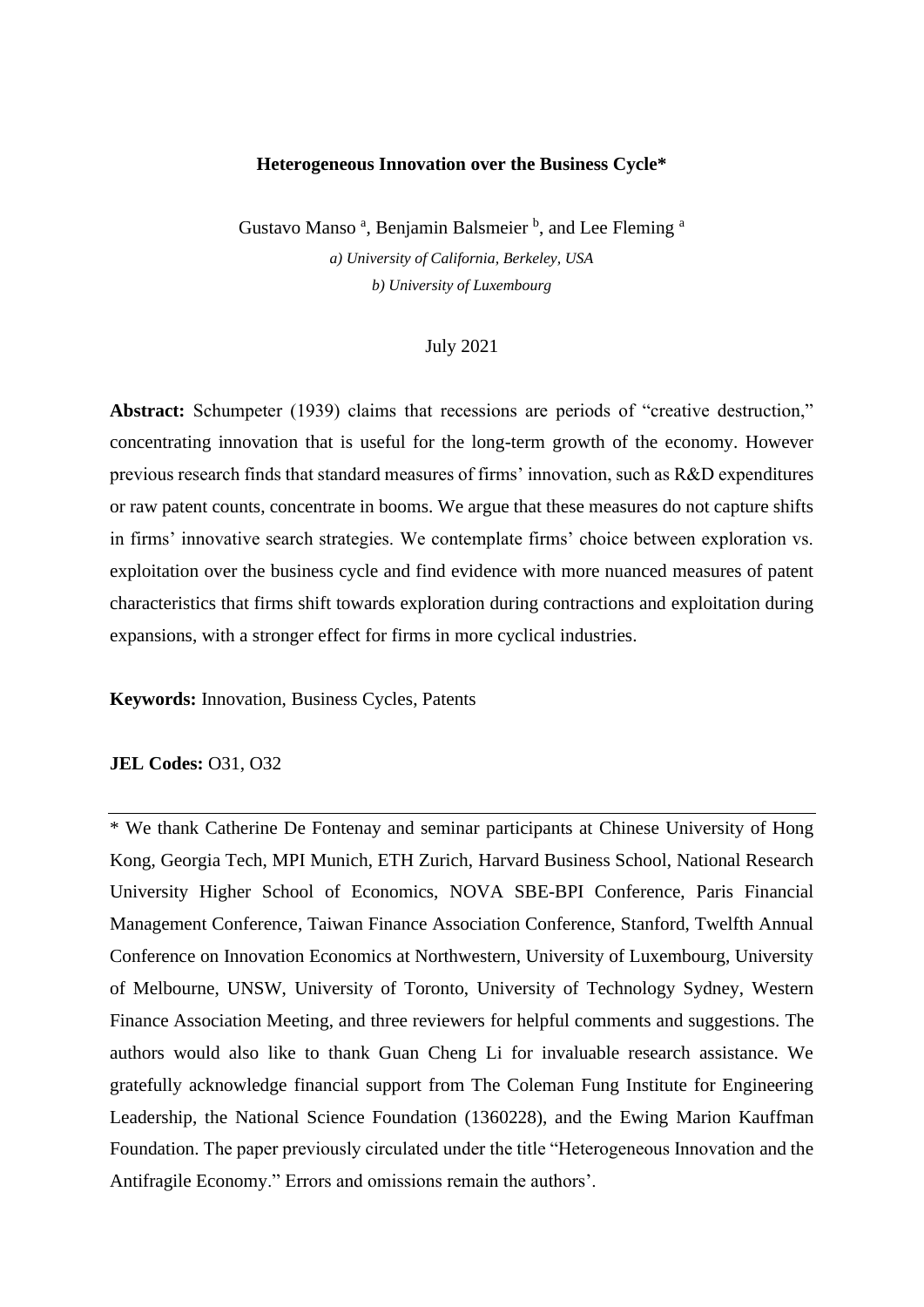## **1. Introduction**

Schumpeter (1939) argues that recessions are times of creative destruction, during which increased innovation fuels enhancements in productivity and the retirement of old technologies. A large body of theoretical work – including Cooper and Haltingwanger (1993), Caballero and Hammour (1994), Aghion and Saint-Paul (1998), and Canton and Uhlig (1999) – has formalized Schumpeter's thesis. This literature typically builds upon the simple idea that the opportunity cost of firms' innovative activities, i.e. the foregone sales that could have been achieved instead, drops in recessions. Stated another way, during recessions, firms should focus on long-run investments since expected profits in the short run are low anyways. During expansions, firms should focus on satisfying current customers' demands and consolidating and harvesting their current technology trajectory.

A number of famous anecdotes about firms' innovations are often adduced to support the Schumpeterian image of creative destruction. Dupont's dominance in the mid 20th century can be directly traced to the inventions from Wallace Caruthers' lab and others during the depression, including neoprene (1930), nylon (1935), teflon (1938), and polyester (1941). Following WWII and the accompanying downturn, Percy Spencer invented the microwave oven in 1946, and in 1947 Shockley, Bardeen, and Brattain at Bell Labs invented the transistor, which in turn enabled the electronics, information, and artificial intelligence revolutions. Schumpeterian thinking would also predict the flip side of incremental and steady development during expansions, though such innovations, while important, provide less compelling images.

Despite the plausible models and salient anecdotes, much systematic evidence suggests that firms do not take the opportunity to replenish the stock of productivity enhancing innovations during downturns. Typically measured by R&D expenditures and raw patent counts, most empirical work to date finds innovative activities to be procyclical (Griliches 1990, Geroski and Walters 1995, Fatas 2000, Rafferty 2003, Walde and Woitek 2004, and Comin and Gertler 2006, Kopytov, Roussanov, and Taschereau-Dumouchel, 2018). Field (2003) offers rare evidence in favor of the Schumpeterian hypothesis with time series measures of productivity. Yet most of the empirical work to date presents a conundrum; based on measures of R&D spending and patent counts, the data clearly reject the theoretical predictions of countercyclical innovation.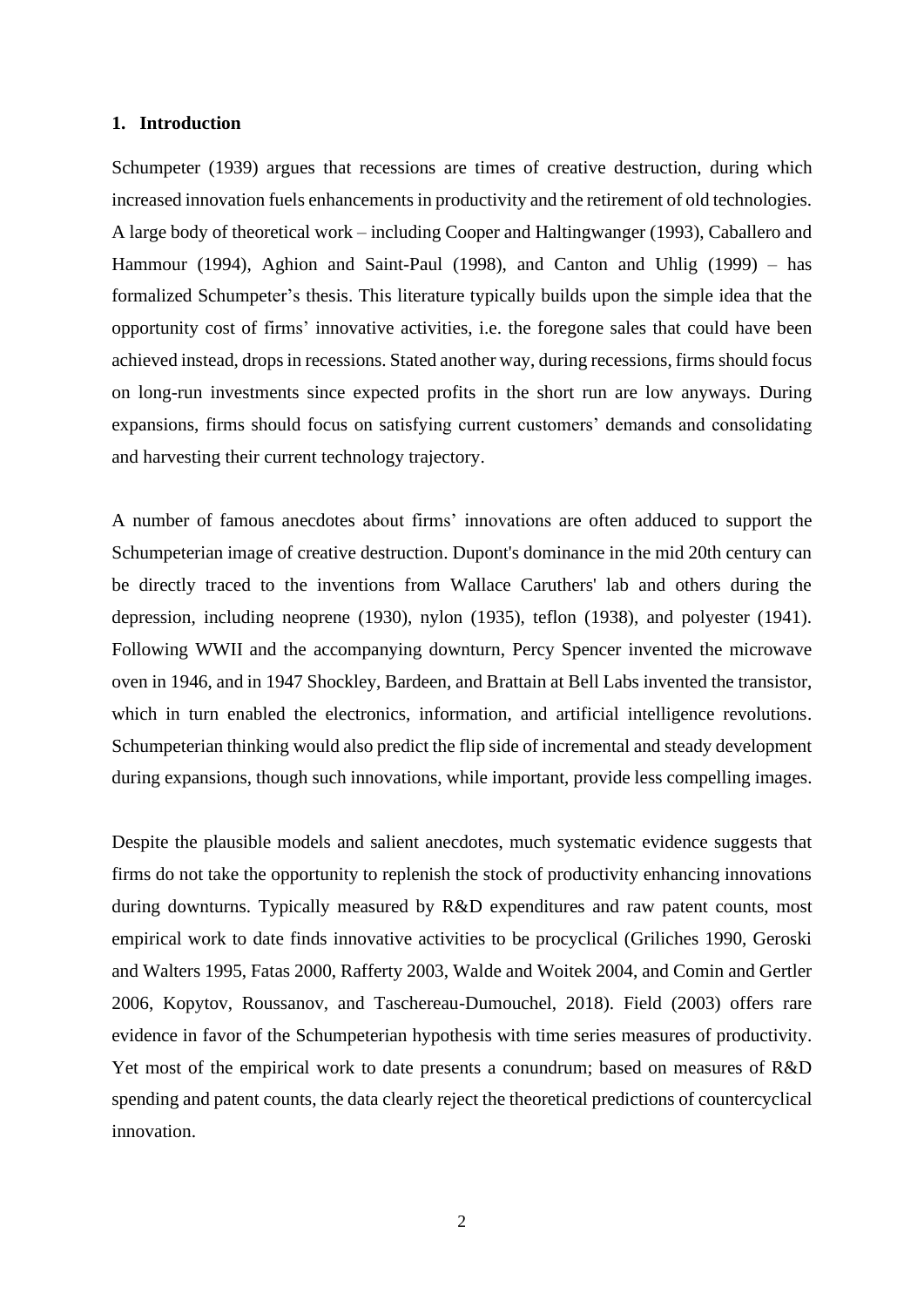A variety of explanations have been proposed to explain the contrary evidence, for example, that firms invent in downturns but delay the commercialization of their inventions until demand increases (Schleifer 1986, Francois and Lloyd-Ellis 2003), that fear of appropriation encourages pro-cyclical innovation (Barlevy 2007), that credit constrained firms are less likely to invest in counter-cyclical innovation (Aghion et al. 2012), that pro-cyclical innovation is more likely in industries with faster obsolescence and weak intellectual property protection (Fabrizio and Tsolmon 2014), and that inventors become less productive during downturns, due to a deterioration in their household balance sheet (Bernstein, McQuade, and Townsend 2018).

To resolve this conundrum, we contemplate innovative search as a tension within firms between exploration (the pursuit of novel to the firm approaches) versus exploitation (the refinement of existing technology that is known to the firm). Confirming and building upon recent work (Fabrizio and Tsolmon 2014), we observe this tension empirically with a patentbased measure of technological proximity (derived from Jaffe 1989) across time within each firm. Firms shift their search strategies towards exploration during downturns and exploitation during expansions. The results hold with and without controls and are robust to alternate models and measures of proximity and search.

We begin with the assumption that innovation results from experimentation with new ideas (Arrow 1969). The central tension that arises in experimentation lies between exploration and exploitation (March 1991). Exploration involves search, risk-taking and experimentation with new technologies or new areas of knowledge. Exploitation, on the other hand, is the refinement of existing and familiar technologies. Exploration is more expensive due to an increased probability of failure and the learning that it requires to commercialize new technologies. Because the opportunity cost of exploratory activities – the additional output or sales that could have been achieved instead by a slightly refined product – is lower in recessions, firms have incentives to undertake such activities in downturns. At the same time, during booms, firms have incentives to engage in exploitation, to avoid losing profits from the high sales of its current products. As a consequence, the model predicts that exploration is countercyclical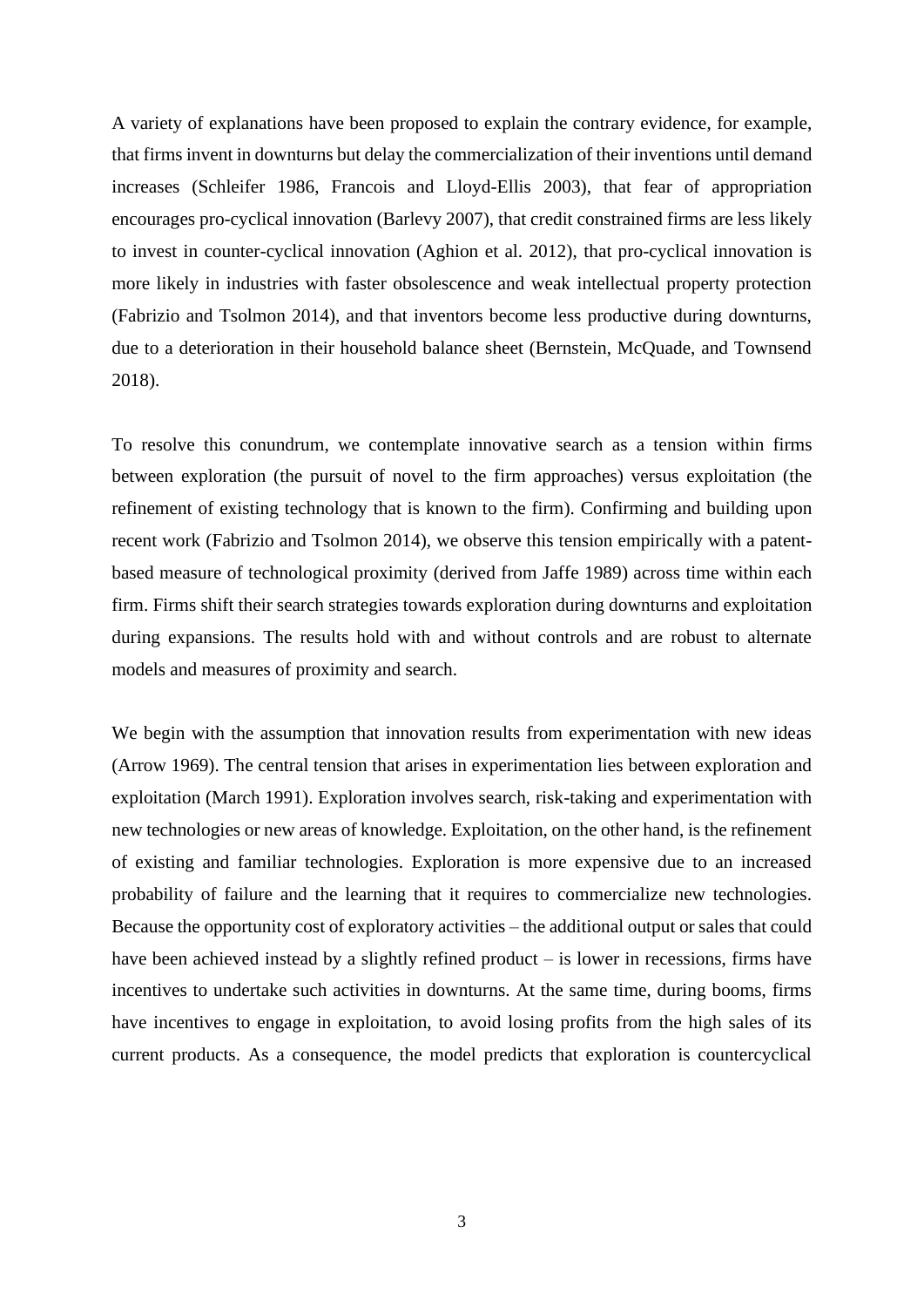while exploitation is procyclical. Moreover, results should be more pronounced in cyclical industries<sup>1</sup>

The predictions are related to the literature on incentives for innovation (e.g. Holmstrom 1989; Aghion and Tirole 1994). Modelling the innovation process as a simple bandit problem, Manso (2011) finds that tolerance for early failure and reward for long-term success is optimal to motivate exploration. A similar principle operates in our setting with business cycles. During recessions, profit is low regardless of the action pursued, and thus the firm is more tolerant of early failures. Moreover, future profits look more promising than the present, and thus there will be increased rewards for long-term success. We start from the perspective of an individual firm and ask when it is more or less likely to leave already known to the firm paths.

To measure exploration and exploitation we rely on patent data. However, we differentiate between patents filed in new to the firm technology classes and patents filed in known to the firm technology classes. We observe the distribution of the number of patents (in year of application) per technology class and firm. Consistent with Jaffe (1989) and Bloom et al. (2013), we then calculate the similarity between the distribution of patents across technology classes applied by a given firm in year *t* and the same firm's prior distribution of patents across technology classes. The technological profiles of firms that exploit will look more similar to their past profiles; those that explore will look more different from year to year. Using this more nuanced view of innovation and within firm search strategy, we predict and find that innovative exploration is countercyclical while exploitation is procyclical within our sample of patenting firms observed from 1958 through 2008. Moreover, we predict and find stronger results for firms in more cyclical industries. While the results are not causal, in the sense that they rely on historically observed business cycles, the results remain robust to a wide variety of estimations, alternative measures, and data cuts.

Moving beyond these initial predictions, we explore the mechanisms and implications of how firms shift their innovation search strategies over the business cycle. We find that the proportion of new to the firm inventors increases during recessions, and that inventors' patents are more likely to be in classes they had not previously invented in personally. Consistent with

 $<sup>1</sup>$  Appendix A presents a theoretical model yielding these predictions.</sup>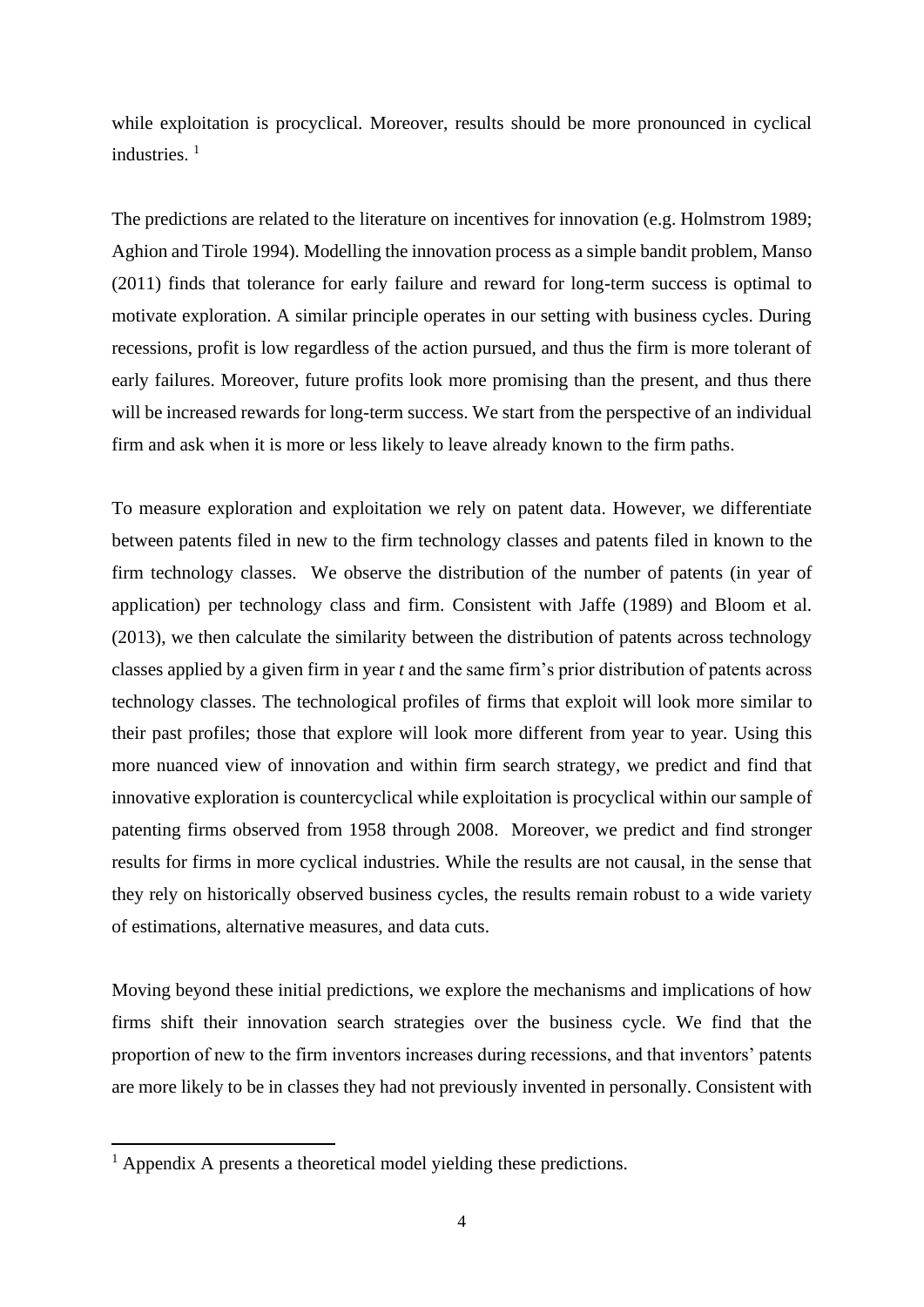a technology life cycle model, and providing an analogy to exploration and exploitation, innovation shifts towards product innovation during recessions and process innovation during expansions. The influence of the business cycle on innovative search strategies appears to be less in high appropriability industries (Fabrizio and Tsolmon 2014). Turning to implications, while firms may patent less during downturns, the average importance of their patents (as measured by future prior art citations) increases. The exploration shift induced by the business cycle also induces patents that contribute greater increases to a firm's labor and sales productivities.

This work joins a growing and more sophisticated literature that looks beyond R&D expenditure or patent and citation counts to measure different types and nuances of innovation. For example, Akcigit and Kerr (2018) develop a growth model to analyze how different types of innovation contribute to economic growth and how the distribution of firm size can have important consequences for the types of innovations realized. Babina and coauthors (2019) find that while the volume of patenting declined in the Great Depression, the quality did not. They document a mechanism whereby eminent independent inventors moved inside of surviving firms, particularly within distressed regions. Kelly et al. (2018) construct a quotient where the numerator compares a patent's lexical similarity to future patents and the denominator to past patents. This explicitly incorporates future development of successful search and novelty and clearly identifies technological pivots and breakthroughs. Patents which score highly on this metric correlate with future productivity of the firm, sector, and firm. Brav et al. (2018) use overlap in citation data to characterize exploratory patents and Balsmeier, Fleming and Manso (2017) use several simple patent-based measures to show that independent boards shift a firm towards exploitation strategies.

One conceptual difference of our work compared to many others on heterogeneous innovation is the within firm perspective. We contemplate innovative search as the tension between exploration and exploitation within firms. This implies that some type of exploratory innovative search from a firm's perspective might not be exploratory from another firm's perspective, or novel to the world. We assume that firms that move out of their known territory are more likely to work on new to the world inventions but it is worthwhile to note that neither our theoretical motivation nor our empirics make explicit claims about this.

The results ultimately imply that changes within firms' search strategies can bolster economic resiliency and perhaps cast a more positive view of the welfare effects of macroeconomic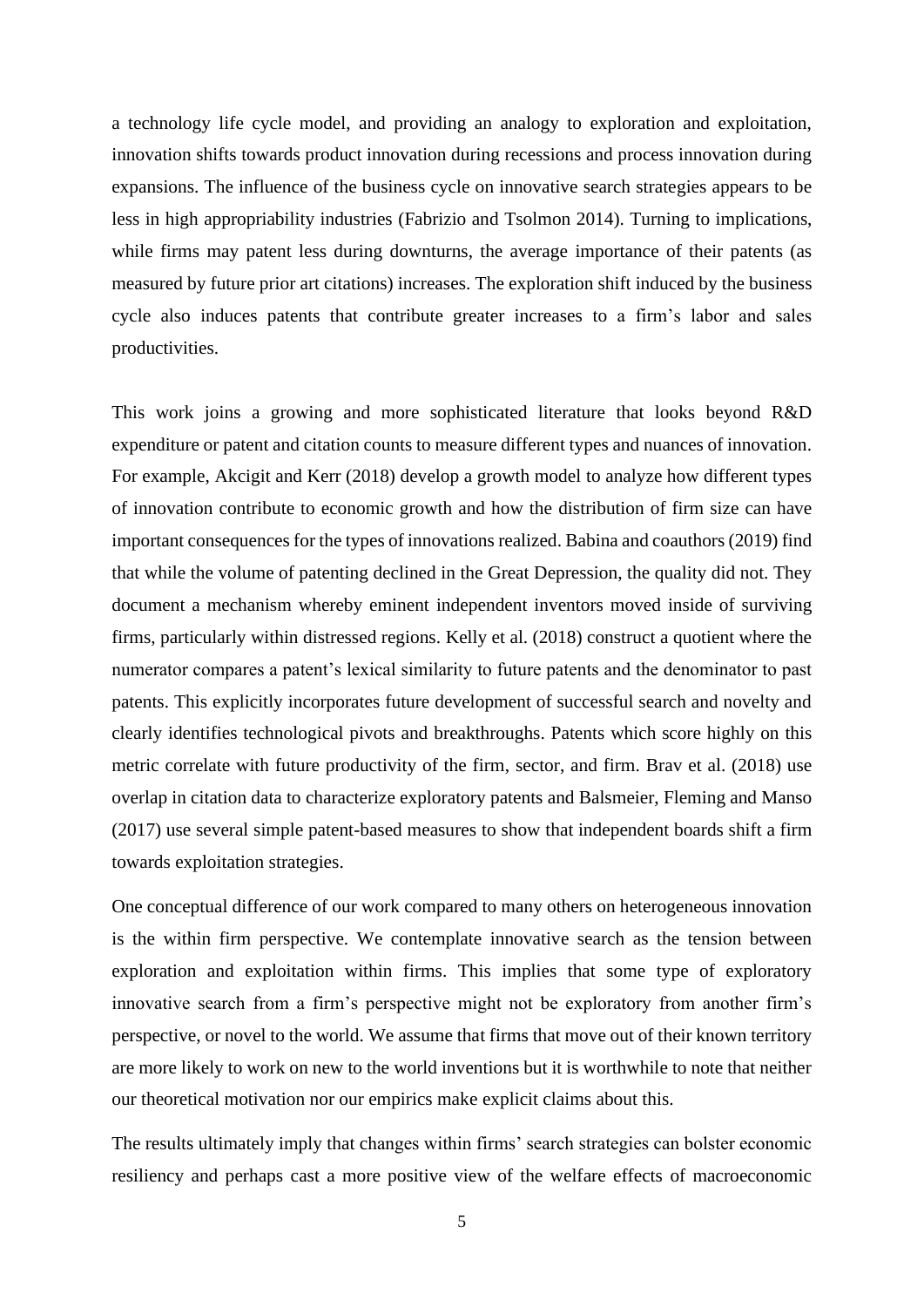fluctuations. If negative economic shocks indeed encourage growth-enhancing exploration, economic recessions would tend to be shorter and less persistent than they would be otherwise. This positive contribution might be even more important, if there exists an inherent bias towards exploitation, for example, due to the imperfect protection of property rights, or the difficulty of commercializing new technologies and appropriating their profits for the inventing firm.

#### **2. Theoretical Motivation**

We introduce, in the appendix, a simple model of exploration and exploitation over the industry business cycle. This formal model is based on the simple two-armed bandit problem studied in Manso (2011), but incorporates macroeconomic shocks. We formally derive the hypotheses in this section as propositions in the appendix.

In the model, a representative firm can explore a new technology or exploit a conventional technology. When the firm explores a new technology, it sacrifices short-term payoffs since the new technology has a lower chance of success. At the same time, such experimentation with a new technology provides the firm with useful knowledge that enhances firm profits in the long-run. Exploitation, on the other hand, guarantees reasonable profits both in the shortand long-run, but induces a lower learning rate.

The economy fluctuates between two macroeconomic states: booms and recessions. During recessions, sales are low regardless of the technology adopted. As such, the opportunity cost of experimentation is also low. At the same time, future sales are expected to be higher when the economy leaves a recession, making any knowledge obtained currently more valuable. Therefore, firms have incentives to prioritize exploration in recessions.

During booms, sales are high. As such, the opportunity cost of experimentation is also high. Therefore, firms have incentives to stick to their proven technologies, making only small adjustments to (essentially just fine-tuning) their products. They focus on sales and fulfilling current orders, rather than researching and designing new products. Given that profits can be quickly and immediately harvested in booms, firms reap and exploit the benefits from prior exploration.

**Hypothesis 1:** Firms are more prone to explore in recessions than in booms.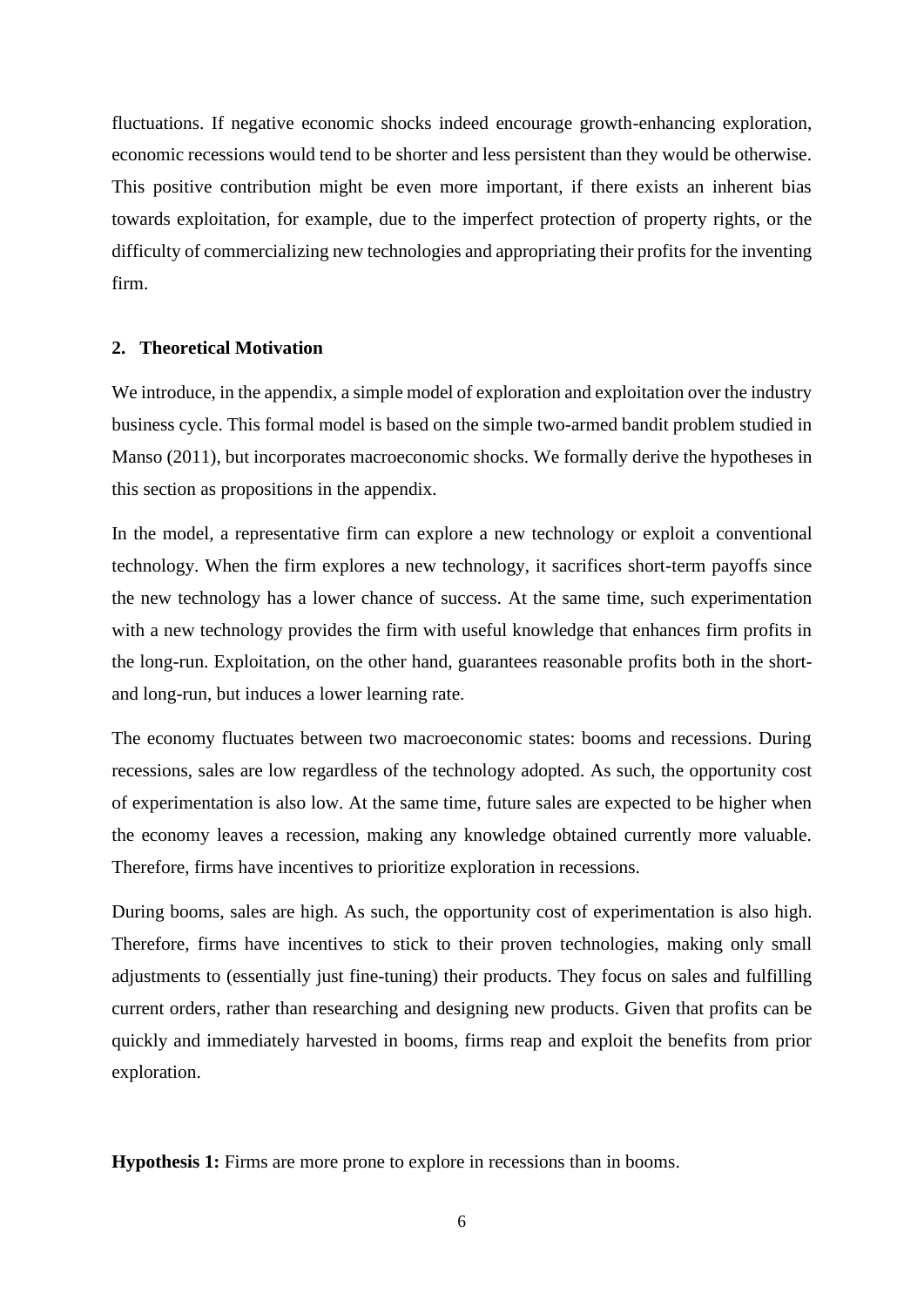How should results vary with industry cyclicality? More cyclical industries respond more strongly and significantly to the macroeconomic conditions. This amplifies the sensitivity of a firm's innovation strategy to the business cycle, argued in Hypothesis 1.

**Hypothesis 2:** The innovation strategies of firms in cyclical industries are more sensitive to business cycles.

## **3. Empirics**

#### **3.1. Data**

The empirical analysis is based on the joint availability of firm level data from three sources: 1) public US based firms in Compustat, 2) disambiguated patent assignee data from Kogan et al. (2017), the United States Patent and Trademark Office, and the Fung Institute at UC Berkeley (Balsmeier et al. 2018), and 3) the NBER-CES Manufacturing Industry Database (Bartelsman & Gray, 1996). We build firm level patent portfolios by aggregating eventually granted US patents from 1958 (first year of availability of the NBER-CES industry data) through 2011 inclusive (last year of availability of the NBER-CES industry data). As we base our analysis on measures that have no obvious value in case of non-patenting activity or first time patenting activity, we only include firms in the analysis that applied for at least one patent in a given year, and patented at least once in any previous year, taking all patents granted to a given firm back to 1926 into account when calculating a firm's known classes. The match with the NBER-CES database reduces the sample to manufacturing industries. While this misses recent shifts in the innovative economy towards software and services, manufacturing firms still account for about 70 to 80% of the economy wide R&D spending since 1990 and about 90% beforehand (Barlevy, 2007). Finally, we restrict the sample to firms that we observe at least twice and have non-missing values in any control variable. The final dataset is an unbalanced panel of 24,419 firm year observations on 2,130 firms in 123 manufacturing industries, observed between 1958 and 2011.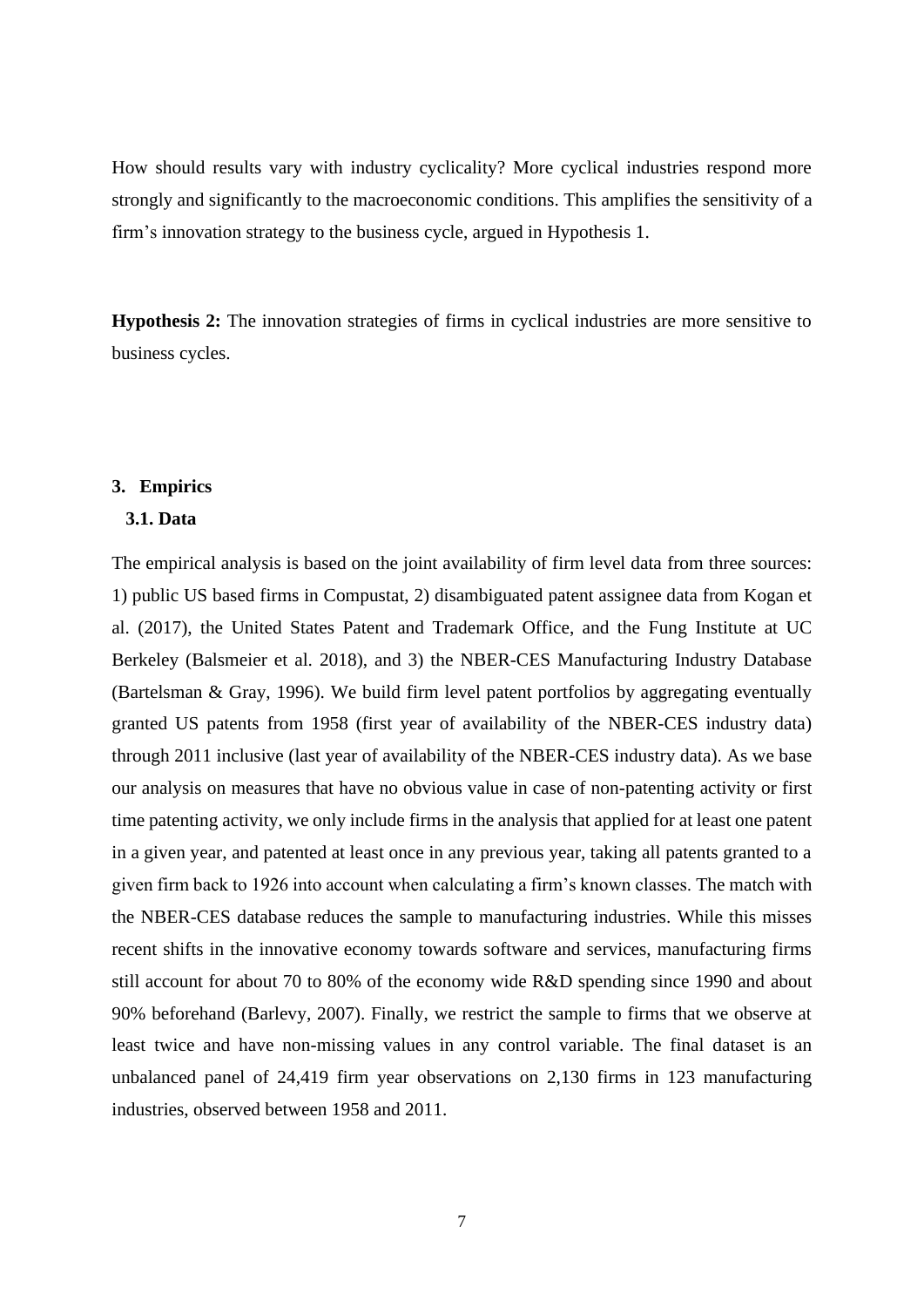Following Barlevy (2007), we measure industry output at the 4-digit SIC industry level.<sup>2</sup> We take the same measure of industry output as our predecessors, namely the value added and material costs per industry, deflated by each industries' shipments deflator as provided by the NBER-CES database. R&D expenses, sales and capital are deflated by the official IMF US price inflation index. Table 1 presents summary statistics and Table 2 provides correlations.

| <b>Variable</b>          | N     | mean  | <b>Median</b> | sd     | min     | max   |
|--------------------------|-------|-------|---------------|--------|---------|-------|
| <b>Innovative Search</b> | 24419 | 0.40  | 0.32          | 0.32   | 0.00    | 1.00  |
| Patents                  | 24419 | 42.15 | 7             | 133.47 |         | 2544  |
| $Log(R&D)_{t-1}$         | 24419 | 2.25  | 2.14          | 2.04   | $-4.90$ | 8.80  |
| $Log(Sales)_{t-1}$       | 24419 | 12.53 | 12.64         | 1.44   | 1.44    | 19.10 |
| $Log(Employes)_{t-1}$    | 24419 | 1.77  | 1.50          | 1.41   | 0       | 6.78  |
| $Log(Capital)_{t-1}$     | 24419 | 4.19  | 4.12          | 2.45   | $-4.82$ | 11.52 |
| $Log(Output)_{t-1}$      | 24419 | 9.59  | 9.39          | 1.74   | 3.09    | 15.38 |

**Table 1 – Summary statistics**

*Notes:* This table reports summary statistics of variables used in the study. Sample covers all public US firms covered by Compustat that patented at least twice between 1958 and 2008. Innovative search is the technological proximity between the patents filed in year *t* to the existing patent portfolio held by the same firm from year *t*-5 up to year *t*-1, calculated according to Jaffe (1989). R&D, sales and capital (property, plant, and equipment) are from Compustat and deflated by the IMF price index. Output is value added and material costs per SIC 4-digit manufacturing industry, deflated by each industries' shipments deflator as provided by the NBER-CES database.

<sup>&</sup>lt;sup>2</sup> Results are robust to higher aggregation to the 3-digit SIC industry level (see Appendix B). This level is less precise but also less likely to pick any unobserved time-varying change in firm characteristics.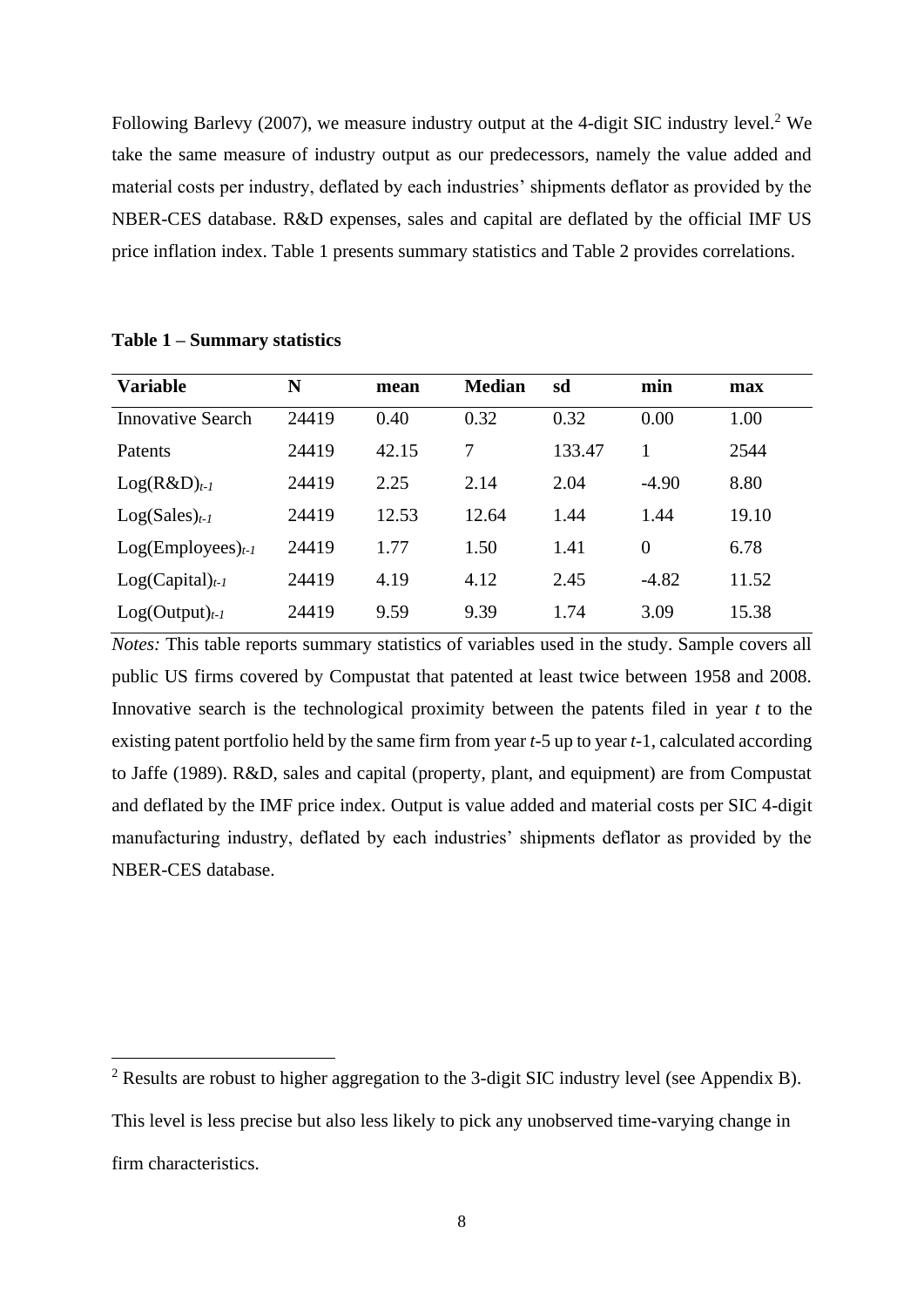#### **Table 2 - Correlation matrix**

|                                                          | (1)                                              | (2) | $(3)$ $(4)$ | (5) | <b>(6)</b> |
|----------------------------------------------------------|--------------------------------------------------|-----|-------------|-----|------------|
| (1) Innovative Search 1.000                              |                                                  |     |             |     |            |
| (2) Patents                                              | $-0.254$ 1.000                                   |     |             |     |            |
| (3) $Log(R&D)_{t-1}$                                     | $-0.342$ $0.421$ $1.000$                         |     |             |     |            |
| (4) $Log(Sales)_{t-1}$                                   | $-0.163$ 0.347 0.532 1.000                       |     |             |     |            |
| (5) $Log(Employes)_{t-1}$ -0.190 0.383 0.529 0.903 1.000 |                                                  |     |             |     |            |
| (6) $Log(Capital)_{t-1}$                                 | $-0.197$ 0.364 0.560 0.931 0.909 1.000           |     |             |     |            |
| $Log(Output)_{t-1}$                                      | $-0.134$ $0.202$ $0.316$ $0.171$ $0.117$ $0.192$ |     |             |     |            |

*Notes:* This table reports pairwise correlations of the variables used in the study. Sample covers all public US firms covered by Compustat that patented at least twice between 1958 and 2011. Innovative search is the technological proximity between the patents filed in year *t* to the existing patent portfolio held by the same firm from year *t*-5 up to year *t*-1, calculated according to Jaffe (1989). R&D, sales and capital (property, plant, and equipment) are from Compustat and deflated by the IMF price index. Output is value added and material costs per SIC 4-digit manufacturing industry, deflated by each industries' shipments deflator as provided by the NBER-CES database.

## **3.2. Descriptive analysis**

Before econometric analyses we provide two descriptive and motivating illustrations. We define a patent as explorative if its main technology class is new to the firm and exploitative if its main technology class is known to the firm, taking all patenting of a given firm during the 5 years prior to the year a given patent is applied for (we demonstrate similar results with a variety of robustness checks in Online Appendix). Figure 1 illustrates how the average fraction of explorative patenting per firm varies over our sampling period from 1958 thru 2011, for listed firms with at least 10 patents filed in a given year to reduce noise. Measures are calculated on a quarterly basis and smoothed over three quarters. The gray shaded areas mark recessions as defined by the NBER. Though the relationship remains noisy, Figure 1 indicates that firms are more likely to increase their exploration efforts during recessions. Even more clearly, firms decrease their exploration during expansions, especially since 1980.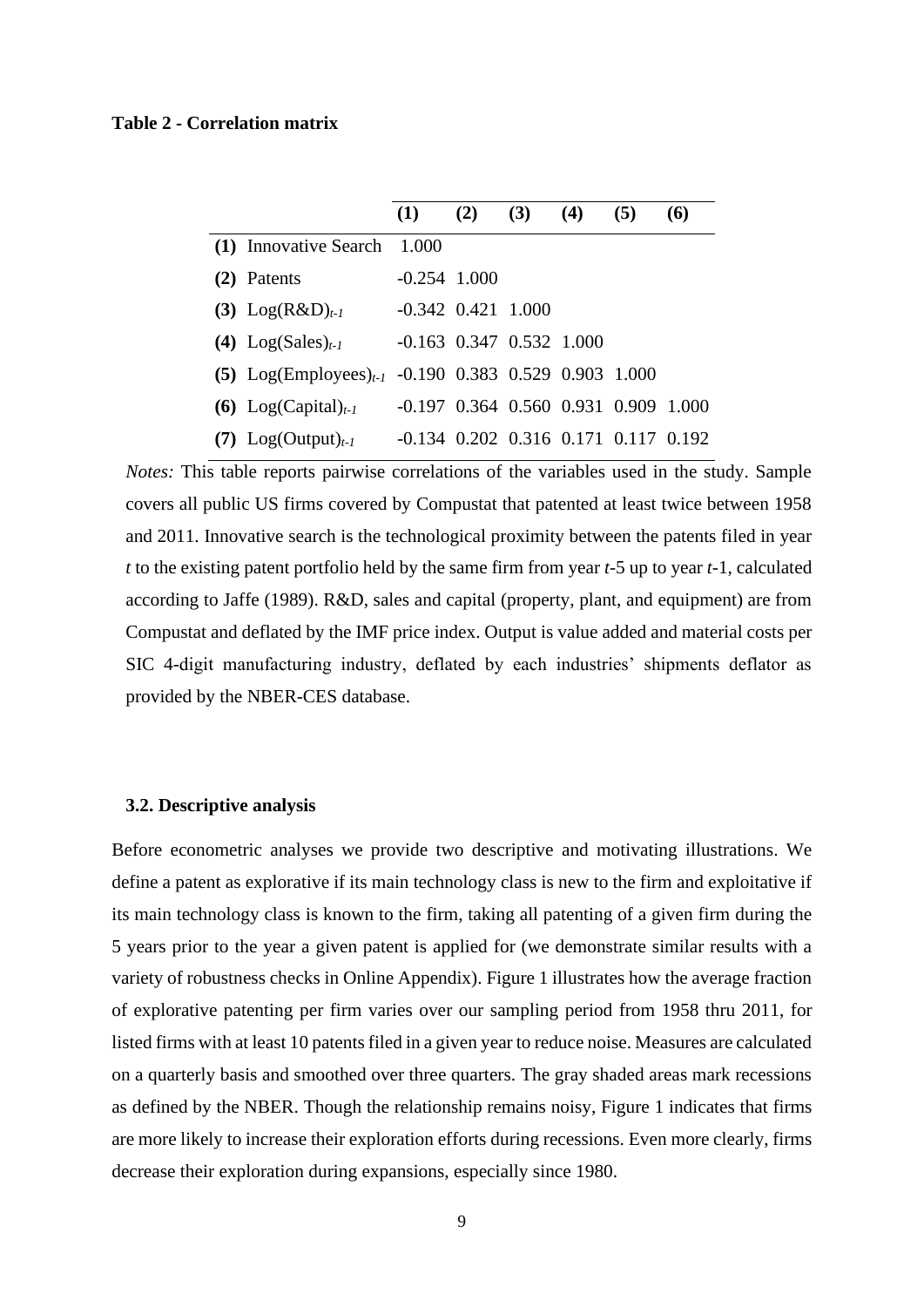|--|



*Notes:* Average fraction of explorative patenting per firm, for listed firms with at least 10 patents. Measures calculated on quarterly basis and smoothed over three quarters. Gray shading corresponds to recessions as defined by the NBER. Though the relationship is noisy, the degree of exploration often increases during recessions.

Figure 2 illustrates how firms' search strategies change as an industry cycle progresses. It illustrates how the average fraction of explorative patents shifts from the beginning to the  $10<sup>th</sup>$ year of an industry-specific cycle. We define the industry-specific cycle based on the NBER-CES data that provides yearly industrial output at the four digit SIC level. Resembling the NBER definition of the macroeconomic cycle, expansion periods start with the first year of positive growth after a year or period of negative growth in industrial output. Values are derived from regressing the fraction of explorative patents per firm on dummies for each year within the industry-specific cycle.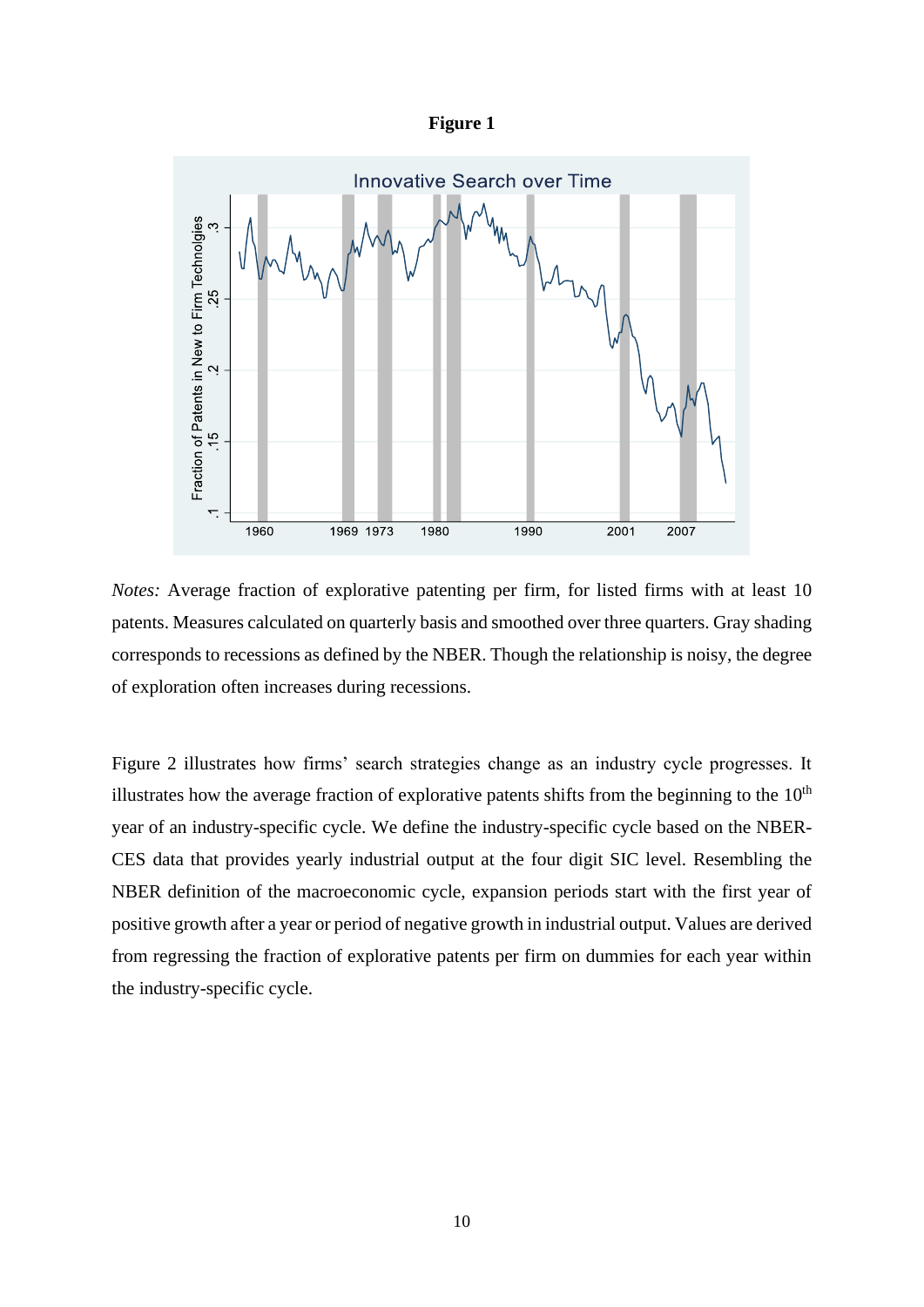**Figure 2**



*Notes:* The average fraction of explorative patents within firms, from the beginning to the end of an industry specific cycle. Industry cycles based on NBER-CES definitions at the four digit SIC level. Expansions start with the first year of positive growth after a year or longer period of negative growth in the industry's output. Estimates are derived from a regression of the fraction of explorative patents per firm on indicators for each year, within the industry-specific cycle.

#### **3.3. Methodology and econometrics**

 In order to distinguish firms in any given year based on their relative focus on exploitation of known to the firm technologies, versus exploration of new to the firm technologies (which measures the firm's search strategy and is labeled *innovation search*), we draw on the original technology classes that USPTO examiners assigned to each patent.<sup>3</sup> Our measure examines the degree of overlap between patents granted to the firm in year  $t$  and the existing patent portfolio

<sup>&</sup>lt;sup>3</sup> If there is more than one technology class assigned to a patent we take the first one mentioned on the patent grant. Results are robust to taking all mentioned patent classes into account, please see Appendix B.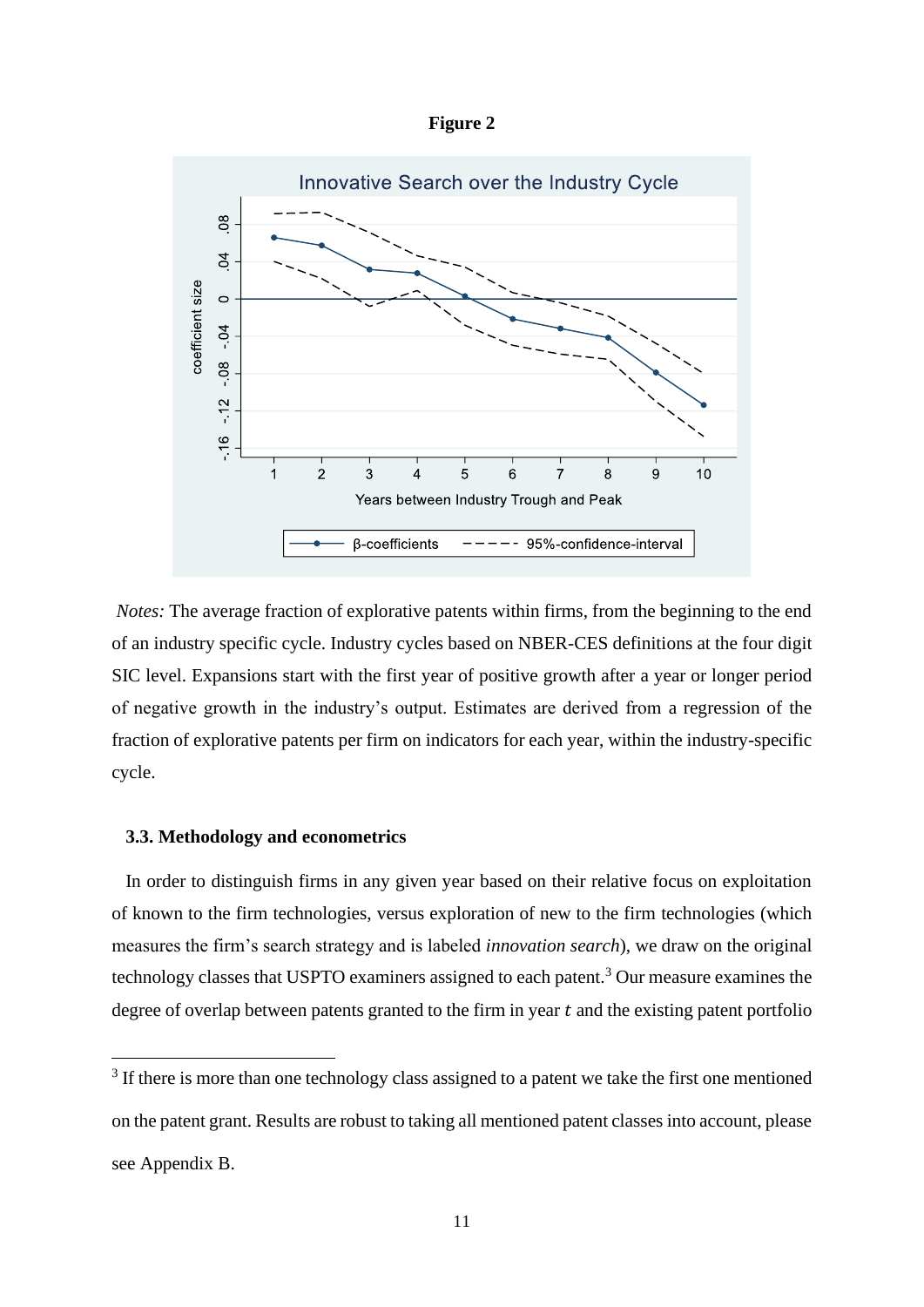held by the same firm up to year  $t - 1$ . In particular, we employ the following variant of the Jaffe (1989) technological proximity measure (see also Mowery et al. 1998; Silverman 1999; Benner and Waldfogel 2008; Bloom, Schankerman & van Reenen, 2013) to estimate similarity in technological space of firm  $i$ 's patents applied for (and ultimately granted) in year  $t$  (patent flow f) and its pre-existing patent stock g accumulated between  $t - 5$  and  $t - 1$ , using patent counts per USPTO three-digit technology classes  $k$ :

*Internal Search Proximity*<sub>i,t</sub> = 1 - 
$$
\frac{\sum_{k=1}^{K} f_{i,k,t} g_{i,k,t-1...t-5}}{\left(\sum_{k=1}^{K} f_{i,k,t}^{2}\right)^{\frac{1}{2}} \left(\sum_{k=1}^{K} g_{i,k,t-1...t-5}^{2}\right)^{\frac{1}{2}}}
$$
(1)

where  $f_{i,k,t}$  is the fraction of patents firm *i* applied for in year *t* that are in technology class k such that the vector  $f_{i,t} = (f_{i,1,t} \dots f_{i,K,t})$  locates the firm's year t patenting activity in Kdimensional technology space and  $g_{i,k,t-1...t-5}$  is the fraction of all patents firm *i* applied for between  $t - 5$  and up to and including year  $t - 1$  that are in technology class k such that vector  $g_{i,t-1} = (g_{i,1,t-1...t-5} \dots g_{i,K,t-1...t-5})$  locates the firm's patent stock in K-dimensional technology space.<sup>4</sup> *Innovative Search<sub>i,t</sub>* is basically one minus the cosine angle between both vectors and would be one for a given firm-year when there is no overlap of patents' technology classes in year  $t$  compared to the previous five years; *Innovative Search<sub>i,t</sub>* will equal zero when the distribution of firm  $i$ 's patents across technology classes in a given year is identical to the distribution of patents across technology classes accumulated in the previous five years. When firms search for new technologies extensively, i.e. patent *only* in new to the firm technology classes, the measure would be one. Therefore, we classify firms as being relatively more focused on exploration (exploitation) when they have a high (low) Innovative Search<sub>it</sub> score. Note that the metric uses only granted patents (and not all applications), but is constructed for the year of application, in order to minimize measurement error that might be introduced by patent pendency (the time of review by the USPTO, which varies between one to four years on average, between the application for a patent and its actual grant).

Bloom et al. (2013) use a similar approach to measure technological similarity across firms rather than within firms over time. They also study and discuss alternative measures of

<sup>4</sup> Results are robust to taking all prior patents applied by the given firm into account, changing the threshold value from 5 to 10 years, and applying a 15% depreciation rate to a firm's past patent stock per technology class when calculating the innovative search measure.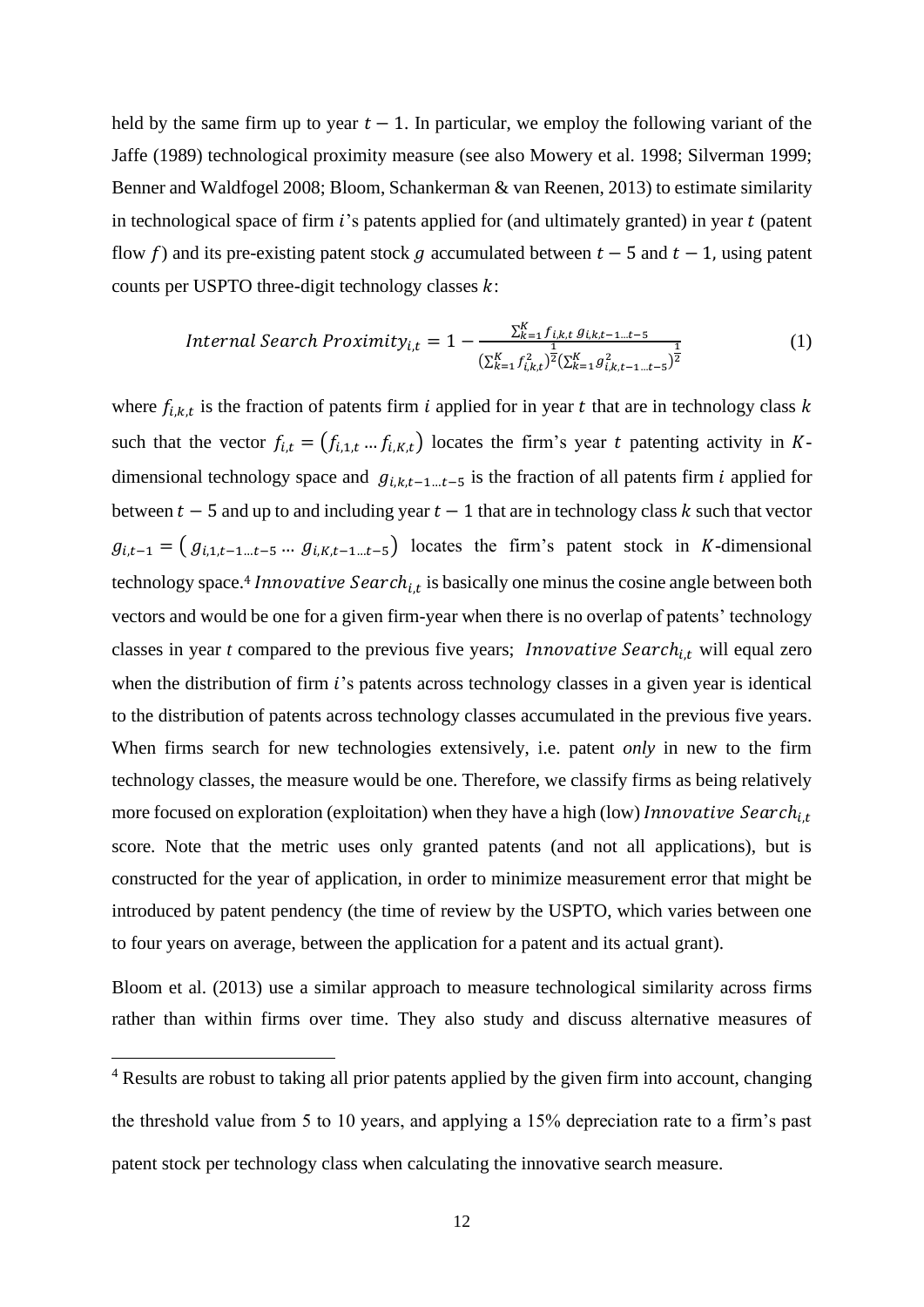technological similarity in detail but find little differences in their results. Our results are robust to a variety of consistent measures, detailed in Online Appendix, including the fraction of new to the firm patents, a firm's self and backward citations, taking all mentioned technology classes on a patent into account (max 23), excluding firms with fewer than 2, 5 or 10 patents where single patents may have an overly strong effect on our measure, or excluding firms with very large patent portfolios (min 100 patents). Note that all our measures are compositional measures. Separately analyzing the level of patenting in new vs. known to firm technological areas indicate an increase in new to firm patenting and a decrease in known to the firm patenting areas during recessions, where the latter effect is stronger in absolute terms than the former.

We follow Fabrizio and Tsolmon (2014) in adapting the classic patent production model (Hall, Griliches, & Hausman, 1986, and Pakes & Griliches, 1980) to estimate the effect of changes in industry demand on within firm changes in innovative search. Specifically, we estimate the following equation in OLS: <sup>5</sup>

$$
IS_{ikt} = \alpha_0 + \beta_1 D_{kt-1} + \beta_2 X_{it-1} + f_i + \delta_t + \varepsilon_{ikt}, \tag{2}
$$

where  $IS_{ikt}$  is the innovative search focus of firm *i* in industry *k* and year *t*,  $D_{kt-1}$  is the output in industry *k* in year *t-1,*  $X_{it-1}$  is a vector of one-year lagged firm level controls, and  $f_i$  controls for time-invariant unobserved firm characteristics. Besides reducing endogeneity concerns, the latter resembles the theoretical prediction of shifts towards more or less exploration (exploitation) *within* firms. Since firms do not switch industries over time,  $f_i$  effectively absorbs all unobserved time invariant heterogeneity at the industry level as well.  $\delta_t$  denotes a full set of year fixed effects that absorb aggregate changes in industry demand due to varying macroeconomic conditions, and  $\varepsilon_{ikt}$  is the error term.

If industry specific output strongly co-varies with the macro economy, however, this may leave little unique variation to identify how firms change their innovative search in response to changes in macroeconomic conditions. We thus follow Barlevy (2007) and estimate a model without time fixed effects in addition. <sup>6</sup> This empirical model should reflect firms' reactions to

<sup>5</sup> Alternatively estimating a quasi-fixed effects Tobit model in the spirit of Chamberlain

<sup>(1986)</sup> and proposed by Wooldridge (2002, p. 538f.) reveals qualitatively the same results.

<sup>&</sup>lt;sup>6</sup> Alternatively, we also estimated models where  $\delta_t$  is replaced by linear or log-linear cycle trend, drawing on the NBER US Business Cycle Expansions and Contractions data, where the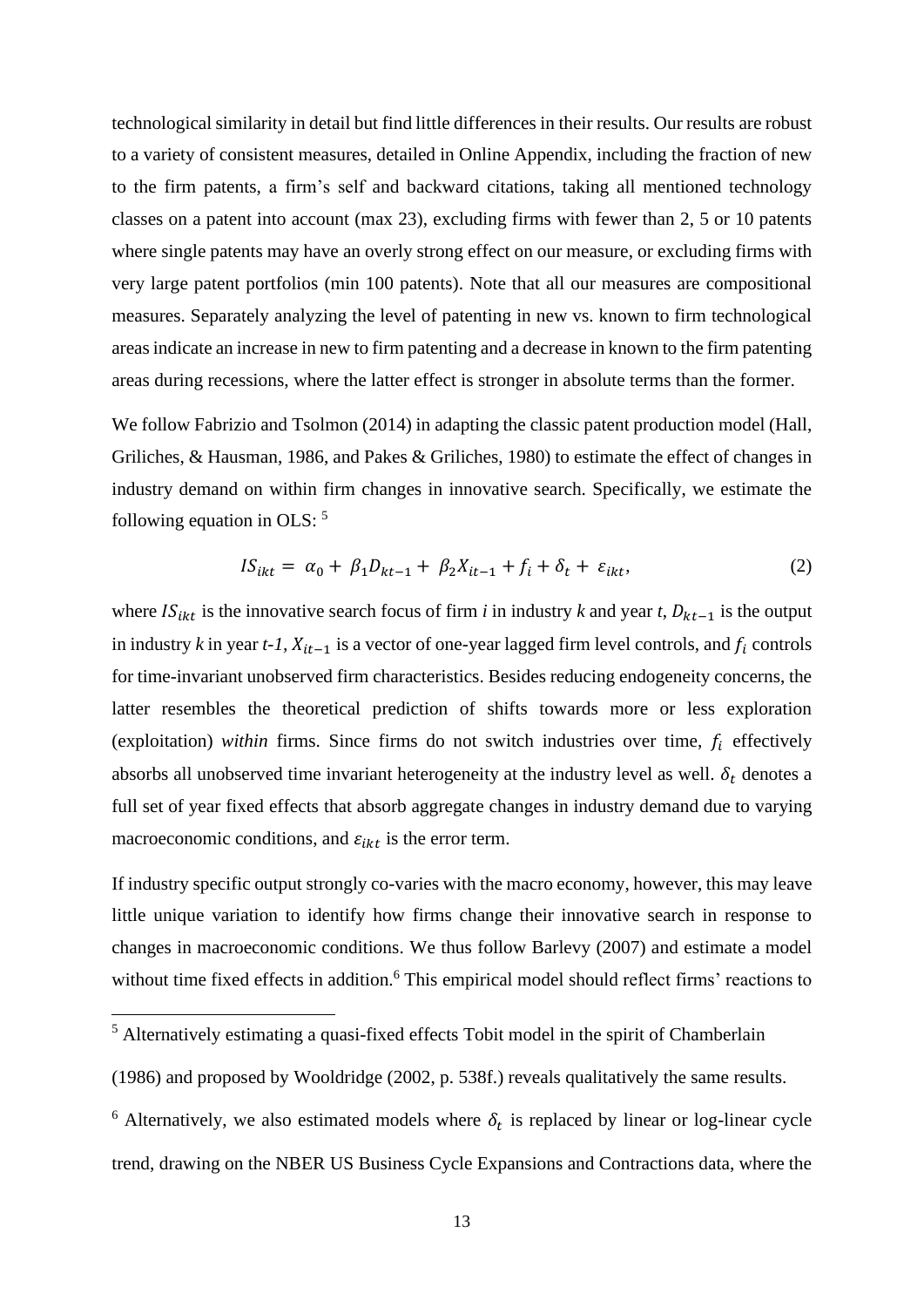macroeconomic shocks more accurately, however, it has the unavoidable downside of being potentially confounded by aggregate changes in policies or subsidies that affect all firms and industries at a given point of time.

As in Fabrizio and Tsolmon (2014) the vector  $X_{it-1}$  contains controls for R&D spending, sales, employment and property, and plant and equipment per firm. Controlling for firms' sales should reduce concerns that the output measure captures the firm specific change in sales, and controlling for employment should capture firm size variation over the business cycle, and property, plant and equipment should capture changes in physical capital. A positive (negative) estimated coefficient on  $D_{kt-1}$  would indicate that, controlling for any change in R&D spending, firms focus more on exploration (exploitation) when industry output increases. Observed changes in innovative search are thus not just driven by the procyclical changes in R&D as shown in Barlevy (2007). For a graphical inspection of the linearity assumption, estimates without firm fixed effects and with and without covariates, secular industry specific trends, a forward term test, and a wide variety of other robustness and specification tests, please see Online Appendix.

The lag between research and patent application could in principle make it hard to find results with more nuanced patent measures. If there is a long lead time from initiating research to patenting, we may not find countercyclical exploration in the patent application data even if firms were to start exploring new areas during recessions. However, Griliches (1990) finds that "patents tend to be taken out relatively early in the life of a research project," and that the lag between initial research and patent application is typically short. Furthermore, firms typically work simultaneously on exploratory as well as exploitative inventions. What we study here and what our model implies is a shift in focus towards more or less exploration, not necessarily a complete abandonment of either of the two. With respect to patenting activity, this implies that a shift of focus should be observable in patenting activity since firms will not need to start from scratch but rather focus more on specific and particular yet ongoing exploratory activities. The

trend variable takes the value zero in recession periods and values 1, 2, …, N, for the first, second, …, and Nth year of each expansion period. Results remain unchanged. The trend itself is significantly positive, and taking just recession dummies instead of a trend indicates an increase in exploration during recession periods.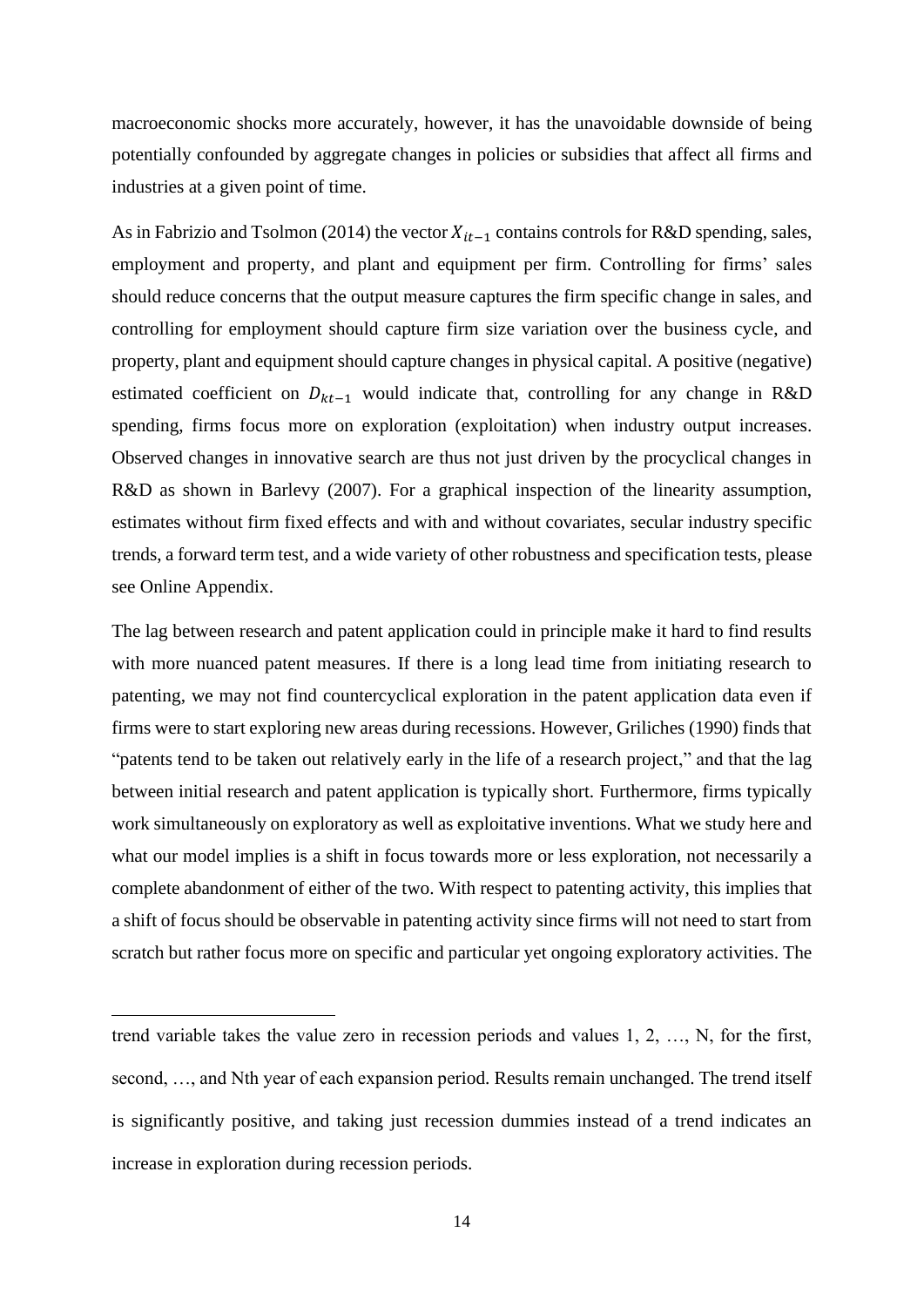delay between a shift in strategic choice and patenting probably varies between industries, for example, the pharmaceutical industry probably experiences a longer lead time from the initiation of search to the discovery of a patentable compound. Industry fixed effects models help to isolate these differences within models and Online Appendix illustrates robust results that exclude more stable and long horizon industries.

## **3.4. Baseline results**

We first confirm the pro-cyclicality of R&D spending (Barlevy, 2007), and patenting (Fabrizio and Tsolmon, 2014), with our longer time series (though smaller dataset, due to the patenting criterion for inclusion). As can be seen in Table 3, columns (a) and (b) for R&D spending, and (c) and (d) for patenting, these measures correlate positively with increases in aggregate output per industry. As expected, and similar to the prior results, the impact weakens if we control for changes in the macro economic conditions that affect all firms and industries in the same way, through the inclusion of year fixed effects. Table 3, columns (e) and (f), show the results of estimating our main model as introduced above, first without (e) and then with time fixed effects (f). The negative coefficients for the output variable support the prediction of our theoretical model - that firms tend to explore less, i.e. search amongst known technologies, the better the economic conditions.

The magnitude of the effects is not only statistically but also economically significant. A one standard deviation increase in output corresponds to a 0.31 (model a) (0.10 [model b]) standard deviation increase in R&D spending, a 0.18 (model c) (0.23 [model d]) standard deviation increase in patenting, and a -0.14 (model e) (-0.12 [model f]) standard deviation decrease in innovative search/exploration.

|                  | $R&D$ spending |         | Patents    | Innovative search |           |
|------------------|----------------|---------|------------|-------------------|-----------|
|                  |                |         |            | e                 |           |
| $Log(R&D)_{t-1}$ |                | 0.000   | $0.060***$ | $-0.003$          | $-0.007*$ |
|                  |                | (0.011) | (0.014)    | (0.003)           | (0.004)   |

**Table 3 – Industry growth, R&D, patents and innovative search**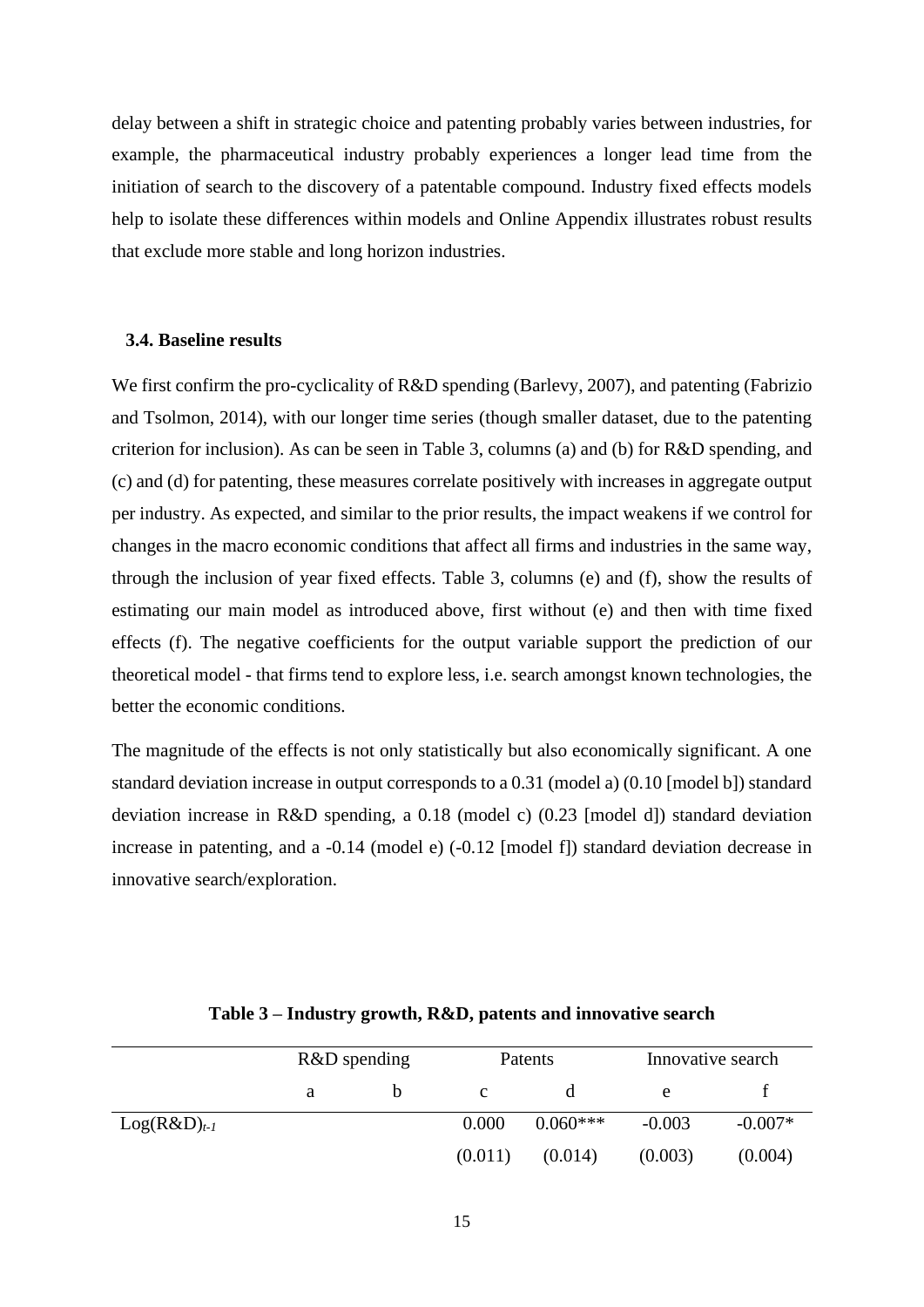| $Log(Sales)_{t-1}$    | $0.215***$     | $0.142***$ | $-0.047**$     | $-0.008$   | 0.004          | 0.005       |
|-----------------------|----------------|------------|----------------|------------|----------------|-------------|
|                       | (0.058)        | (0.034)    | (0.019)        | (0.020)    | (0.007)        | (0.007)     |
| $Log(Employes)_{t-1}$ | $0.403***$     | $0.345***$ | $0.402***$     | $0.462***$ | $-0.033***$    | $-0.045***$ |
|                       | (0.115)        | (0.061)    | (0.051)        | (0.047)    | (0.009)        | (0.009)     |
| $Log(Capital)_{t-1}$  | $0.389***$     | $0.255***$ | $0.097***$     | $0.070**$  | $-0.020**$     | $-0.015*$   |
|                       | (0.044)        | (0.034)    | (0.031)        | (0.027)    | (0.008)        | (0.008)     |
| $Log(Output)_{t-1}$   | $0.356***$     | $0.111***$ | $0.143***$     | $0.188***$ | $-0.025***$    | $-0.021***$ |
|                       | (0.108)        | (0.027)    | (0.046)        | (0.040)    | (0.005)        | (0.005)     |
| N                     | 24419          | 24419      | 24419          | 24419      | 24419          | 24419       |
| Year fixed effects    | N <sub>o</sub> | Yes        | N <sub>0</sub> | Yes        | N <sub>0</sub> | Yes         |
| Firm fixed effects    | Yes            | Yes        | Yes            | Yes        | Yes            | Yes         |
| $R^2$                 | 0.830          | 0.866      | 0.800          | 0.814      | 0.458          | 0.464       |

*Notes:* This table presents OLS regression of firms' log(R&D spending), a and b, log(no. patents +1), c and d, and innovative search, e and f, defined as the technological proximity between the patents filed in year *t* to the existing patent portfolio held by the same firm from year *t*-5 up to year *t*-1, calculated according to Jaffe (1989). Standard errors clustered at the industry level appear in parentheses. \*\*\*, \*\* and \* indicate a significance level of 1%, 5%, and 10%, respectively.

## **3.5. Pro-cyclical industries**

Our theory further implies that the decreasing focus on exploration over the business cycle is stronger for firms in particularly pro-cyclical industries as opposed to less cyclical industries. To test this prediction empirically we measure each industries' cyclicality with the correlation of the industry-specific output growth as measured by the NBER-CES with the economies GDP growth as measured by the BEA. Specifically, we run separate regressions of each industries output growth (log( $D_{kt}$ ) – log ( $D_{kt-1}$ )) at the 4-digit SIC level on the nations GDP growth. The coefficients of GDP growth from these regressions, named  $\hat{\beta}_{k,cyc}$ , then reflect the degree to which output growth per industry *k* co-varies with the nation's business cycle.

We test the theoretical predictions by estimating a slightly abbreviated version of our baseline model: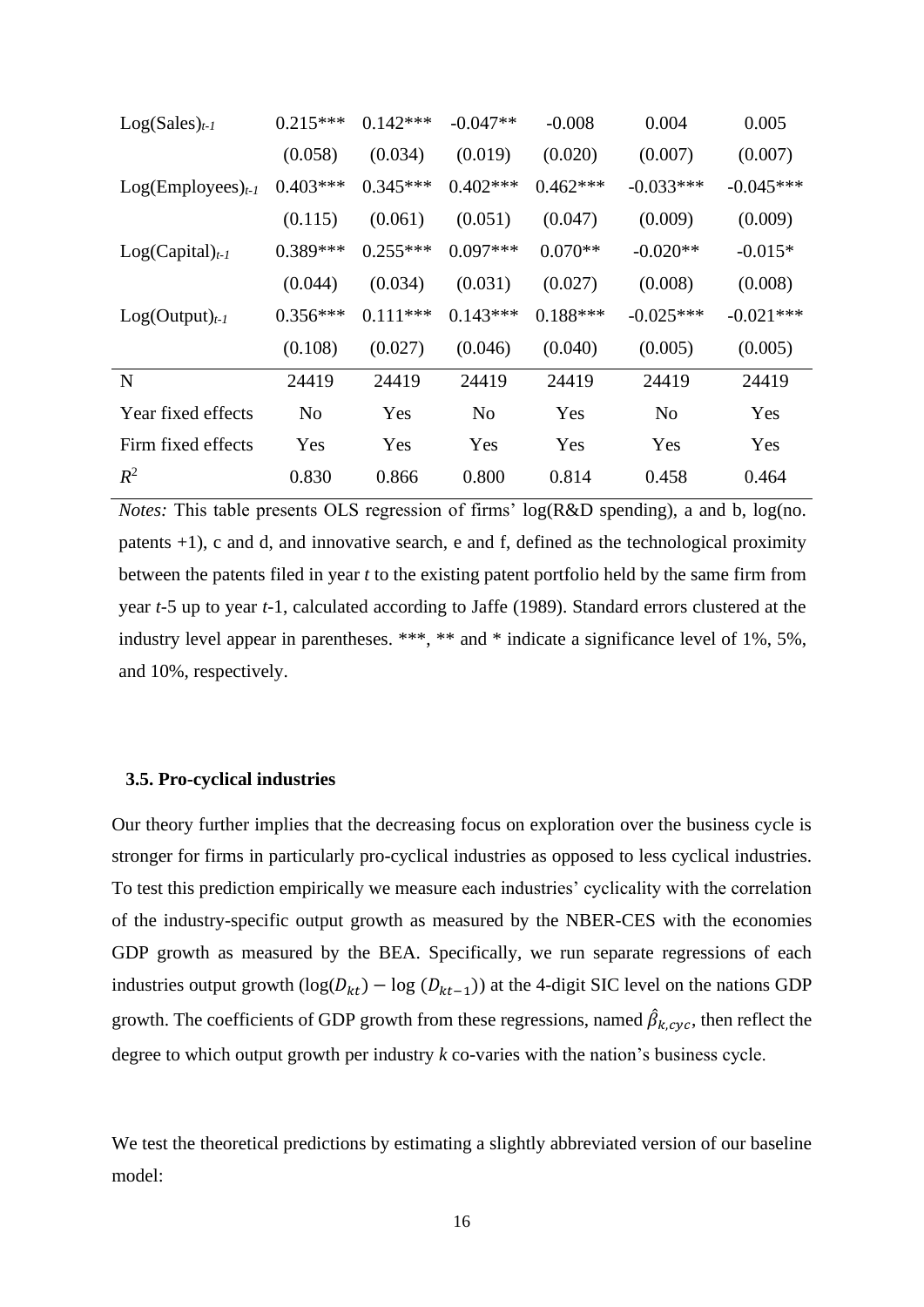$$
IS_{ikt} = \alpha_0 + \beta_1 X_{it-1} + \beta_2 X_{it-1} \times Cyc_k +
$$
  

$$
\beta_3 D_{kt-1} + \beta_4 D_{kt-1} \times Cyc_k + f_i + \delta_t + \varepsilon_{ikt}
$$
 (3)

where we keep everything as introduced above but add an interaction of industry demand  $D_{kt}$ and an indicator for strong industry cyclicality  $Cyc_k$ , i.e. a  $\hat{\beta}_{k,cyc}$  value above the median. For easier comparison we keep  $D_{kt-1} \times Cyc_k$  where  $Cyc_k$  is equal to one and replace all values of  $D_{kt-1}$  with zero if  $Cyc_k$  is equal to zero such that the size of  $\beta_3$  is the estimated elasticity of demand and innovative search in weakly pro-cyclical or counter cyclical industries and  $\beta_4$  is the estimated elasticity of demand and innovative search in strongly pro-cyclical industries. Note that the main effect of  $\mathcal{Cyc}_k$  is fully absorbed by  $f_i$ . We also added interactions of each covariate with  $Cyc_k$  to control for differing confounder influences. A larger estimated  $\beta_4$  than  $\beta_3$  would support our prediction of stronger decrease in exploration over the business cycle in particular for pro-cyclical industries. Again, we estimate the equation once with and without year fixed effects to allow an estimation of the effect of industry specific cyclicality beyond the macroeconomic cycle, as opposed to macroeconomic changes that influence innovative search.

Table 4, columns (a) and (b), present the results of estimating (3). The results provide further support for the theoretical predictions. Firms tend to decrease their focus on exploration almost twice as much if they operate in stronger pro-cyclical industries (an F-test of  $\beta_3 - \beta_4 = 0$ , is statistically significant in the baseline at  $p < 0.07$  (a) and  $p < 0.06$  (b), respectively, if we reduce noise by excluding firm-year observations where firms applied for just one patent). In procyclical industries we estimate that a one standard deviation increase in output corresponds to a -0.45 (model a, [-0.46, model b]) decrease in standard deviation of innovative search, while in weakly pro-cyclical and counter-cyclical industries, a one standard deviation increase in output corresponds to a -0.09 (model a, [-0.08, model b]) standard deviation decrease in innovative search.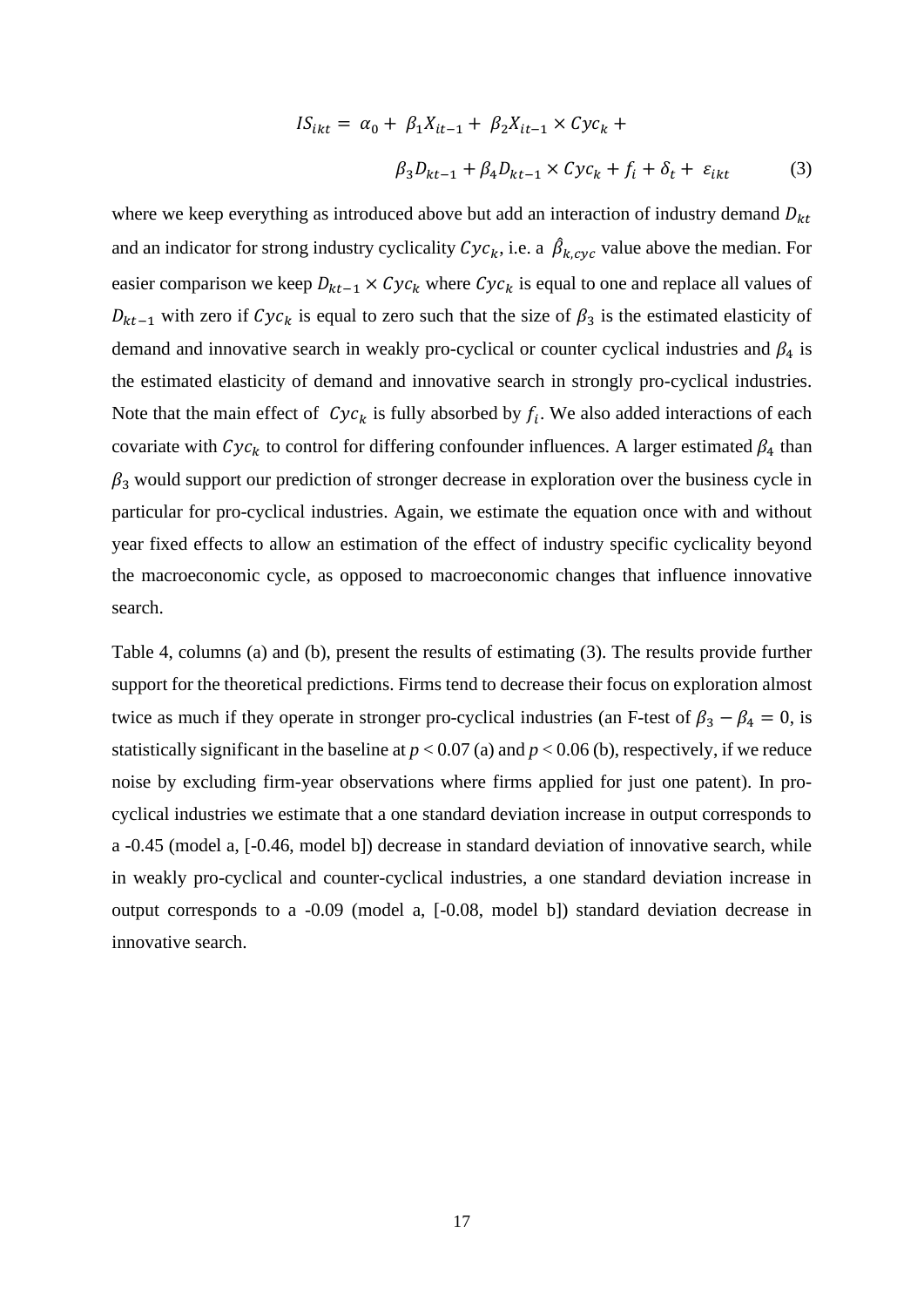|                           | Innovative search |             |  |
|---------------------------|-------------------|-------------|--|
|                           | a                 | h           |  |
| $Log(Output)_{t-1}$ x Cyc | $-0.031***$       | $-0.032**$  |  |
|                           | (0.012)           | (0.012)     |  |
| $Log(Output)_{t-1}$       | $-0.018***$       | $-0.015***$ |  |
|                           | (0.003)           | (0.004)     |  |
| N                         | 24419             | 24419       |  |
| Year fixed effects        | N <sub>0</sub>    | Yes         |  |
| Firm fixed effects        | Yes               | Yes         |  |
| $R^2$                     | 0.459             | 0.465       |  |

**Table 4 – Industry growth, innovative search and cyclicality**

*Notes:* This table presents OLS regression of firms' innovative search focus, defined as the technological proximity between the patents filed in year *t* to the existing patent portfolio held by the same firm from year *t*-5 up to year *t*-1, calculated according to Jaffe (1989). *Cyc* is a dummy that indicates strongly pro-cyclical industries as defined above. All models are estimated with the previously used set of controls:  $Log(R&D)_{t-1}$ ,  $Log(Sales)_{t-1}$  $Log(Employes)_{t-l}$ ,  $Log(Capital)_{t-l}$  and the full set of interactions with *Cyc*. The main effect of *Cyc* is fully absorbed by the firm fixed effects. Standard errors clustered at the industry level appear in parentheses. \*\*\*, \*\* and \* indicate a significance level of 1%, 5%, and 10%, respectively.

## **Robustness checks**

Results remain robust to a variety of additional analyses including 1) many alternate measures of exploration, including the fraction of patents in new to the firm technologies, backward citations, self-citations, fraction of self-citations, taking all tech classes mentioned on a patent into account when calculating the Jaffe measure, and the absolute number (as opposed to the fraction) of patents in new to the firm classes, 2) including linear or log-linear industry specific trends that capture the co-movement of secular trends in patenting and industrial expansion, 3) the number of patents, 4) models without fixed effects, 5) mergers and acquisitions, 6) graphical test of linearity assumption, 7) intensive vs. extensive margin, i.e., results are not driven by firm entry, 8) forward term, 9) influence of control variables, 10) different lags, 11) excluding the first five years after a firm first patents, which might overstate the exploratory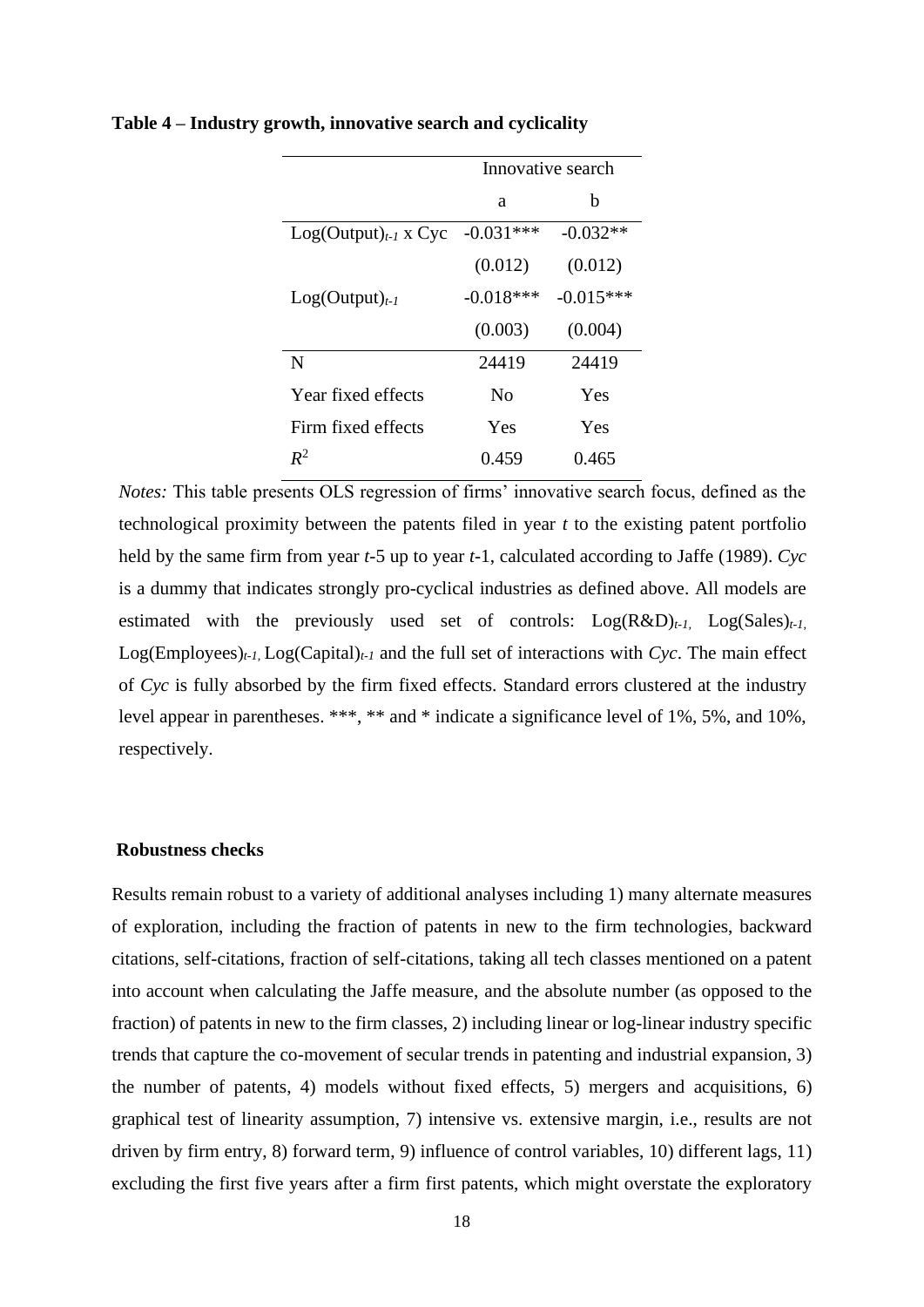nature of patenting early in a firm's lifecycle, 12) taking moving averages of the proximity measure to account for potential time variation due to measurement issues, 13) assuming that firms explore radically when not patenting, which remains unobservable in patenting data, 14) excluding firm-year observations when firms obtained only a few patents, which might cause overly high or low exploration scores, 15) excluding firms with large patent portfolios, 16) excluding the years after 1999 and bust of the dot-com bubble, which might have influenced firms' innovative search strategies differently than in other recessions, 17) alternate measure of industry aggregation, 18) including a control for competition within industries, 19) exclusion of stable and long horizon industries (such as pharmaceuticals). Please see corresponding numbered sections in Online Appendix for details.

# **4. Additional results on underlying mechanisms and implications of shifts in search strategy**

While not directly predicted by our theoretical model, we further explore underlying mechanisms in this section, as well as plausible implications of firms' shifting search strategies. For mechanisms, we illustrate the influence of hiring and workforce redirection, product vs. process innovation, and industry appropriability. For implications, we illustrate an increase in patent value and resulting productivity improvements. Note that these results, like the baseline results, rely on historical trends and do not provide causal evidence for the described mechanisms and implications.

#### **4.1. Hiring and inventor redirection as search strategies over the business cycle**

Firms can change their innovative search focus through their hiring, for example, firms can explore by hiring and learning from outside inventors (March 1991); unless an inventor's distribution of prior technologies exactly matches that of the hiring firm (which though not impossible is likely to be very rare), this will by definition and by varying degrees cause the firm to explore. Firms can also redirect their current workforce, employing them to work and invent in new fields.

To explore these possibilities, we first run the baseline model again but exchange the dependent variable with the fraction of newly patenting inventors as measured by the number of inventors that appear for the first time on a given patent filed by a given firm, divided by the total number of inventors that appear on all patents filed by a given firm in a given year (disambiguated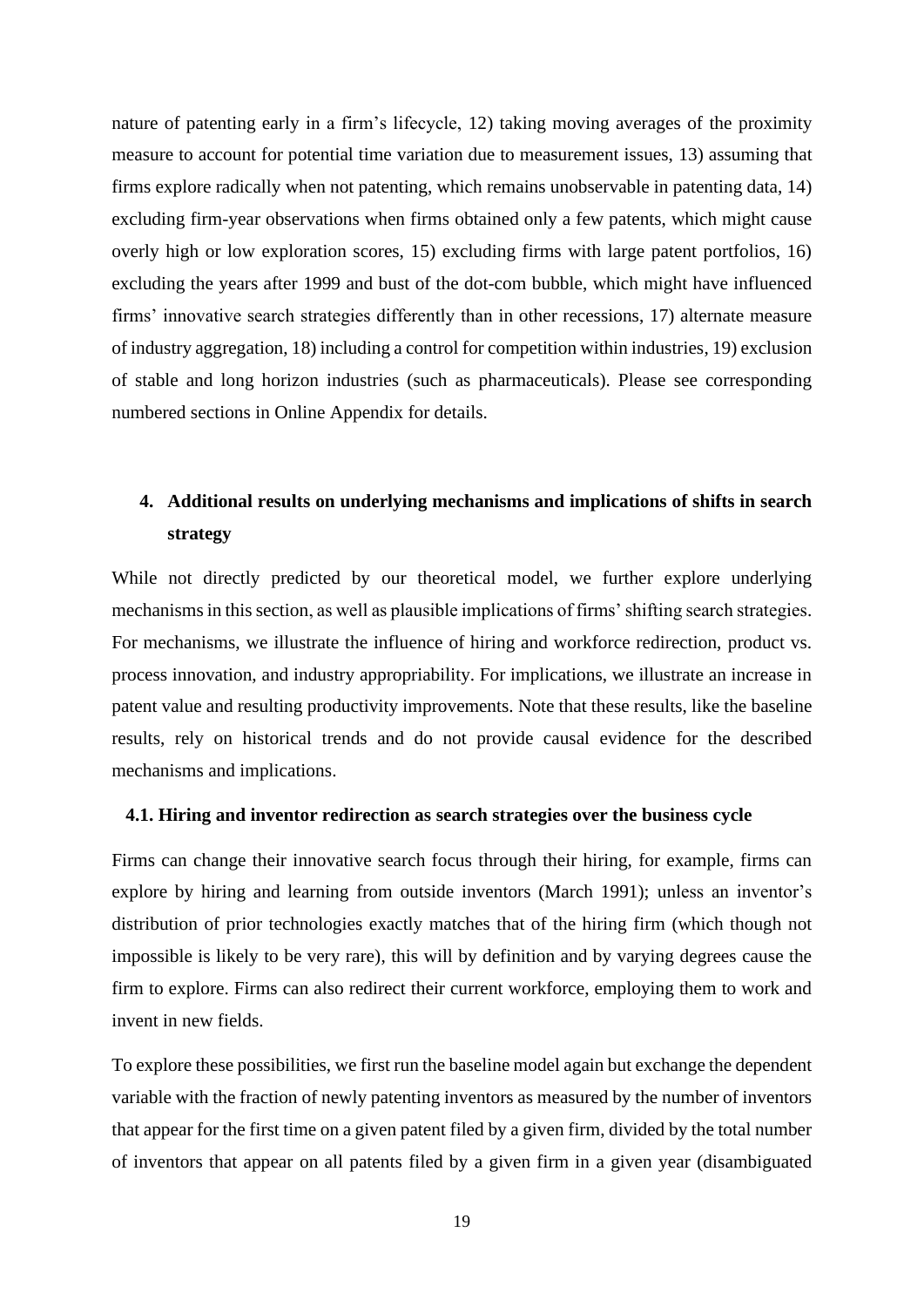inventor data comes from Balsmeier et al. 2018, starting in 1976). Table 5, columns (a) and (b), indicates that the relative proportion of new hires is counter-cyclical, that is, firms hire relatively more new inventors during recessions, such that the proportion of newly hired inventors rises (this assumes that the bulk of first appearances within the firm have been recently hired externally).

Table 5 also reports regressions where the unit of observation is an inventor-patent-year combination. In columns (c) and (d) we estimate a regression similar to (2) where the dependent variable indicates whether a given patent falls into a new to the inventor tech class, taking all patents filed by the given inventor from t-1 to t-5 into account (it is an analogous measure to the new to the firm level measure, but at the individual inventor level). As can be seen, inventors are less likely to invent in a new class during expansions. Finally, in columns (e) and (f), we use an indicator of whether a given patent is not only new to the inventor but also new to the firm. While the coefficient decreases, it remains highly significant, indicating that inventors' personal exploration during downturns provides one mechanism of firms' exploration.

Consistent with Babina et al. (2019), firm rely more on new to the firm inventors during recessions. Furthermore, during downturns, firms also appear to redirect their current workforce towards new to the firm technologies. Both of these mechanisms appear to shift firms' search strategies in favor of exploration, during downturns. Keep in mind that these results only speak to inventors employed by public firms, and do not consider lone inventors (whose patents are not assigned to a public firm) or those working for universities and nonpublic firms. While beyond the scope of the current paper, it would be interesting to investigate how the business cycle influences those inventors' search strategies.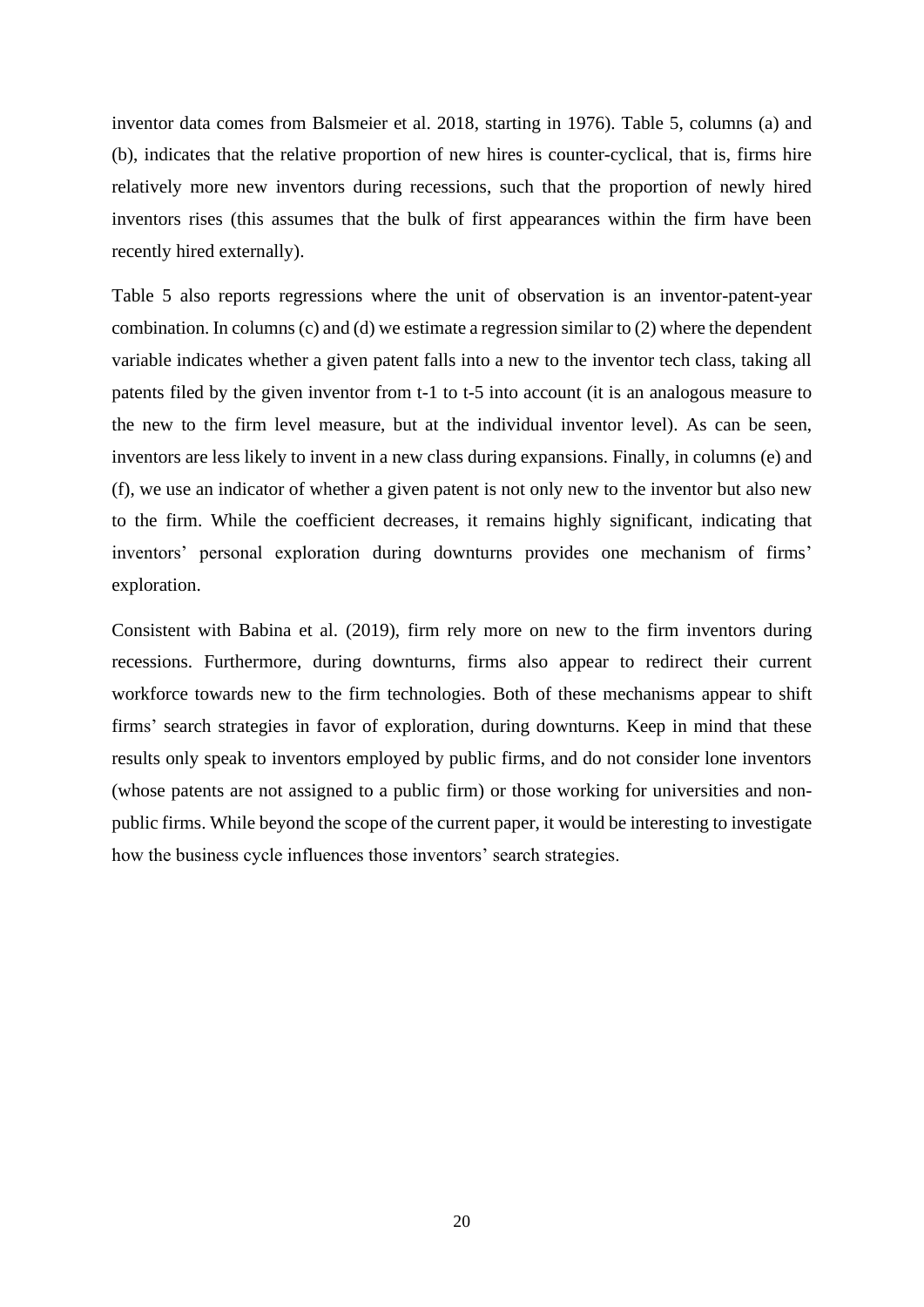|                     |                          |             |              |            |                      | Patent falls into new to |  |
|---------------------|--------------------------|-------------|--------------|------------|----------------------|--------------------------|--|
|                     | Patent falls into new to |             |              |            |                      | inventor                 |  |
|                     | Share new                |             | inventor     |            | and new to firm tech |                          |  |
|                     |                          | Inventors   |              | tech class |                      | class                    |  |
|                     | a                        | $\mathbf b$ | $\mathbf{C}$ | d          | e                    | f                        |  |
|                     |                          |             |              |            |                      |                          |  |
| $Log(Output)_{t-1}$ | $0.020***$               | $-0.007**$  | $0.027***$   | $0.019***$ | $-0.008$ ***         | $-0.005**$               |  |
|                     | (0.004)                  | (0.003)     | (0.004)      | (0.004)    | (0.003)              | (0.003)                  |  |
| N                   | 19020                    | 19020       | 879695       | 879695     | 879695               | 879695                   |  |
| Year FEs            | N <sub>o</sub>           | Yes         | Yes          | Yes        | N <sub>o</sub>       | Yes                      |  |
| Firm FEs            | Yes                      | Yes         | Yes          | Yes        | Yes                  | Yes                      |  |
| $R^2$               | 0.240                    | 0.259       | 0.054        | 0.056      | 0.124                | 0.125                    |  |

**Table 5 – Newly hired inventors and inventor level regressions** 

*Notes:* This table presents OLS regression of firms' log(no. new inventors +1), a and b. Models c to f are based on inventor level data and the dependent variable is a dummy indicating if a patent falls into a new to inventor tech class, c and d, and a dummy indicating if a patent falls into a new to inventor and new to the firm tech class, e and f, taking all patents from *t*-5 to *t*-1 into account. All models are estimated with the previously used set of controls: Log(R&D)*t-1,* Log(Sales)*t-1,* Log(Employees)*t-1,* Log(Capital)*t-1*. Standard errors clustered at the industry level appear in parentheses. \*\*\*, \*\* and \* indicate a significance level of 1%, 5%, and 10%, respectively.

#### **4.2. Product vs. process innovation as search strategies over the business cycle**

The technology life cycle is typically thought to start with product innovation and then progress to process innovation, and the focus of engineering and innovative effort has been argued to follow this progression as well (Utterback and Abernathy 1975). When demand for current products is strong, then firms will focus on making and shipping existing designs, and have less time and motivation to create new designs. This provides a simple analogy to exploration and exploitation; when demand for current products is strong, firms focus on exploitation and process innovation, and have less time and motivation to explore new designs and innovate new products.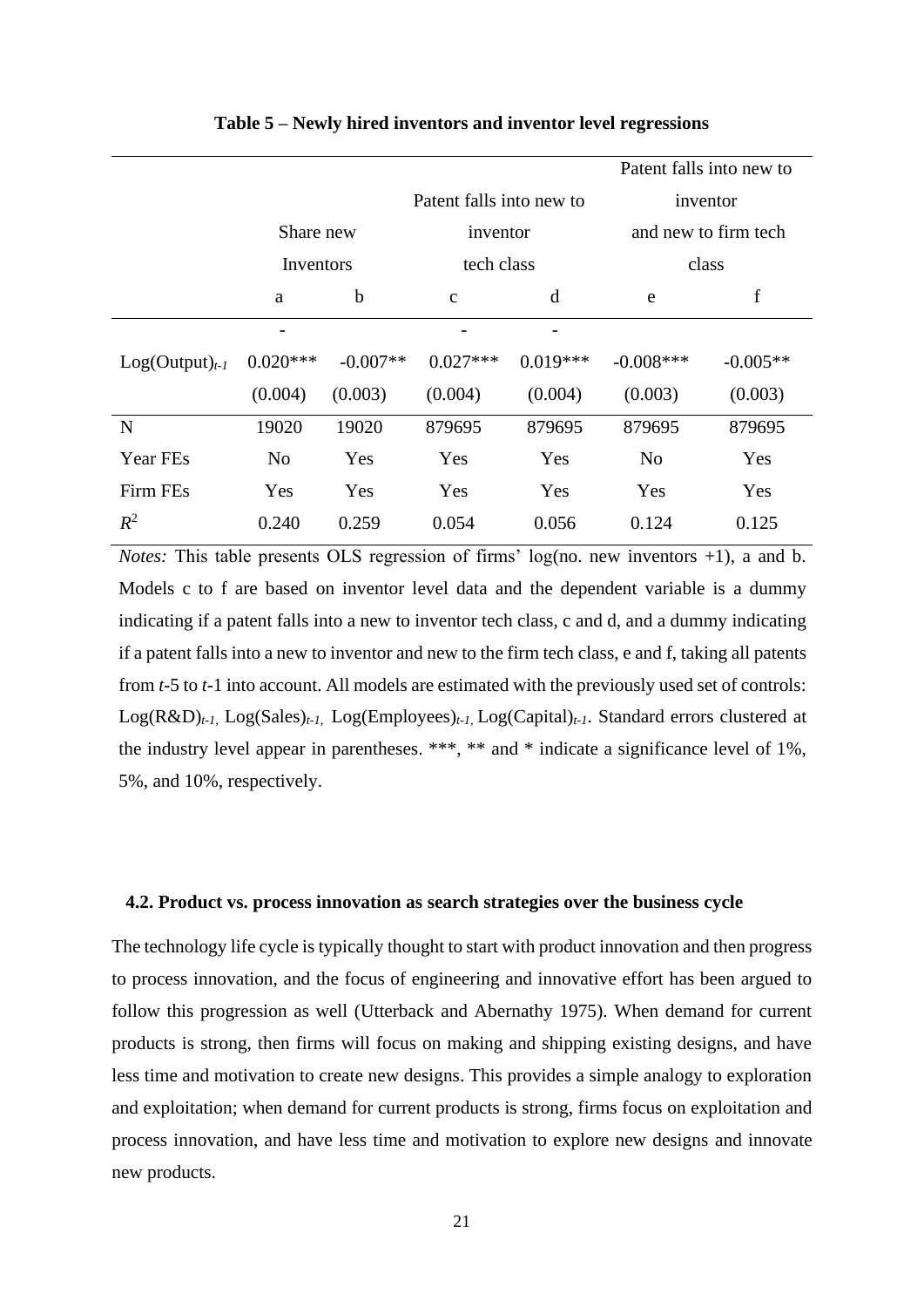This tension between exploration and exploitation should be observable in a firm's focus on product development as opposed to process refinement. Recent advances in natural language processing have allowed researchers to classify each claim of a patent into whether it contains a process or product invention. To operationalize and test these ideas, we draw on Seliger et al. (2019), who provide an extensive set of robustness and validation checks of their measure. Their approach is similar to Bena, Ortiz-Molina, and Simintzi (2018), Bena and Simintzi, (2019) and Ganglmair and Reimers (2019).

We create two measures based on the Seliger et al. (2019) work. First, we classify patents into product and process patents according to whether they comprise exclusively only product related independent claims or only process related claims. Then we calculate the fraction of new product patents over all product and process patents filed by a given firm in a given year. Second, we take the average of all new product claims out of all patents filed in given year by a given firm, including patents that contain process and product related claims and could thus not be classified as pure product or process patents. Table 6 shows the corresponding results, with and without year fixed effects, suggesting that firms are relatively more likely to work on new products during recessions than during booms.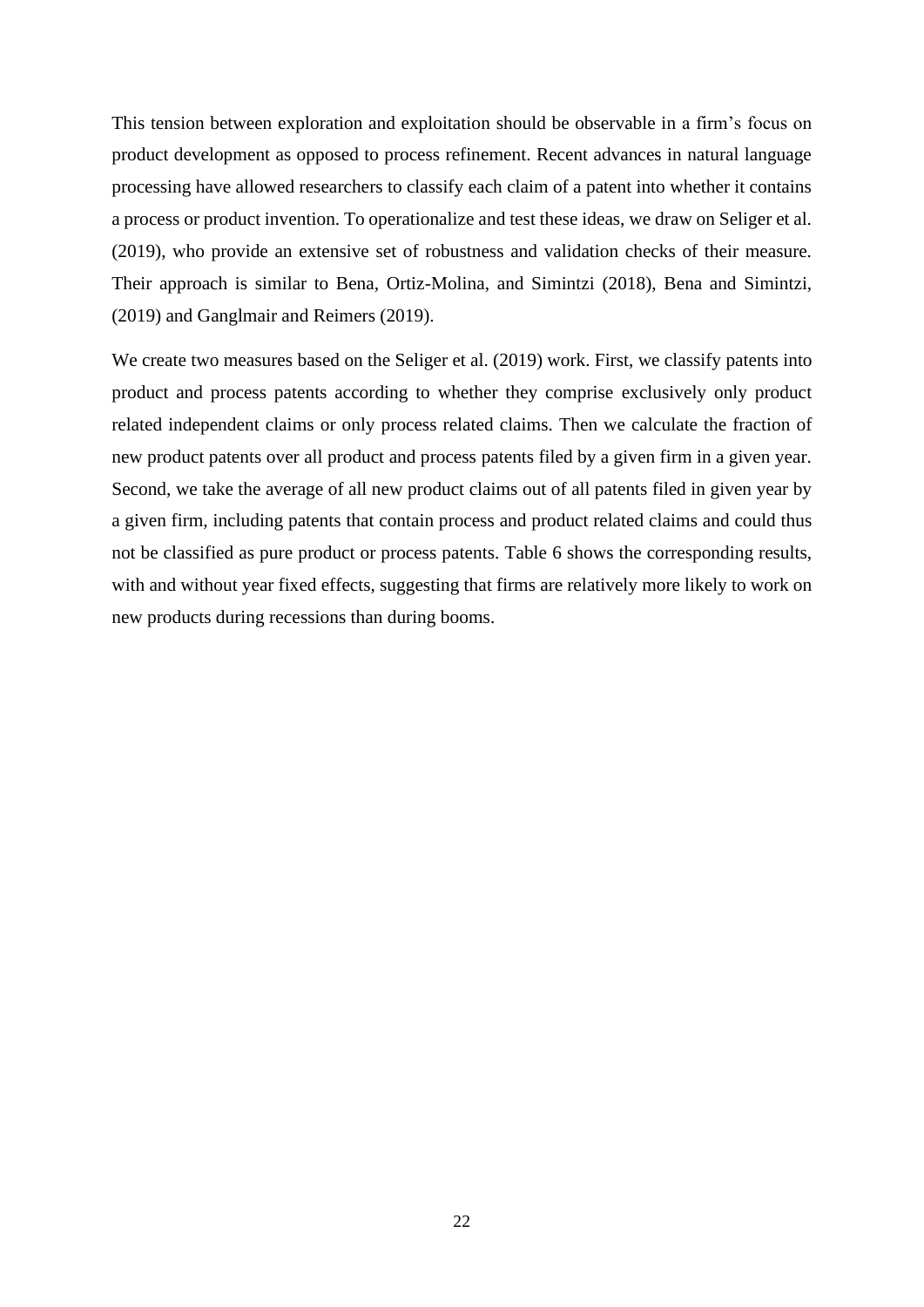|                     | Share of new product patents |             | Share of new product patent claims |           |  |
|---------------------|------------------------------|-------------|------------------------------------|-----------|--|
|                     | a                            | $\mathbf b$ | $\mathbf c$                        | d         |  |
| $Log(Output)_{t-1}$ | $-0.038***$                  | $-0.014**$  | $-0.030***$                        | $-0.009*$ |  |
|                     | (0.007)                      | (0.006)     | (0.005)                            | (0.005)   |  |
| N                   | 19020                        | 19020       | 19020                              | 19020     |  |
| Year fixed effects  | N <sub>0</sub>               | Yes         | N <sub>0</sub>                     | Yes       |  |
| Firm fixed effects  | Yes                          | Yes         | Yes                                | Yes       |  |
| $R^2$               | 0.425                        | 0.483       | 0.451                              | 0.534     |  |

**Table 6 – New products versus new processes** 

*Notes:* This table presents OLS regression of firms' of the share of firms' new product patents over the total of firms' new product and new process patents (models a and b) and the share of firms' new product patent claims over all patent claims (models c and d). All models are estimated with the previously used set of controls: Log(R&D)*t-1,* Log(Sales)*t-1,*  Log(Employees)*t-1,* Log(Capital)*t-1*. Standard errors clustered at the industry level appear in parentheses. \*\*\*, \*\* and \* indicate a significance level of 1%, 5%, and 10%, respectively.\*\*\*, \*\* and \* indicate a significance level of 1%, 5%, and 10%, respectively.

## **4.3. The influence of appropriability on search strategies over the business cycle**

Fabrizio and Tsolmon's (2014) found that patenting is more procyclical in industries with weaker IP protection (where imitation poses a greater threat of imitation). Industries also vary in the effectiveness of patent protection and the ability of firms to appropriate returns to their innovation (Cohen et. al. 2000). Firms might patent strategically by withholding exploration patents until an optimal time, for example, when rivals might be less able to copy the exploration invention.

We differentiate between high vs. low appropriation risk using data provided in Cohen et al.  $(2000)$ ,  $\frac{7}{1}$  where managers rated the effectiveness of patent protection in their industry. Industries with below or equal to median ratings are considered industries with high

<sup>7</sup> We thank an anonymous reviewer for suggesting this mechanism and Wesley Cohen for providing these data.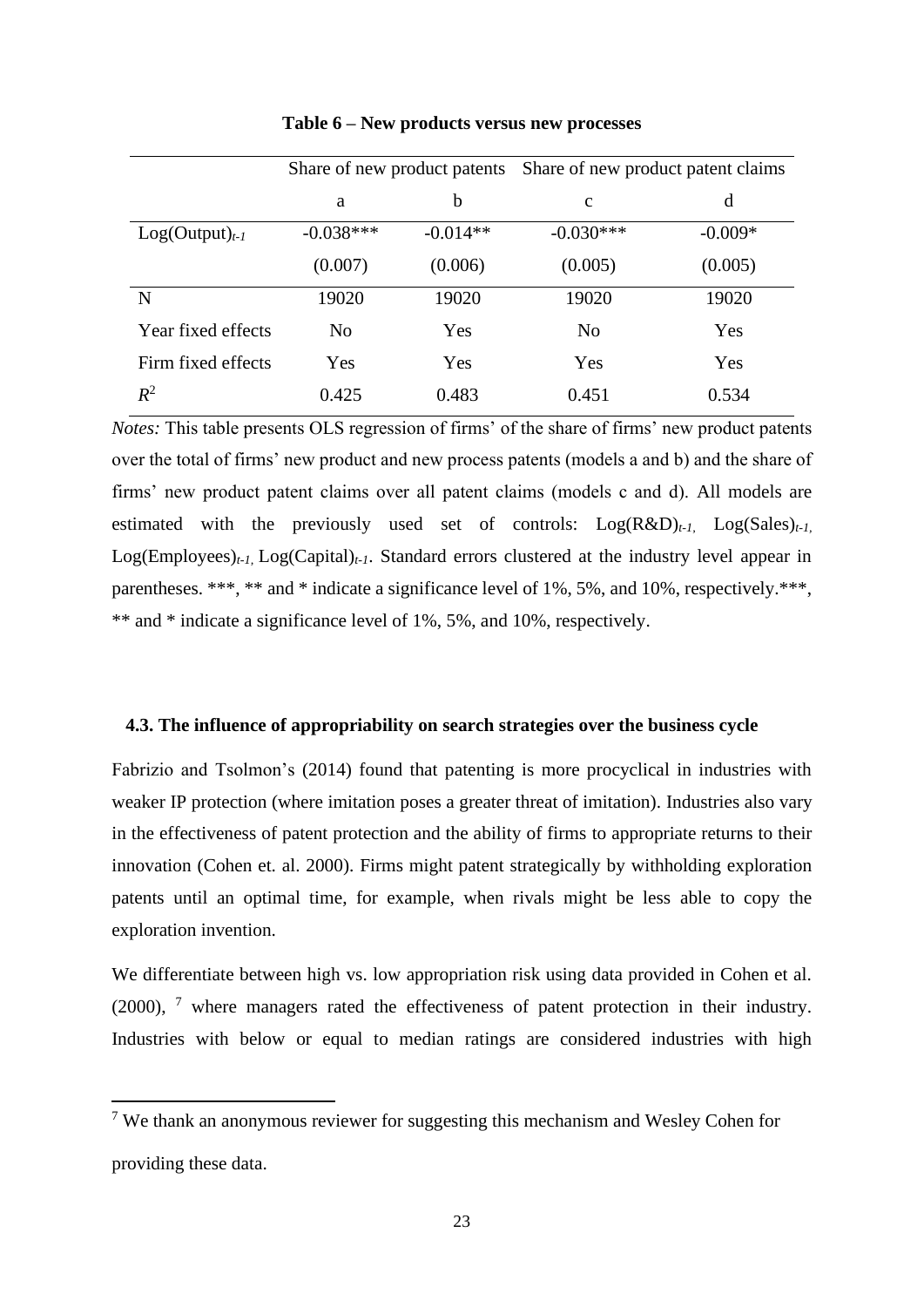appropriation risk while industries with effectiveness ratings above the median are considered low appropriation industries. We then re-estimate model 3 but exchange the cyclicality indicator with an indicator equal to one for low appropriation risk. Table 7 presents the results and indicates that firms in industries with low appropriation risk are less likely to explore in expansions (differences are statistically significant at  $p < 0.01$  (a) and  $p < 0.02$  (b), respectively). Stated another way, it would appear that the influence of the business cycle on exploration is less in high appropriability industries. Firms are less influenced by the business cycle in high appropriability industries, perhaps because they are more worried about their ideas getting stolen.

|                           | Innovative search |             |  |  |
|---------------------------|-------------------|-------------|--|--|
|                           | a                 | b           |  |  |
| $Log(Output)_{t-1}$ x low | $-0.050***$       | $-0.043***$ |  |  |
| appropriation risk        | (0.011)           | (0.013)     |  |  |
| $Log(Output)_{t-1}$       | $-0.015***$       | $-0.014***$ |  |  |
|                           | (0.003)           | (0.004)     |  |  |
| N                         | 20468             | 20468       |  |  |
| Year fixed effects        | $\rm No$          | Yes         |  |  |
| Firm fixed effects        | Yes               | Yes         |  |  |
| $R^2$                     | 0.466             | 0.472       |  |  |

**Table 7 – High vs. low appropriation risk**

*Notes:* This table presents OLS regression of firms' innovative search focus, defined as the technological proximity between the patents filed in year *t* to the existing patent portfolio held by the same firm from year *t*-5 up to year *t*-1, calculated according to Jaffe (1989). Low appropriation risk is a dummy that indicates firms that operate in industries where mangers reported an above median patent effectiveness in the CNW 2000 survey. All models are estimated with the previously used set of controls:  $Log(R&D)_{t-1}$ ,  $Log(Sales)_{t-1}$ Log(Employees)*t-1,* Log(Capital)*t-1* and the full set of interactions with low appropriation risk dummy. The main effect of low appropriation risk is fully absorbed by the firm fixed effects. Standard errors clustered at the industry level appear in parentheses. \*\*\*, \*\* and \* indicate a significance level of 1%, 5%, and 10%, respectively.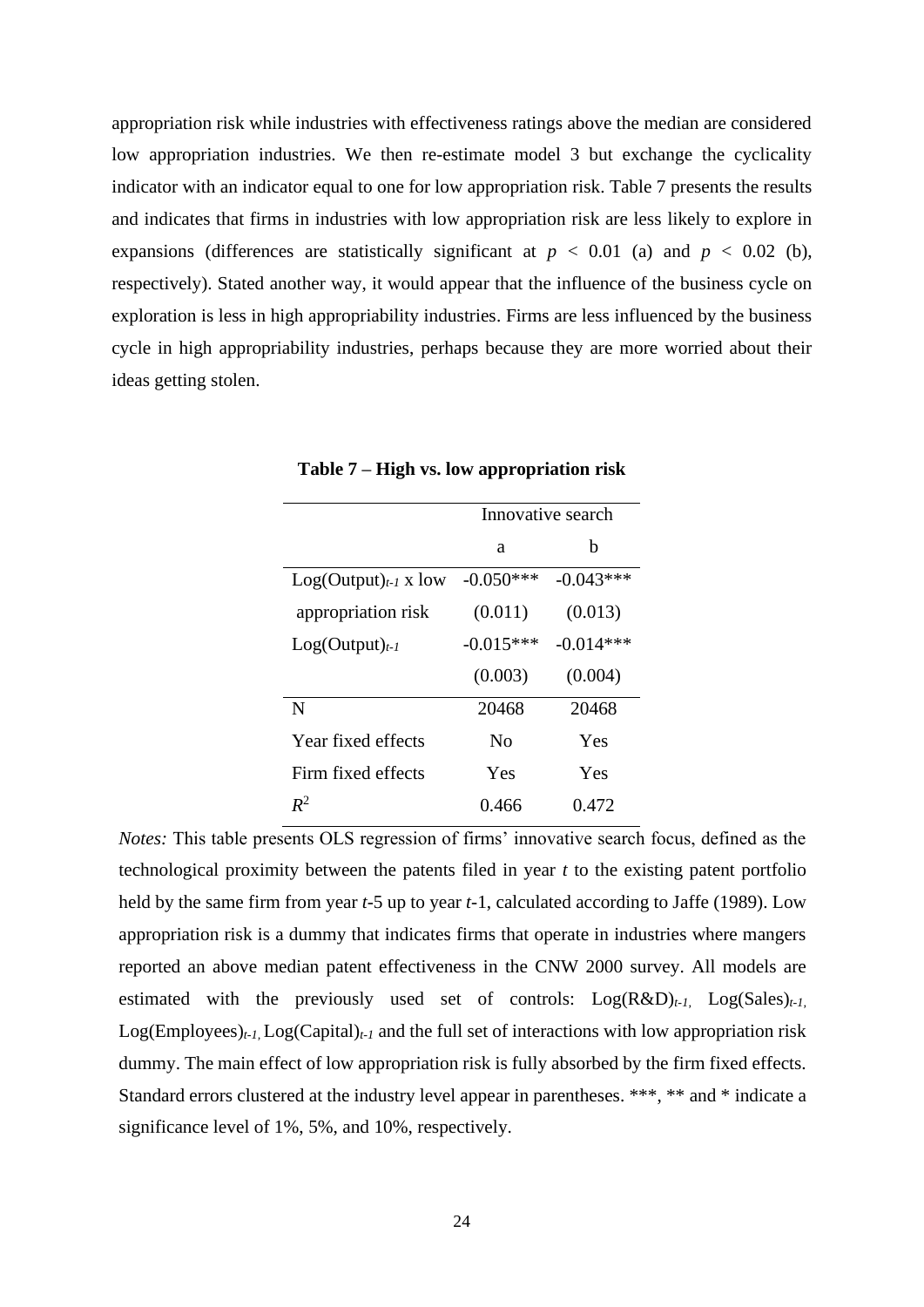#### **4.4. Invention quality over the business cycle**

Though the relationship between exploration and a patent's value is complex (Fleming, 2001), anecdotes of breakthrough inventions (such as neoprene, Teflon, polyester, and the transistor described in the introduction) would imply that firms are more likely to invent higher value patents during recessions. While exploration of new technologies might result in more failures, it might also result in more breakthroughs as well (March, 1991; Manso 2011), such that the average value of patents increases during a recession.

We test this conjecture by re-estimating our baseline model with the dependent variable of the average amount of citations that a firm's patents applied for in year *t* receive from future patents. Table 8 shows that the patents applied for during expansions receive on average fewer future cites, thus implying that patents applied for during recessions are more highly cited. The overall picture that emerges is that firms apply for fewer patents (see baseline results, table 3, above) but that those patents are more likely to fall into new to the firm tech classes -- and receive more future cites.

|                     | Average future cites |            |  |
|---------------------|----------------------|------------|--|
|                     | а                    | h          |  |
| $Log(Output)_{t-1}$ | $-1.206*$            | $-0.681**$ |  |
|                     | (0.712)              | (0.264)    |  |
| N                   | 24419                | 24419      |  |
| Year fixed effects  | $\rm No$             | Yes        |  |
| Firm fixed effects  | Yes                  | Yes        |  |
| $\mathbf{R}^2$      | 0.548                | 0.595      |  |

**Table 8 – Future cites**

*Notes:* This table presents OLS regression of the average amount of citations that a firm's patents applied for in year t receive from future patents. All models are estimated with the previously used set of controls: Log(R&D)*t-1,* Log(Sales)*t-1,* Log(Employees)*t-1,* Log(Capital)*t-<sup>1</sup>*. Standard errors clustered at the industry level appear in parentheses. \*\*\*, \*\* and \* indicate a significance level of 1%, 5%, and 10%, respectively.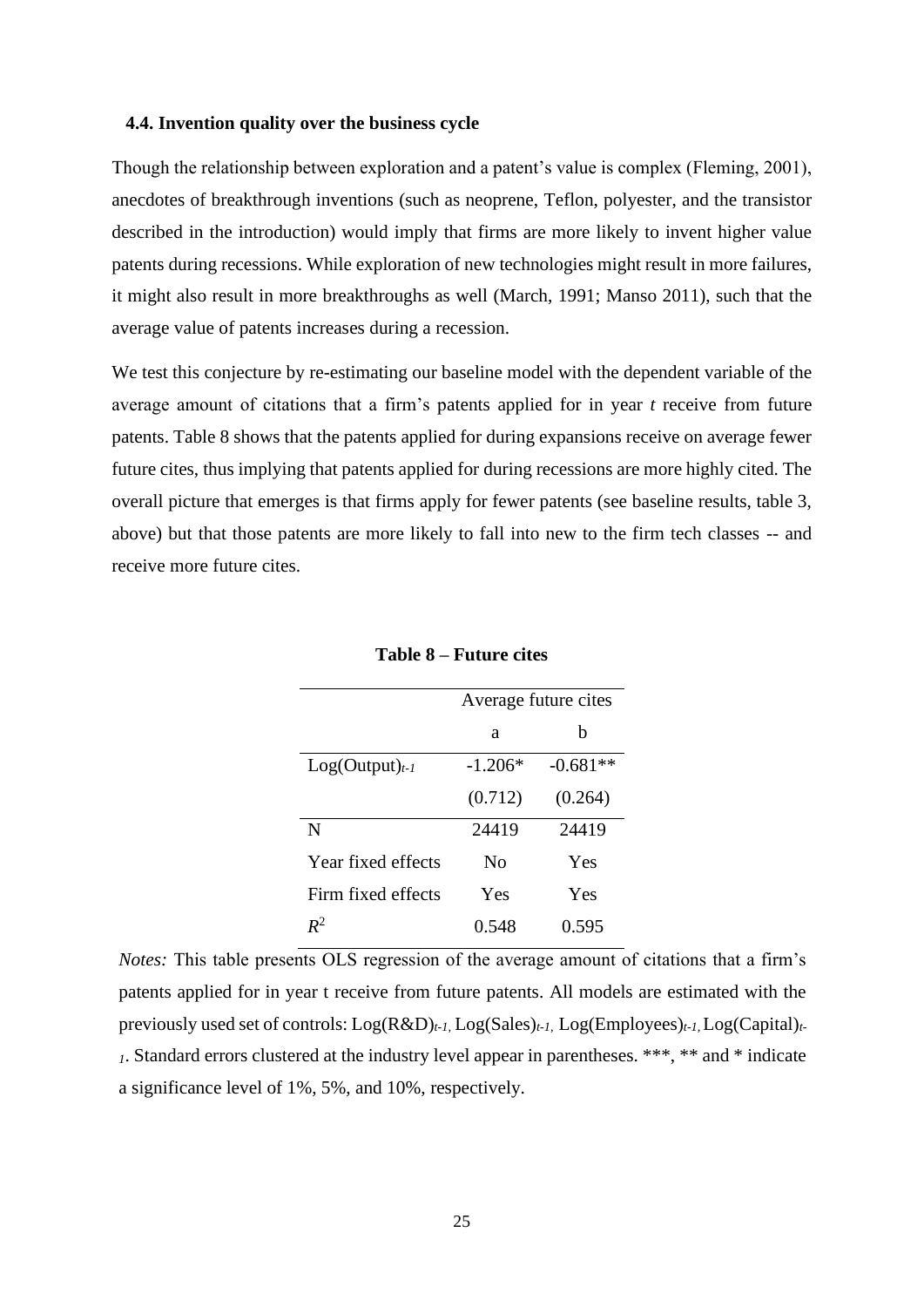## **4.5. Future productivity and inventions over the business cycle**

While a study of the causal impact of innovative search on productivity lies well beyond the scope of the present paper, we estimate some simple regressions of revenue-based labor productivity and capital productivity on innovative search. Consistent with recent arguments (Akcigit and Kerr 2018), our theory, and the previously reported higher future citation rates of patents filed in recessions, Table 9 indicates that it is only the exploration conducted during recessions (patents filed then or one year later) that is positively related to future improvements in  $(t+1, t+2, t+3)$  of labor and capital productivity. The differences in estimated coefficients over the business cycle are not causal estimates but will hopefully motivate future research.

|                          | Lab. Prod. $_{t+1}$ | Lab. Prod. $_{t+2}$ |              | Lab. Prod. $_{t+3}$ Cap. Prod. $_{t+1}$ | Cap. Prod. $_{t+2}$ | Cap. Prod. $_{t+3}$ |
|--------------------------|---------------------|---------------------|--------------|-----------------------------------------|---------------------|---------------------|
|                          | a                   | $\mathbf b$         | $\mathbf{C}$ | d                                       | e                   | f                   |
| Log(R&D)                 | $0.043**$           | $0.039*$            | $0.031*$     | $-0.060***$                             | $-0.044***$         | $-0.022*$           |
|                          | (0.020)             | (0.020)             | (0.017)      | (0.017)                                 | (0.015)             | (0.013)             |
| <b>Innovative Search</b> | $0.046***$          | 0.023               | $0.045**$    | $0.042**$                               | $0.045**$           | $0.081***$          |
| (in recessions)          | (0.016)             | (0.018)             | (0.018)      | (0.017)                                 | (0.021)             | (0.018)             |
| <b>Innovative Search</b> | $-0.029**$          | $-0.007$            | $-0.040*$    | $-0.001$                                | $-0.014$            | $-0.070**$          |
| (in booms)               | (0.014)             | (0.014)             | (0.020)      | (0.024)                                 | (0.019)             | (0.030)             |
| $\mathbf N$              | 21,021              | 20,071              | 18,867       | 21,390                                  | 20,316              | 19,081              |
| Year fixed effects       | Yes                 | Yes                 | Yes          | Yes                                     | Yes                 | Yes                 |
| Firm fixed effects       | Yes                 | Yes                 | Yes          | Yes                                     | Yes                 | Yes                 |
| $R^2$                    | 0.755               | 0.759               | 0.762        | 0.745                                   | 0.746               | 0.747               |
|                          |                     |                     |              |                                         |                     |                     |

**Table 9 – Innovative search and productivity**

*Notes:* This table presents OLS regression of the firms' labor productivity, defined as the log of (sales/employee), winsorized yearly at the 1% and 99% values (models a to c) and firms' capital productivity, defined as the log of (sales/property, and plant and equipment), winsorized yearly at the 1% and 99% values. Innovative search focus, defined as the technological proximity between the patents filed in year *t* to the existing patent portfolio held by the same firm from year *t*-5 up to year *t*-1, calculated according to Jaffe (1989). Standard errors clustered at the industry level appear in parentheses. \*\*\*, \*\* and \* indicate a significance level of 1%, 5%, and 10%, respectively.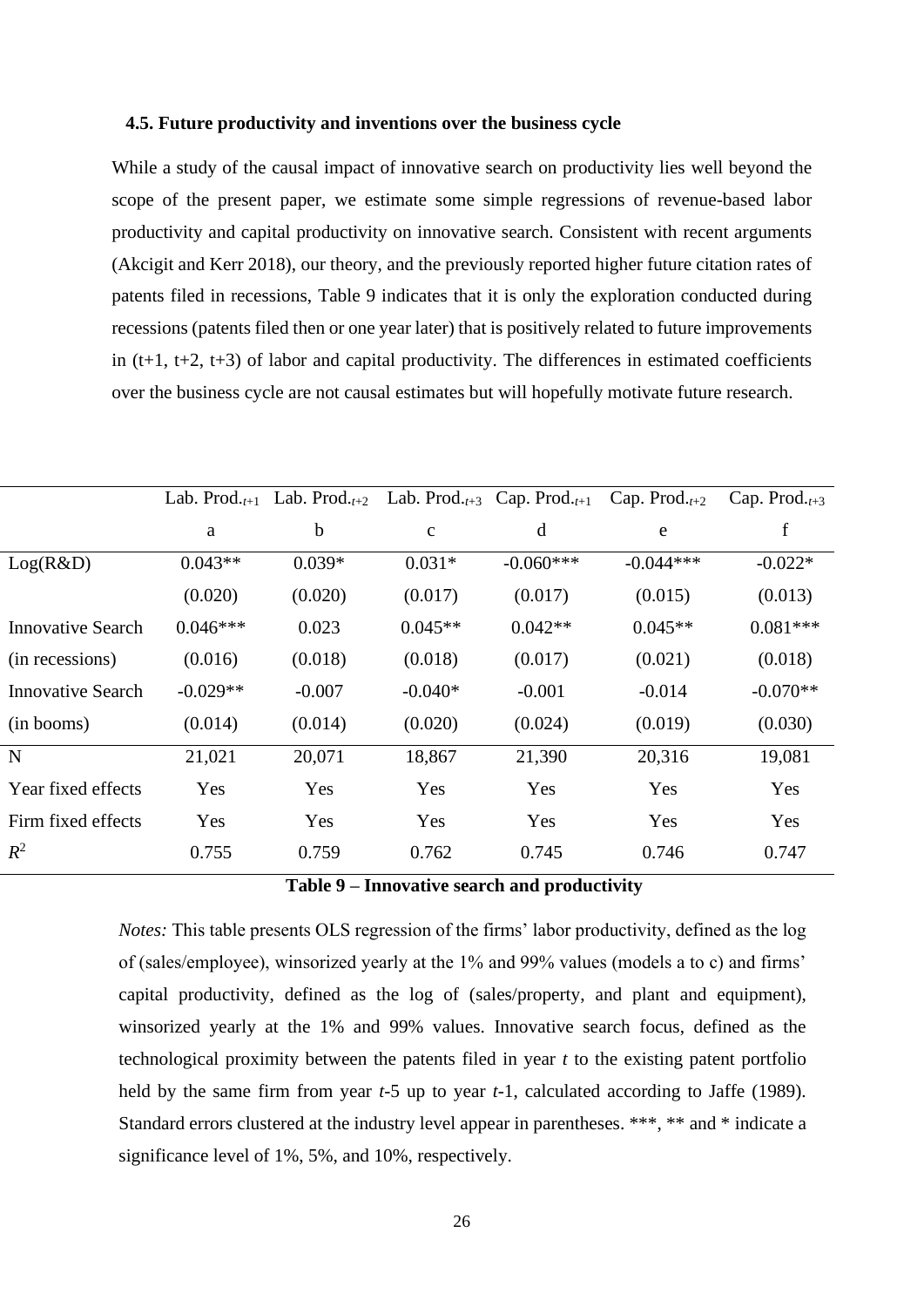## **5. Discussion**

The pro-cyclicality of R&D and raw patenting is clear from many analyses, including ours, and many explanations have been offered for this departure from theoretical expectations (based on changes in opportunity costs), including credit constraints (Aghion et al. 2012), potentially strategic delay (Schleifer 1986, Francois and Lloyd-Ellis 2003), externalities in R&D (Barlevy 2007), and competition or obsolescence (Fabrizio and Tsolmon 2014). More practically, and consistent with our theory, most research and development spending focuses on development, getting products into manufacturing, and ramping up production. Less spending goes into fundamental research (Barlevy 2007).<sup>8</sup> While patenting might be thought to be fundamental and a good measure of novelty, much (even most of it) of it is often done to flesh out already discovered opportunities. For example, firms often patent incremental inventions designed to build defensible portfolios or thickets (Shapiro 2001). Such defensive patenting fits the definition of exploitation and can be measured by the rate of self and backward cites in addition to the profile measure used here.

While we do not incorporate our simple theory into a macroeconomic framework, it is related to recent advances in applied growth theory (e.g. Klette and Kortum 2004, Lentz and Mortensen 2008, Acemoglu et al. 2018, Akcigit and Kerr 2018) due to its emphasis on heterogeneous types of innovation and potential implications for macroeconomic stability. Our data also share some regularities modelled and observed for the whole economy, e.g. a negative correlation between firm size and exploration (see Akcigit and Kerr 2018 and their 2010 working paper version). Given that Akcigit and Kerr (2018) calculate that 54.5% of the economic growth due to innovation comes from exploratory (external in their parlance) efforts as opposed to exploitation (refinement or internal) efforts, our results imply that economic downturns might have benefits in the long-run. Such an idea is at odds with macroeconomic policy whose goal is stability.

Our theory remains consistent with the organizational realities of high technology firms. During expansions, firms must respond to increased sales and manufacturing pressures. When these pressures are most intense (for example, inordinate sales demand or a yield crash), managers of sales and manufacturing organizations will seek additional resources -- and the research and development organizations provide tempting repositories of highly talented and

<sup>8</sup> https://www.nsf.gov/statistics/2018/nsb20181/report/sections/overview/r-d-expendituresand-r-d-intensity.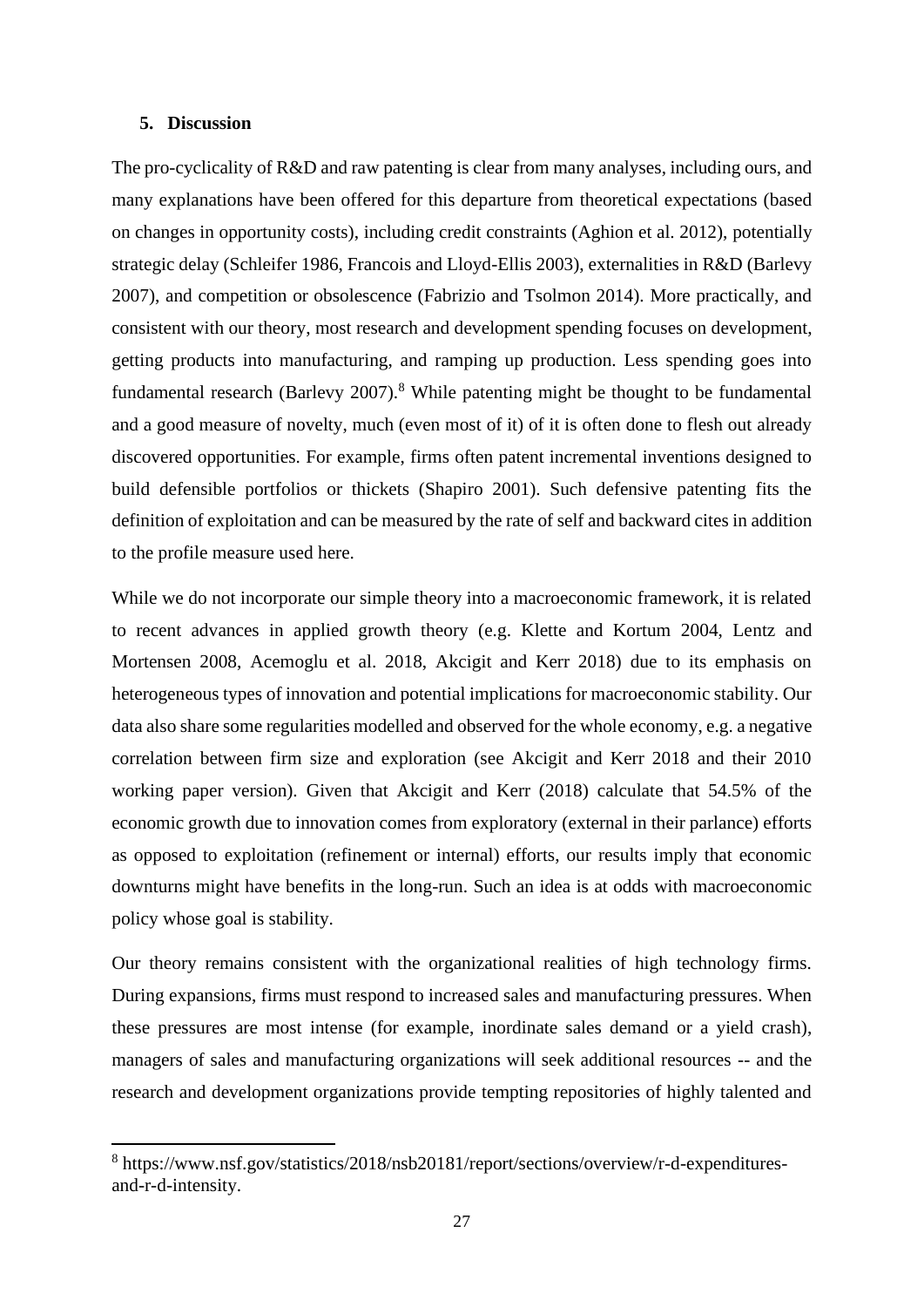immediately effective help. Rather than increase head count and go through the laborious process of hiring and training new employees, a manager will often prefer to request help from his or her upstream functions. In a stable firm with low turnover, that manager will often know and have worked with the same R&D engineers who invented and perfected the challenged product. Particularly during sales or yield pressures, the R&D manager will find it difficult to avoid demands to help his or her manufacturing counterpart. The pressures to siphon off exploration talent in order to meet sales demands should also be greater in cyclical industries, as for example, in semiconductors. Unsolved manufacturing problems can lead to cross functional friction and the temporary re-assignment of R&D engineers to the fab floor, and that temporary re-assignment delays research. Such temporary assignments will in turn delay exploration of new opportunities – and increase the firm's attention on current technologies.

Other realities are also consistent with the model and will drive the results reported here. Defensive patenting (Shapiro 2001) consolidates and protects market share and should rise when firms think that the cost and delay in patent pendency can warrant the investment. This investment requires legal time and money and cannot ignore the non-trivial demand on inventors' time as well. Despite well-trained patent lawyers, inventors cannot avoid spending time in crafting even minor patents and this time distracts them from exploring new ideas and technologies. Firms also need to consider the delay in getting patent approval; patent "pendency" typically lasts one to three years. All of these costs are easier to justify with the expectation of a growing and robust market. In contrast, with a shrinking or stagnant market, searching for new markets becomes relatively more attractive.

## **6. Conclusion**

Schumpeter and others have argued that innovative activities should concentrate in recessions. However, using common measures of innovation, such as R&D expenditures and raw patent counts, previous research found that innovation is instead procyclical. We propose a solution to this puzzle by conceptualizing innovative search as a within the firm tension between exploration and exploitation. We rely on changes in the distribution of a firm's patenting across new and old to the firm technology classes to separate and measure exploration and exploitation. Consistent with the model, and considering observed business cycles since 1958,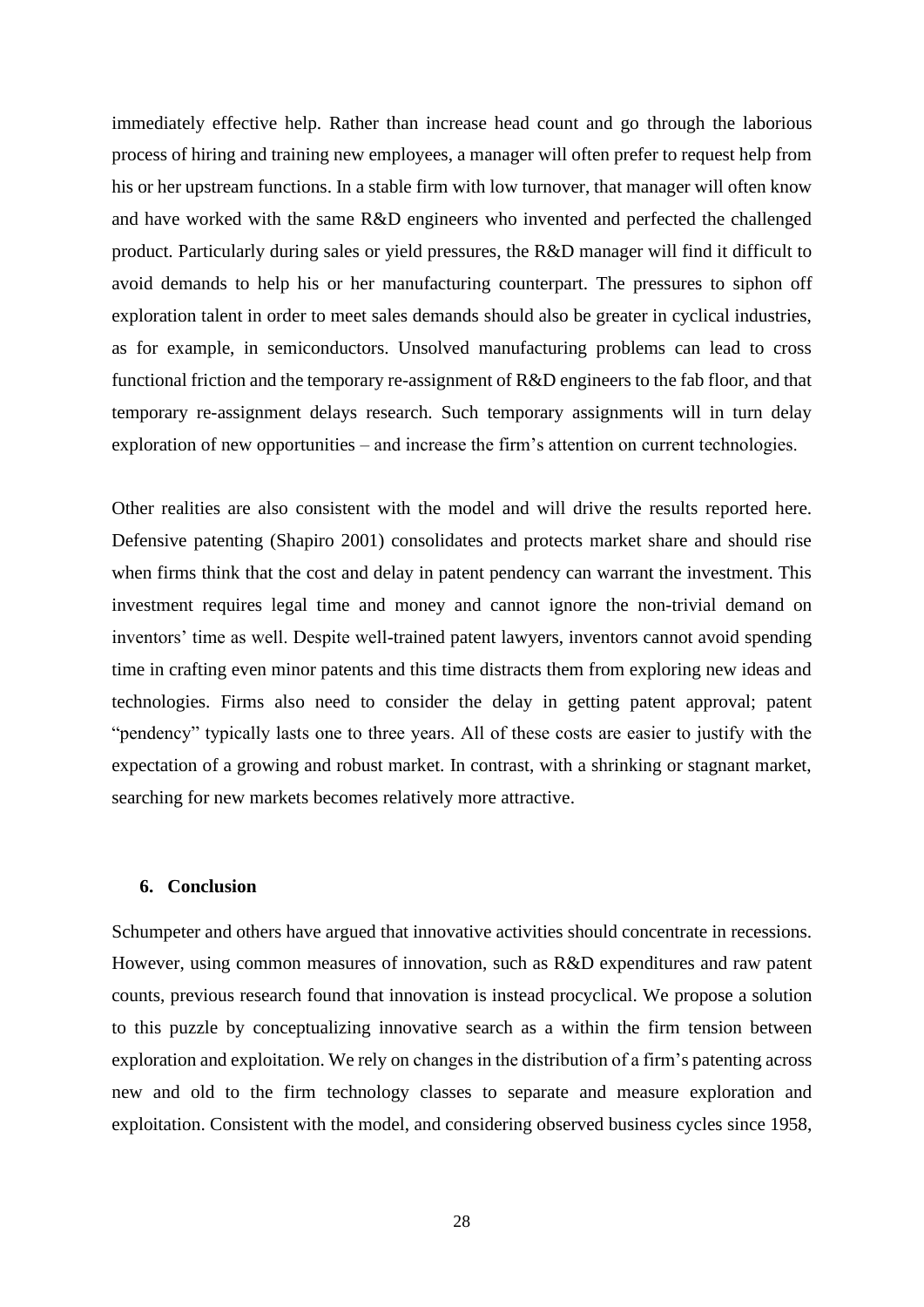exploitation strategies are procyclical while exploration strategies are countercyclical. The results are stronger for firms in more cyclical industries.

Investigating the empirical mechanisms behind the observed compositional shifts of firms' search strategies, we found that firms employ a greater proportion of new inventors in recessions and that inventors are more likely to work in new to the firm technologies. Product innovation, as measured by a natural language processing metric, becomes more dominant in recessions and process innovation more dominant in expansions. The cyclical effects are weaker in industries with high appropriation risk. Finally, exploration patents are more highly cited and search during recessions correlates positively with future productivity improvements.

This work investigated how economic conditions that are largely out of control of a focal firm can influence firms' innovation strategies and in particular, how macro-economic conditions might motivate different types of innovative search within the firm. Future work could look at how search strategies influence profitability, growth, and productivity changes. For example, do exploitation strategies lead to short term profits and meager productivity improvement, and exploration to lagged profits and fundamental improvements? Can firms appropriate exploitation patents more easily, even though the gains are smaller? Alternately, are the gains larger with exploration patents, yet more likely to leak to competitors? Future work could also consider differences across countries, for example, does an isolated downturn in one country shift the patenting of domestic firms more radically than foreign firms that also patent in that country? It also appears that exploitation has been steadily increasing since the 1980s. The U.S. economy expanded for most of those years, however, hence raising the important question of whether the nature of innovative search has fundamentally changed (Arora et. al. 2017). Establishing a causal link between innovative search and productivity lies beyond the scope of the present paper, though our descriptive regressions point to an important path for future research once proper identification becomes available.

Finally, as Schumpeter (1939) argues, macroeconomic fluctuations may facilitate creative destruction and growth-enhancing exploration by firms that would otherwise not take place in the economy. Our results provide evidence supporting this view. If creative destruction and exploration during recessions are indeed important, there could be potential costs related to pursuing macroeconomic stability. Further investigation on this issue could be fruitful.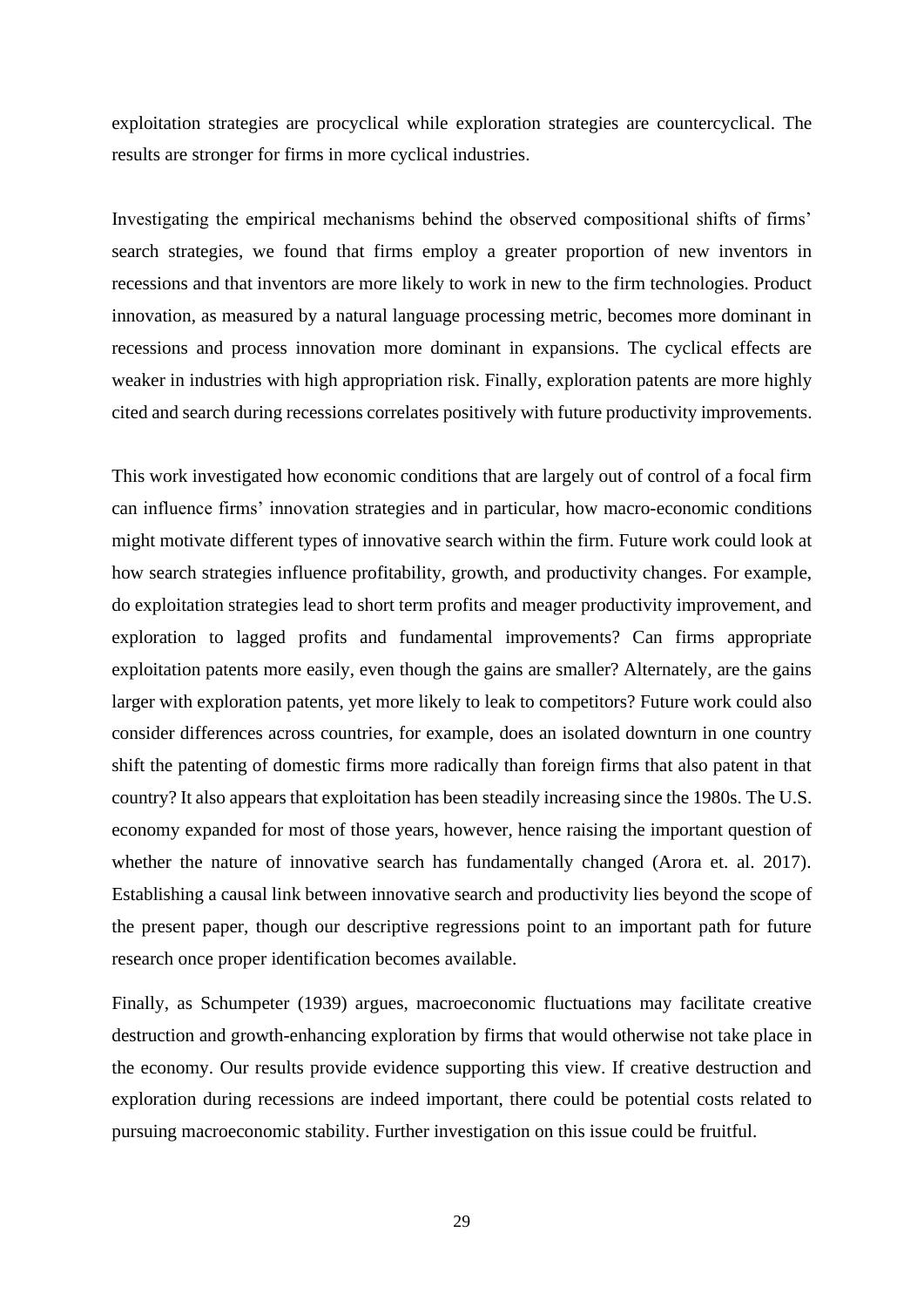## **References**

Acemoglu, Daron, Ufuk Akcigit, Harun Alp, Nicholas Bloom, and William Kerr, 2018. "Innovation, Reallocation, and Growth." American Economic Review 108(11): 3450-91.

Aghion, Philippe and Gilles Saint Paul, 1998. "Virtues of Bad Times: Interaction between Productivity Growth and Economic Fluctuations" Macroeconomic Dynamics, September, 2(3), p322-44.

Aghion, Philippe, Philippe Askenazy, Nicolas Berman, Gilbert Cette, 2012. "Credit Constraints and the Cyclicality of R&D Investment: Evidence from France" Journal of the European Economic Association 10(5), p1001-1024.

Aghion, Philippe and Jean Tirole, 1994. "The Management of Innovation," The Quarterly Journal of Economics, vol. 109, issue 4, 1185-1209.

Akcigit, Ufuk, and William Kerr. 2010. "Growth through Heterogeneous Innovations." Working Papegr no. 16443, NBER, Cambridge, MA.

Akcigit, Ufuk and William Kerr, 2018. "Growth Through Heterogeneous Innovations", Journal of Political Economy, 2016, 124(1): 52-104.

Arora, Ashish, Belenzon, Sharon, Andrea Patacconi. "Papers to patents: The withdrawal of large US corporations from research is narrowing the scope of innovation." *Nature 552,* Dec. 2017.

Arora, Ashish, Sharon Belenzon, and Lia Sheer. 2021. "Knowledge Spillovers and Corporate Investment in Scientific Research." *American Economic Review*, 111 (3): 871-98.

Arrow, Kenneth, 1969, "Classificatory notes on the production and diffusion of knowledge", American Economic Review 59, 29–35.

Babina, Tania, Bernstein, Asaf, Felippo Mezzanotti. "Crisis Innovation." Working paper, Columbia Business School.

Balsmeier, B., Assaf, M., Chesebro, T., Fierro, G., Johnson, K., Johnson, S., Li, G., Lueck, S., O'Reagan, D., Yeh, W., Zang, G., Fleming, L. (2018) "Machine learning and natural language processing applied to the patent corpus." Journal of Economics and Management Strategy, 27, 535–553.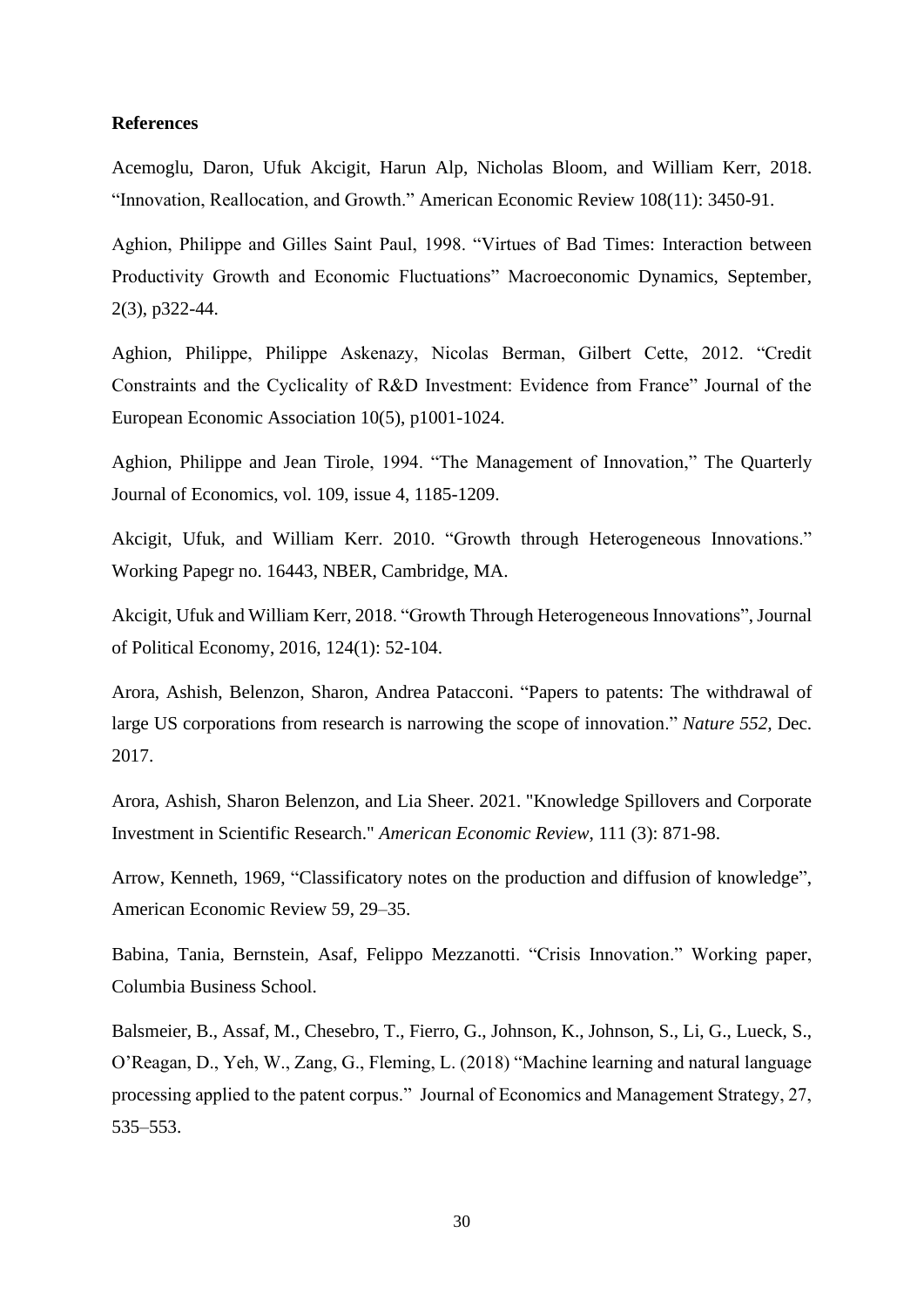Balsmeier, Benjamin, Lee Fleming, and Gustavo Manso, 2017. "Independent Boards and Innovation," Journal of Financial Economics 123, 536-557.

Barlevy, Gadi, 2007. "On the Cyclicality of Research and Development" American Economic Review, 97(4), p1131-1164.

Bena, Jan, Ortiz-Molina, Hernan, and Simintzi, Elena (2018). "Shielding firm value: Employment protection and process innovation." Retrieved from https://papers.ssrn.com/sol3/papers.cfm?abstract\_id=3223176

Bena, Jan, and Simintzi, Elena (2019). "Machines could not compete with Chinese labor: Evidence from US firm innovation." Retrieved from https://papers.ssrn.com/sol3/papers.cfm?abstract\_id=2613248

Benner, Mary, and Joel Waldfogel (2008). "Close to you? Bias and precision in patent-based measures of technological proximity." Research Policy, 37(9), 1556-1567.

Bloom, Nicholas, Schankerman, Mark, Van Reenen, John, 2013. "Indentifying Technology Spillovers and Product Market Rivalry" Econometrica, 81(4), 1347-1393.

Brav, Alon, Wei Jiang, Song Ma, and Xuan Tian, 2018. "How Does Hedge Fund Activism Reshape Corporate Innovation," Journal of Financial Economics, vol. 130, 237-264.

Canton, Eric and Harald Uhlig, 1999. "Growth and the Cycle: Creative Destruction versus Entrenchment" Journal of Economics, 69(3), p239-66.

Cohen, Wesley M., Nelson, Richard R., and John P. Walsh, 2000. "Protecting Their Intellectual Rights: Appropriability Conditions and Why U.S. Manufacturing Firms Patent (or not). NBER Working Paper 7552.

Comin, Diego and Mark Gertler, 2006. "Medium-Term Business Cycles" American Economic Review, September, 96(3), June, p523-51.

Cooper, Russell and John Haltiwanger, 1993. "The Aggregate Implications of Machine Replacement: Theory and Evidence" American Economic Review, June, 83(3), p181-186.

Chamberlain, Gary, 1986, "Asymptotic Efficiency in Semi-Parametric Models with Censoring," Journal of Econometrics, 32, 189–218.

Fatas, Antonio. 2000. "Do Business Cycles Cast Long Shadows? Short-Run Persistence and Economic Growth." Journal of Economic Growth, 5(2): 147–62.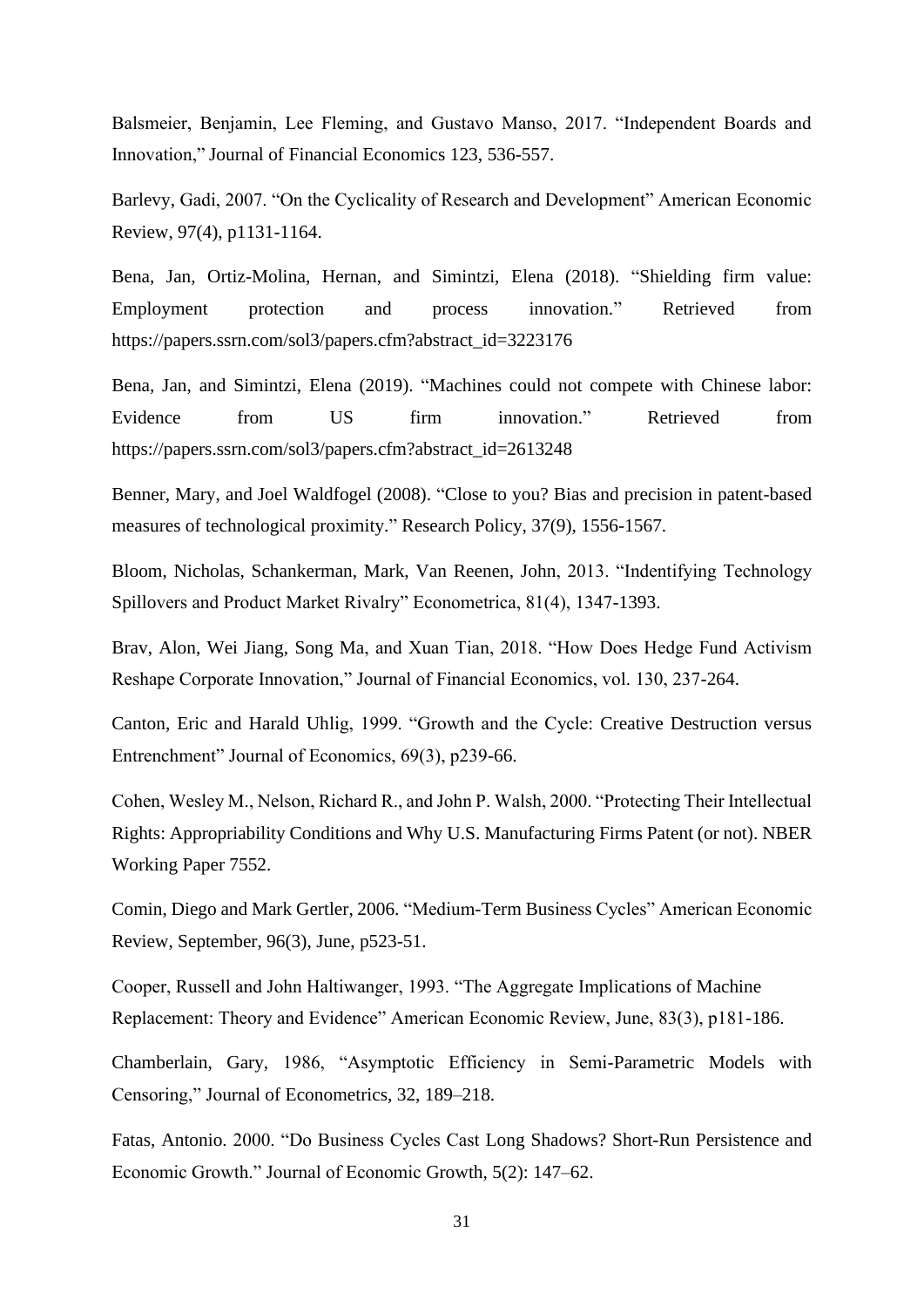Fabrizio, Kira and Ulya Tsolmon 2014. "An empirical examination of the procyclicality of R&D investment and innovation." *The Review of Economics and Statistics* 96(4):662-675.

Field, Alexander, 2003, "The Most Technologically Progressive Decade of the Century." American Economic Review, 93(4): 1399-1413.

Fleming, Lee 2001. "Recombinant Uncertainty in Technological Search," *Management Science,* 47: 117-132.

Francois, Patrick and Huw Lloyd-Ellis 2003. "Animal Spirits through Creative Destruction." American Economic Review 93(3): 530-50.

Ganglmair, Bernhard, & Reimers, Imke (2019). "Visibility of technology and cumulative innovation: Evidence from Trade Secrets Laws." Retrieved from https://papers.ssrn.com/sol3/papers.cfm?abstract\_id=3393510

Geroski, Paul A., and Chris F. Walters. 1995. "Innovative Activity over the Business Cycle." Economic Journal, 105(431): 916–28.

Griliches, Zvi. 1990. "Patent Statistics as Economic Indicators: A Survey." *Journal of Economic Literature*, 28(4): 1661–1707.

Hall, Bronwyn, and Zvi Griliches, Jerry Hausman, 1986. "Patents and R and D: Is There a Lag?" International Economic Review, vol. 27, issue 2, 265-83.

Hall, Bronwyn, and Karin Vopel (1997). Innovation, Market Share, and Market Value.

Kelly, Bryan, Dimitris Papanikolaou, Amit Seru, and Matt Taddy, 2019. "Measuring Technological Innovation over the Long Run" Working Paper.

Klette, Tor Jakob, and Samuel Kortum, 2004. "Innovating Firms and Aggregate Innovation." Journal of Political Economy 112 (5): 986–1018.

Kogan, Leonid, Papanikolaou, Dmitris, Seru, Amit and Noah Stoffman 2017. "Technological Innovation, Resource Allocation and Growth". Quarterly Journal of Economics, vol. 132(2), 665-712.

Kopytov, Alexandr, Roussanov, Nikolai, and Mathieu Taschereau-Dumouchel, 2018. "Shortrun pain, long-run gain? Recessions and technological transformation." NBER Working Paper 24373.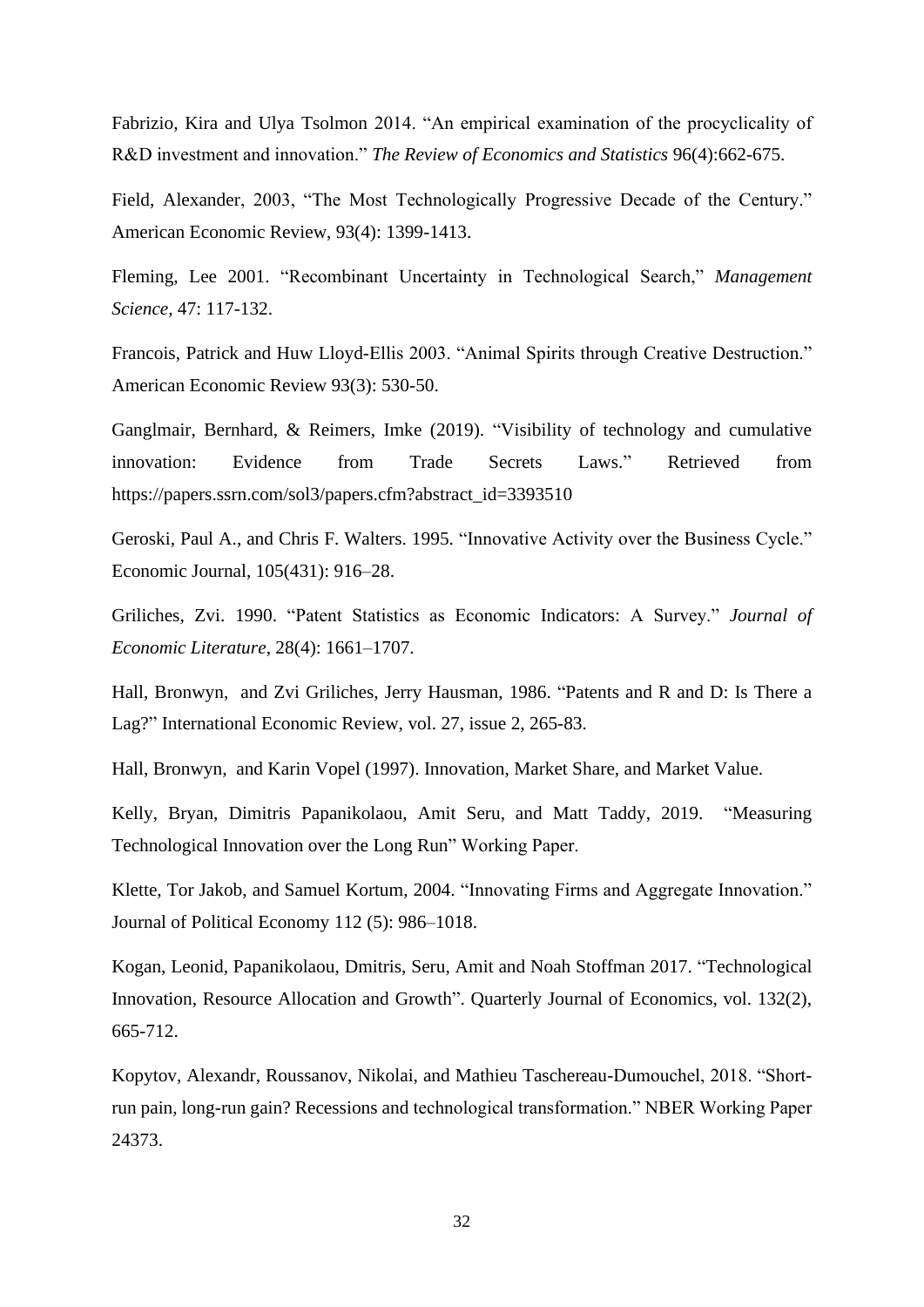Lentz, Rasmus, and Dale Mortensen. 2008. "An Empirical Model of Growth through Product Innovation." Econometrica 76 (6): 1317–73.

Manso, Gustavo. 2011. "Motivating Innovation." Journal of Finance, 66(5), 1823-1860.

March, James. 1991. "Exploration and Exploitation in Organizational Learning" Organization Science, 2(1), p71-87.

Mowery, David and Joanne Oxley, Brian Silverman (1998). "Technological overlap and interfirm cooperation: implications for the resource-based view of the firm." Research Policy 27:507–523.

Pakes, Ariel and Zvi Griliches, 1980. "Patents and R&D at the firm level: A first report." *Economics Letters*, vol. 5, issue 4, 377-381.

Rafferty, Matthew C. 2003. "Do Business Cycles Influence Long-Run Growth? The Effect of Aggregate Demand on Firm-Financed R&D Expenditures" Eastern Economic Journal, 29(4): 607–18.

Schumpeter, Joseph 1939. *Business Cycles: A Theoretical, Historical, and Statistical Analysis of the Capitalist Process.* New York, Mcgraw Hill.

Schleifer, Ari 1986. "Implementation Cycles." Journal of Political Economy, 94(6): 1163-90.

Seliger, Florian, Heinrich, Sebastian, and Banholzer, Nicholas 2019. "Knowledge Spillovers from Product and Process Inventions in Patents and their Impact on Firm Performance." Retrieved from the state of the state of the state of the state of the state of the state of the state of the state of the state of the state of the state of the state of the state of the state of the state of the state of

https://dataverse.harvard.edu/dataset.xhtml?persistentId=doi:10.7910/DVN/CBSK2W

Shapiro, Carl 2001. "Navigating the Patent Thicket: Cross Licenses, Patent Pools, and Standard-Setting". In Jaffe, Adam B.; et al. Innovation Policy and the Economy. I. Cambridge: MIT Press. pp. 119–150.

Silverman, Brian (1999). "Technological Resources and the Direction of Corporate Diversification: Toward an Integration of the Resource-Based View and Transaction Cost Economics. Management Science 45(8):1109-1124.

Utterback, James and Steve Abernathy 1975. "A dynamic model of process and product innovation." Omega Volume 3, Issue 6, Pages 639-656.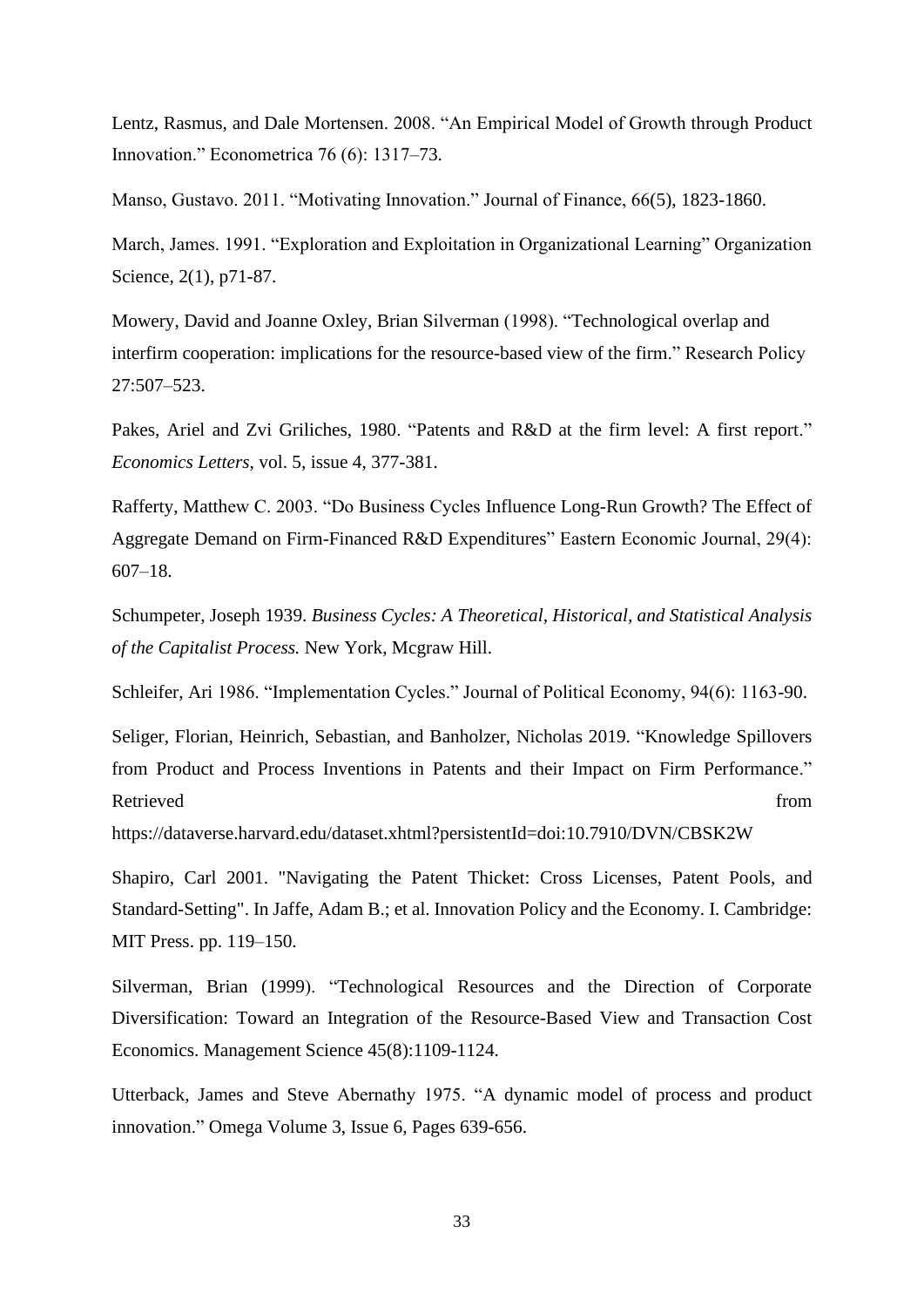Walde, Klaus, and Ulrich Woitek. 2004. "R&D Expenditure in G7 Countries and the Implications for Endogenous Fluctuations and Growth." Economics Letters, 82(1): 91–97

Wooldridge, Jeffrey 2002, Econometric Analysis of Cross Section and Panel Data, Cambridge, MA: The MIT Press.

## **Appendix: Theoretical model**

We introduce a simple model of exploration and exploitation over the industry business cycle. The model is based on the simple two-armed bandit problem studied in Manso (2011), but incorporates macroeconomic shocks.

The economy exists for two periods. In each period, the representative firm in the economy takes either a well-known or a novel action. The well-known action has a known probability p of success (S) and  $1 - p$  of failure (F) with  $S > F$ . The novel action has an unknown probability q of success and  $1 - q$  of failure (F). The only way to learn about q is by taking the novel action. The expected probability of success when taking the novel action is  $E[q]$ when the action is taken for the first time,  $E[q|S]$  after experiencing a success with the novel action, and,  $E[q|F]$  after experiencing a failure with the novel action. From Bayes' rule,  $E[q|F] < E[q] < E[q|S].$ 

We assume that the novel action is of exploratory nature. This means that when the firm experiments with the novel action, it is initially not as likely to succeed as when it conforms to the conventional action. However, if the firm observes a success with the novel action, then the firm updates its beliefs about the probability  $q$  of success with the novel action, so that the novel action becomes perceived as better than the conventional action. This is captured as follows:

$$
E[q] < p < E[q|S].
$$

The macroeconomic state  $m$  can be either high ( $H$ ) or low ( $L$ ). If the macroeconomic state is currently  $m$  it remains in the same state next period with probability  $\mu$ . Alternatively, it transitions into the other state  $n$  next period. Industry demand in macroeconomic state  $m$  is  $d_m$ with  $d_H > d_L$ . Given the macroeconomic state m, firm profit in each period is given by  $d_m S$  in case of success and  $d_m F$  in case of failure.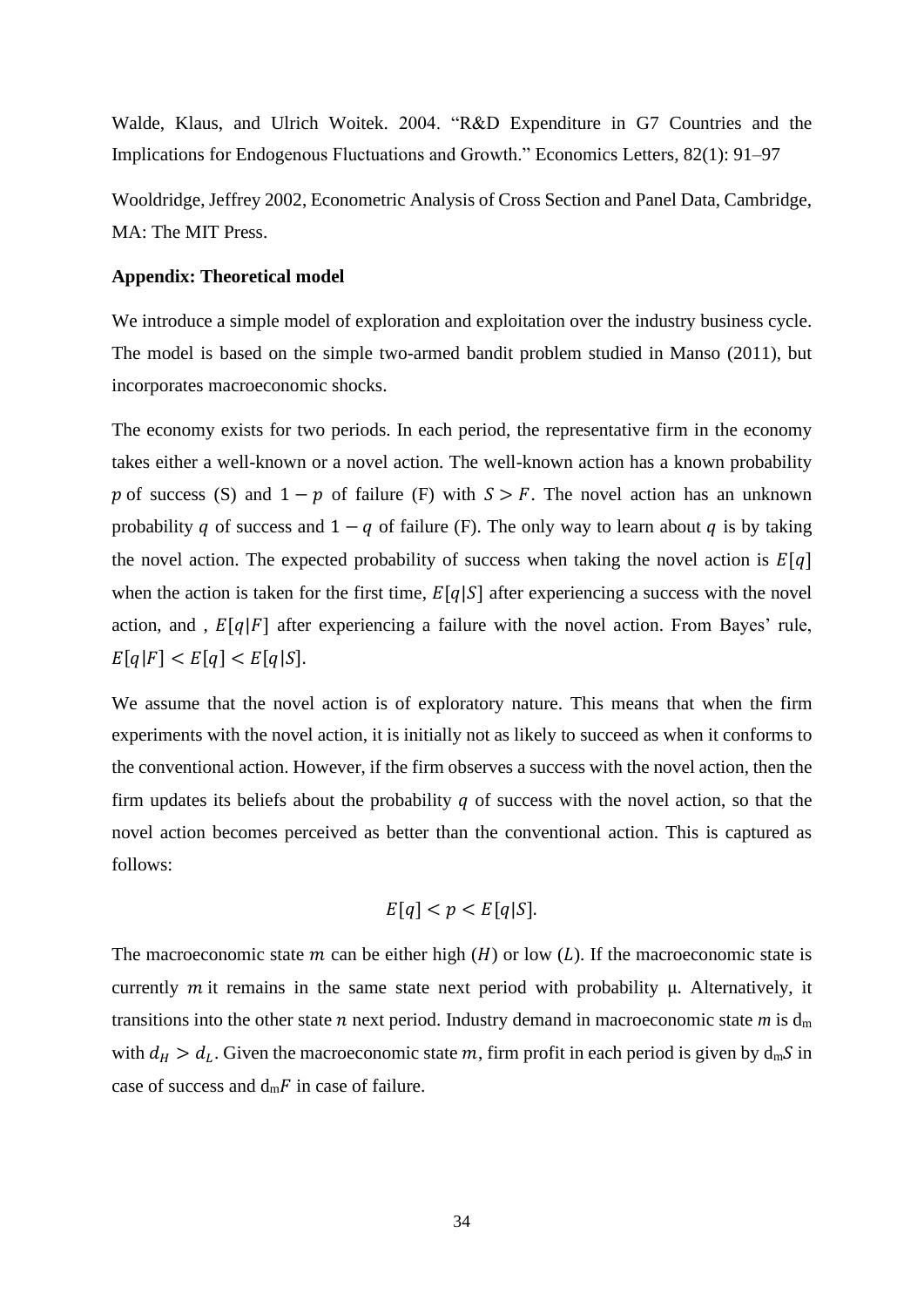For simplicity, we assume risk-neutrality and a discount factor of δ. There are only two action plans that need to be considered. The first relevant action plan, exploitation, is to take the wellknown action in both periods. This action plan gives the payoff  $\pi(m, exploit)$  if the macroeconomic state is  $m$ :

$$
p\mathrm{d}_{\mathrm{m}}S + (1-p)\mathrm{d}_{\mathrm{m}}F + \delta \mu (p\mathrm{d}_{\mathrm{m}}S + (1-p)\mathrm{d}_{\mathrm{m}}F) + \delta (1-\mu)(p\mathrm{d}_{\mathrm{n}}S + (1-p)\mathrm{d}_{\mathrm{n}}F)
$$

The other relevant action plan, exploration, is to take the novel action in the first period and stick to it only if success is obtained. This action plan gives the payoff  $\pi(m, explore)$  if the macroeconomic state is  $m$ :

$$
E[q]d_mS + (1 - E[q])d_mF
$$
  
+ $\delta\mu$  (E[q][E[q|S]d\_mS + (1 - E[q|S]))d\_mF) + (1 - E[q])(p d\_mS + (1 - p)d\_mF))  
+ $\delta(1 - \mu)$ (E[q][E[q|S]d\_nS + (1 - E[q|S])d\_nF) + (1 - E[q])(pd\_nS + (1 - p)d\_nF))

The total payoff from exploration is higher than the total payoff from exploitation if:

$$
E[q] \ge \frac{d_m}{d_m(1 + \delta (E[q|S] - p)\mu) + d_n \delta (E[q|S] - p)(1 - \mu)} p
$$

If the firm tries the novel action, it obtains information about  $q$ . This information is useful for the firm's decision in the second period, since the firm can switch to the conventional action if it learns that the novel action is not worth pursuing. The fraction multiplying  $p$  in the inequality above is less than 1. Therefore, the firm may be willing to try the novel action even though the initial expected probability  $E[q]$  of success with the novel action is lower than the probability  $p$  of success with the conventional work method.

**Proposition 1:** Firms are more prone to explore in recessions than in booms.

**Proof:** The coefficient multiplying  $p$  on the right-hand side of equation (1) is increasing in  $d_m$ and decreasing in  $d_n$ . Since  $d_H > d_L$ , the firm is more prone to explore in bad times ( $m =$  $L, n = H$ ) than in a good times  $(m = H, n = L)$ .

The intuition for the result is that in a recession, the future is more important than the present, since current industry demand is low. Therefore, the firm is more forward-looking and is willing to explore for a larger set of opportunities. In an expansion, the present is more important than the future, since current industry demand is high. Hence, the firm is more focused on the present and prefers to exploit their current set of opportunities.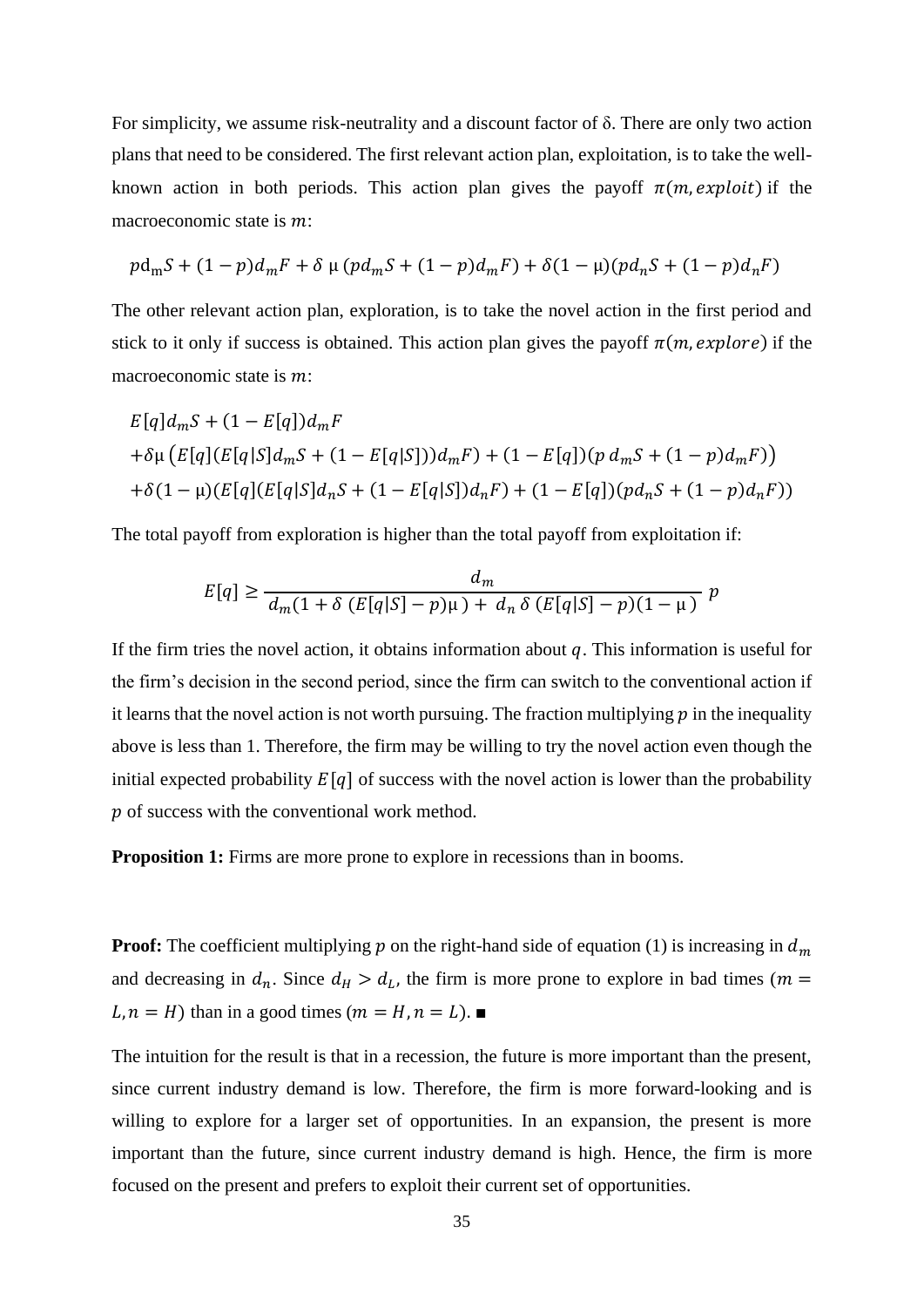How do results vary with industry cyclicality? More cyclical industries respond more quickly to the macroeconomic state (higher  $d_H$  and lower  $d_L$ ). The following proposition studies this comparative statics.

**Proposition 2:** The innovation strategies of firms in cyclical industries are more sensitive to business cycles.

**Proof:** Since the coefficient multiplying  $p$  on the right-hand side of equation (1) is increasing in  $d_m$ , decreasing in  $d_n$ , and  $d_H > d_L$ , more cyclical firms are more prone to exploration than less cyclical firms during recessions. Conversely, more cyclical firms are less prone to exploration than less cyclical firms during booms. ■

The intuition is that, for more cyclical firms, fluctuations caused by the business cycle are exaggerated. This amplifies the dependence of innovation strategy on the business cycle, derived in Proposition 1.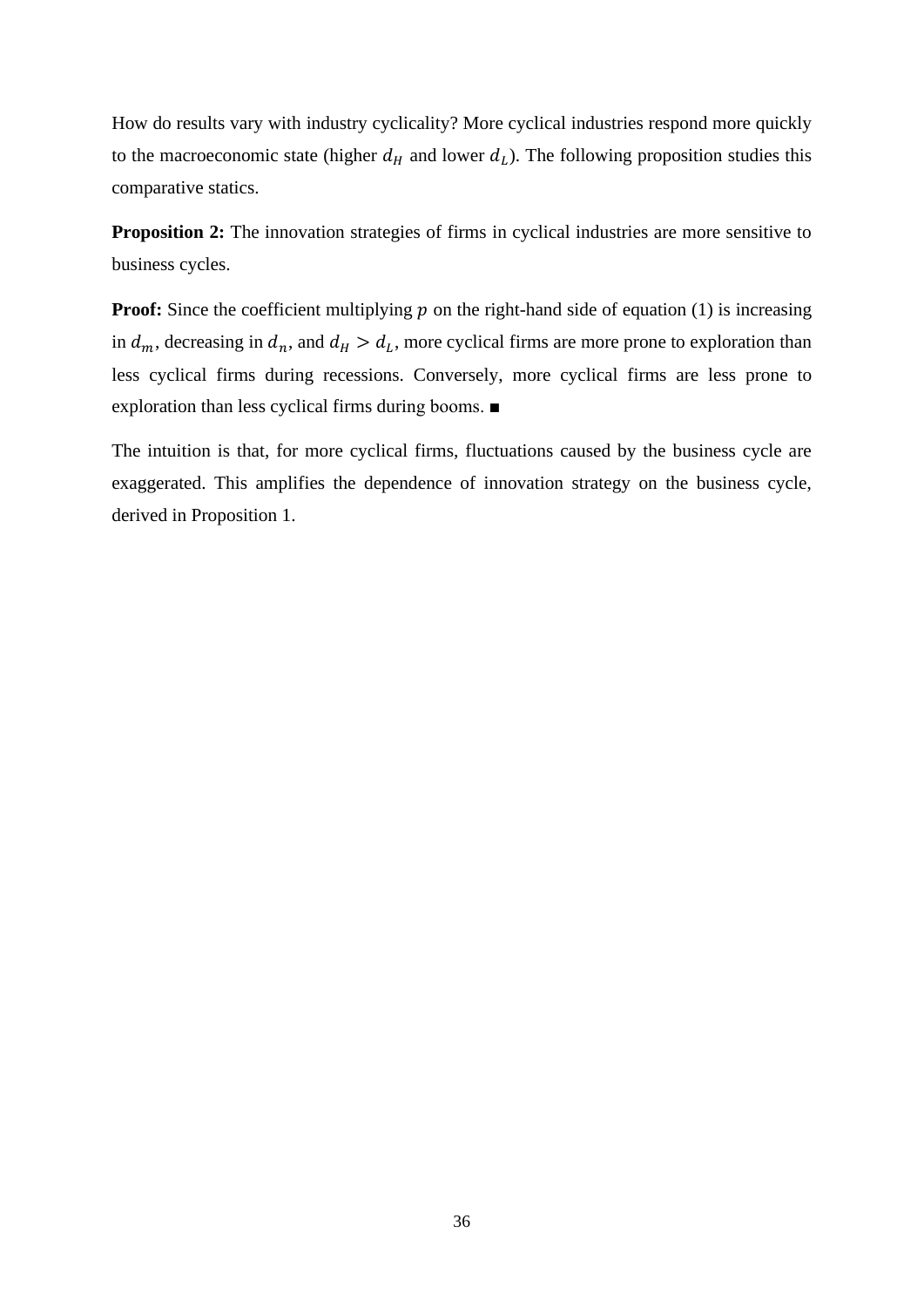## **Online Appendix: Robustness checks**

Here we present tables that report a wide variety of robustness checks, alternate measures, and deeper analyses:

- B1: Alternate measures of exploration
- B2: Industry specific trends
- B3: The number of patents
- B4: OLS without fixed effects
- B5: Mergers and acquisitions
- B6: Graphical test for linearity
- B7: Intensive vs extensive margin
- B8: Forward term
- B9: Influence of control variables
- B10: Different lags
- B11: Excluding first 5 years of firms' patenting activity
- B12: Two year moving averages
- B13: An assumption of exploration in periods of no patenting
- B14: Excluding firms with little patenting activity
- B15: Excluding firms with large patent portfolios
- B16: Limiting analysis from 1958 to 1999
- B17: Alternative industry measure and 3-digit-SIC aggregation
- B18: HHI control for competition
- B19: Exclusion of stable and long horizon industries
- B20: Summary of robustness checks

## **B1: Alternate measures of exploration**

Estimations in the body of the paper rely upon the internal search proximity measure in (1), which calculates the correlations in firms' patent portfolios from year to year. Here we reestimate the baseline model with alternative dependent variables, including the simple fraction of new to the firm patents, the number of backward citations, self-backward citations, and fraction self-backward citations out of all backward citations. The alternative measures correlate with a broad battery of exploration and exploitation measures (Balsmeier, Fleming,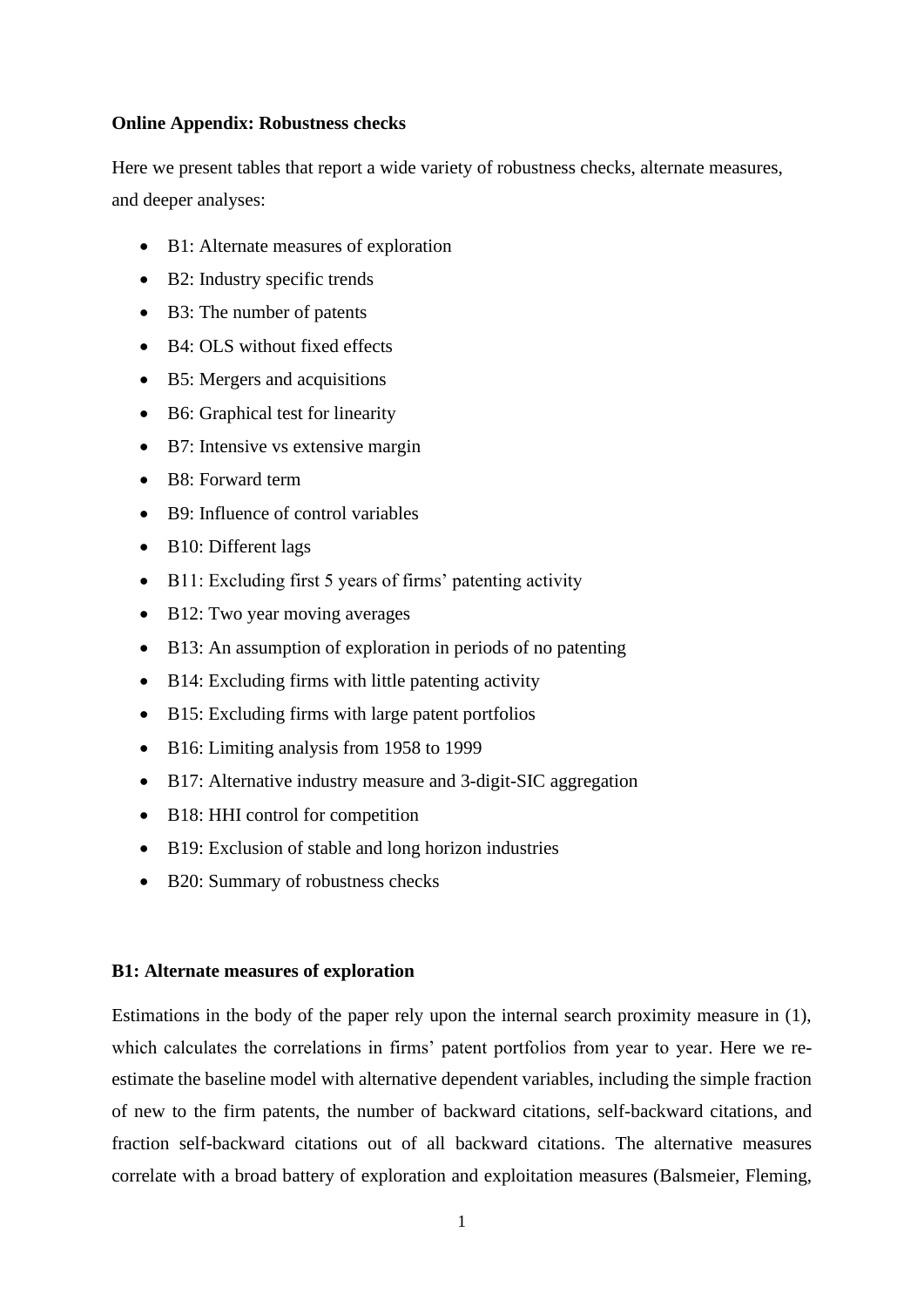and Manso 2017) and are similar to traditional measures in the literature (Jaffe 1989, Mowery et al. 1998; Silverman 1999; Benner and Waldfogel 2008; Bloom, Schankerman & van Reenen, 2013).

We exchanged the abbreviated Jaffe measure with the simple fraction of patents in new to the firm technology classes. This measure is inferior to the proximity measure in that it will miss any shifts of patenting within technology classes already known to firm. In that sense, the fractional measure puts more emphasis on entering new to the firm technology classes. Consistent with a decreased focus on exploration over the business cycle, Table B1 illustrates a decrease in the simple fraction of new to the firm patents during expansions.

Increased backward citations indicate a more crowded space in prior art and self-citations indicate that a firm is building directly upon its own existing patents, rather than exploring new areas. Table B2 illustrates increased rates of backward and self-backward citations during expansions.

Finally, we re-calculated the abbreviated Jaffe measure taking all technology classes mentioned on a patent into account, weighing each tech class equally with the inverse of the total number of tech classes mentioned on a given patent. Taking all tech classes into has the advantage of potentially more accurately reflecting in which technological area a firm is active. It has hase the downside, however, of potentially reducing accuracy by taking tech classes into account that are only loosely related to a given firm's actual focus, if they are only mentioned as additional tech classes down to the  $23<sup>rd</sup>$  place (23 is the maximum number of classes in the data). Table B3 illustrates that the abbreviated Jaffe measure, taking all tech classes into account, reveals no material impact on our baseline estimates.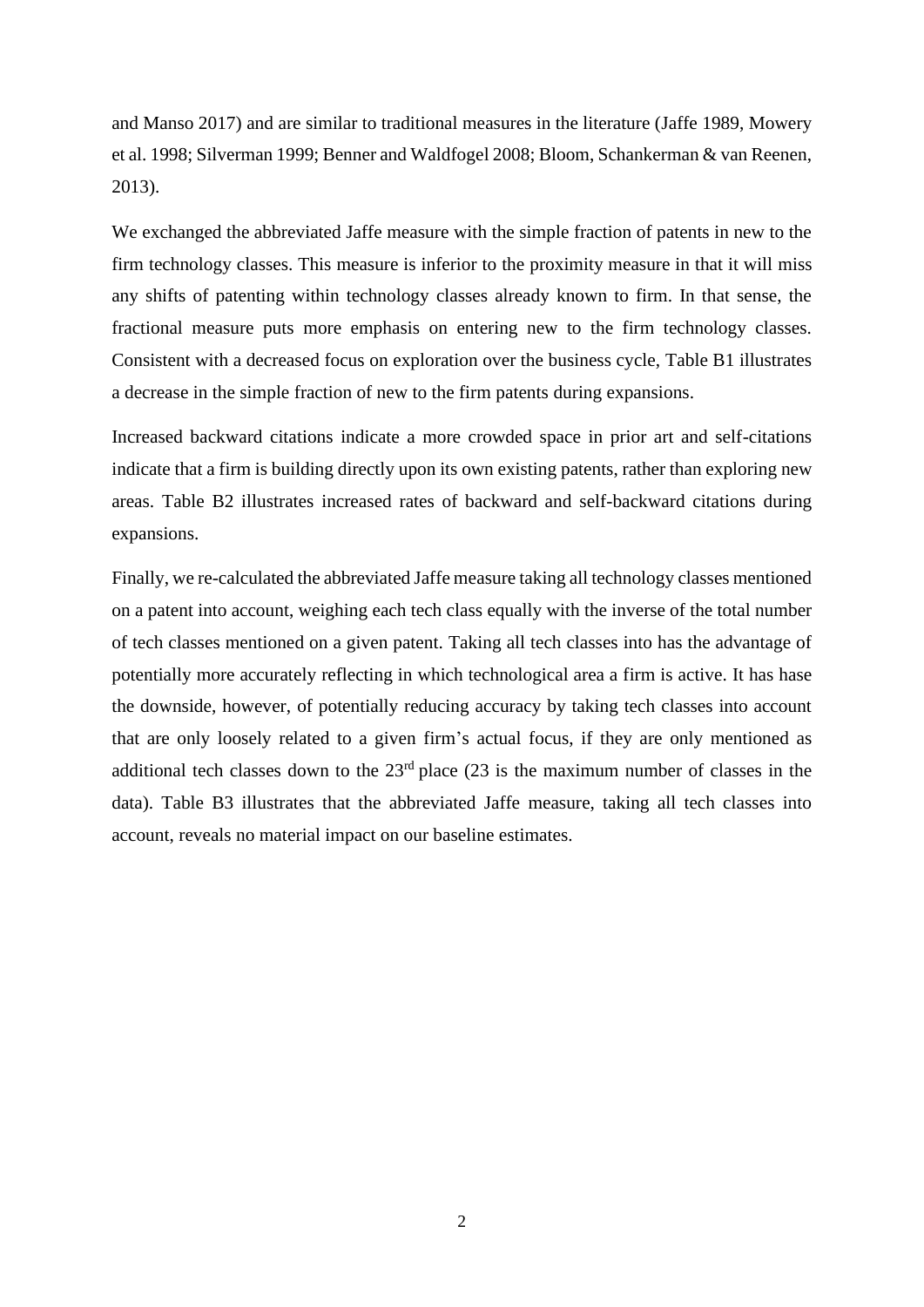|                       | % new tech patents |             |  |
|-----------------------|--------------------|-------------|--|
|                       | a                  | h           |  |
| $Log(R&D)_{t-1}$      | $-0.704**$         | $-0.659*$   |  |
|                       | (0.332)            | (0.392)     |  |
| $Log(Sales)_{t-1}$    | $-1.007**$         | $-0.335$    |  |
|                       | (0.478)            | (0.611)     |  |
| $Log(Employes)_{t-1}$ | $-1.607*$          | $-2.282**$  |  |
|                       | (0.915)            | (0.885)     |  |
| $Log(Capital)_{t-1}$  | $-2.697***$        | $-2.537***$ |  |
|                       | (0.566)            | (0.603)     |  |
| $Log(Output)_{t-1}$   | $-2.803***$        | $-1.874***$ |  |
|                       | (0.369)            | (0.378)     |  |
| N                     | 24419              | 24419       |  |
| Year fixed effects    | N <sub>0</sub>     | Yes         |  |
| Firm fixed effects    | Yes                | Yes         |  |
| $R^2$                 | 0.366              | 0.371       |  |

**Table B1 – Alternative measures of innovative search – Fraction of new to the firm patents**

*Notes:* This table presents OLS regression of firms' innovative search focus, defined as the fraction of patents filed in year *t* that are assigned to an original USPTO tech class where the given firm has not patented within the last 5 years. Standard errors clustered at the industry level appear in parentheses. \*\*\*, \*\* and \* indicate a significance level of 1%, 5%, and 10%, respectively.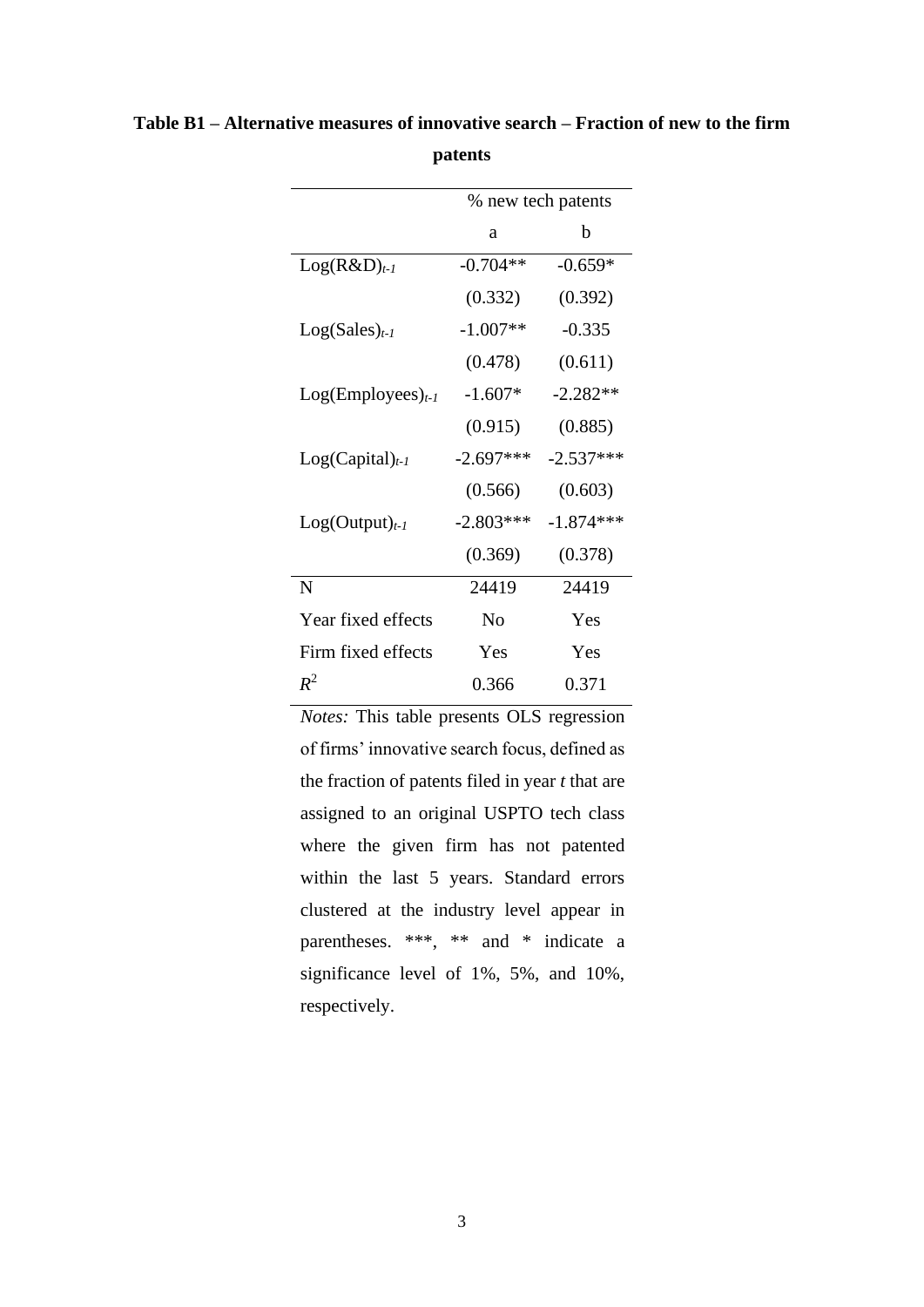|                       | <b>Backward citations</b> |             | Self-back-citations |            | % of Self-back cites |             |
|-----------------------|---------------------------|-------------|---------------------|------------|----------------------|-------------|
|                       | a                         | $\mathbf b$ | $\mathbf{C}$        | d          | e                    | $\mathbf f$ |
| $Log(R&D)_{t-1}$      | $0.165***$                | $0.069***$  | $0.161***$          | $0.091***$ | $0.330***$           | 0.024       |
|                       | (0.019)                   | (0.017)     | (0.021)             | (0.021)    | (0.125)              | (0.114)     |
| $Log(Sales)_{t-1}$    | 0.012                     | 0.006       | $-0.086***$         | $0.040*$   | $0.337**$            | $0.861***$  |
|                       | (0.042)                   | (0.027)     | (0.031)             | (0.022)    | (0.144)              | (0.139)     |
| $Log(Employes)_{t-1}$ | $0.384***$                | $0.569***$  | $0.183**$           | $0.367***$ | $-1.250***$          | $-1.075***$ |
|                       | (0.091)                   | (0.070)     | (0.085)             | (0.065)    | (0.370)              | (0.339)     |
| $Log(Capital)_{t-1}$  | $0.156***$                | $0.067*$    | $0.237***$          | $0.071**$  | $0.682***$           | 0.223       |
|                       | (0.043)                   | (0.036)     | (0.049)             | (0.031)    | (0.144)              | (0.145)     |
| $Log(Output)_{t-1}$   | $0.292***$                | $0.149***$  | $0.253***$          | $0.162***$ | 0.583                | $0.418***$  |
|                       | (0.059)                   | (0.034)     | (0.074)             | (0.037)    | (0.388)              | (0.142)     |
| $\mathbf N$           | 24419                     | 24419       | 24419               | 24419      | 24419                | 24419       |
| Year fixed effects    | N <sub>0</sub>            | Yes         | N <sub>o</sub>      | Yes        | N <sub>o</sub>       | Yes         |
| Firm fixed effects    | Yes                       | Yes         | Yes                 | Yes        | Yes                  | Yes         |
| $R^2$                 | 0.718                     | 0.751       | 0.670               | 0.754      | 0.374                | 0.404       |

**Table B2 – Alternative measures of innovative search – backward and self-citations**

*Notes:* This table presents OLS regression of the log of firms' backward citations +1 (models a and b), the log of firms' back citations to own patents (models c and d), and the percentage of back citations to own patents out of all back citations. Standard errors clustered at the industry level appear in parentheses. \*\*\*, \*\* and \* indicate a significance level of 1%, 5%, and 10%, respectively.\*\*\*, \*\* and \* indicate a significance level of 1%, 5%, and 10%, respectively.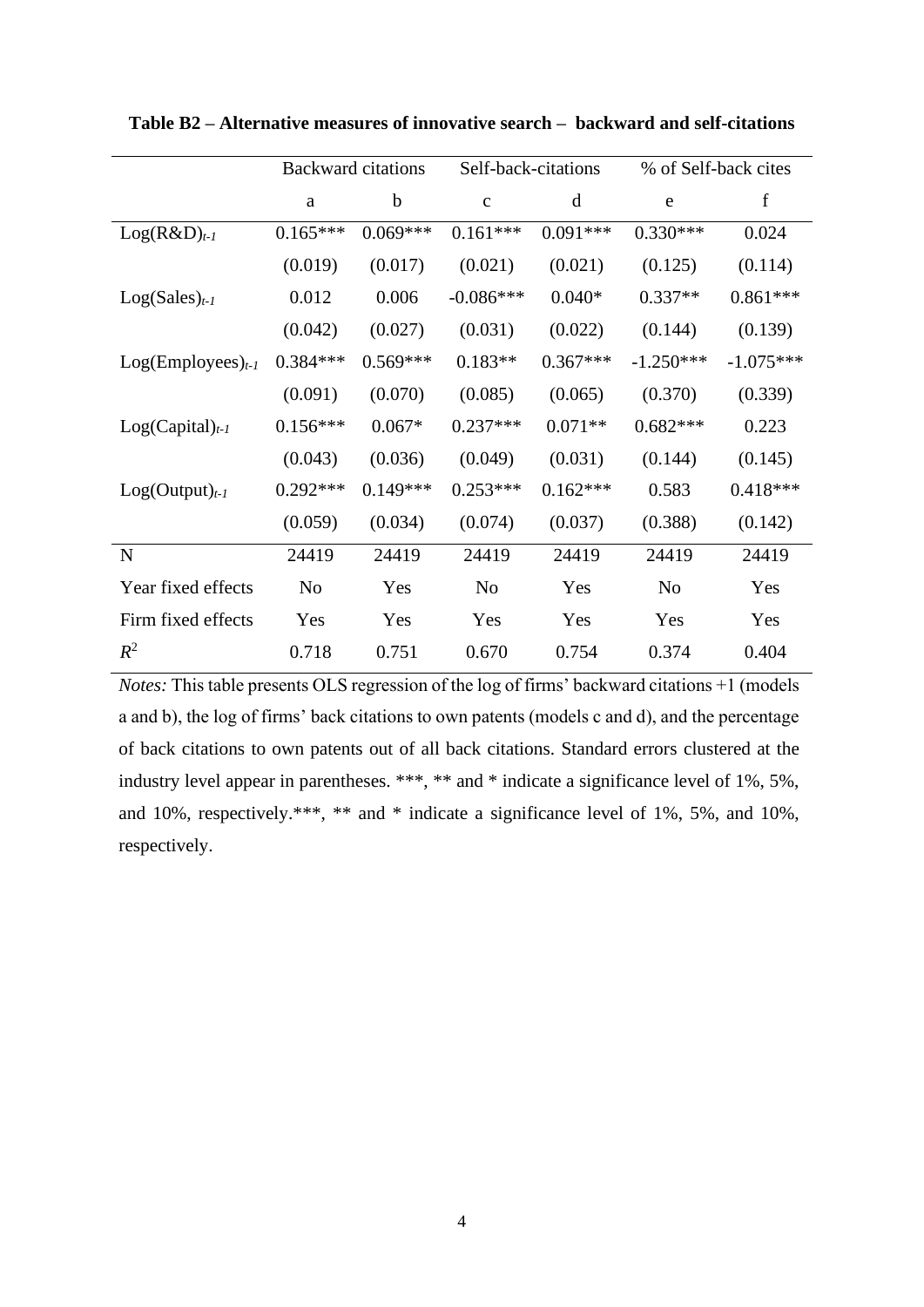|                       | Innovative search |             |  |
|-----------------------|-------------------|-------------|--|
|                       | a                 | b           |  |
| $Log(R&D)_{t-1}$      | $-0.002$          | $-0.006*$   |  |
|                       | (0.003)           | (0.003)     |  |
| $Log(Sales)_{t-1}$    | 0.005             | 0.005       |  |
|                       | (0.005)           | (0.005)     |  |
| $Log(Employes)_{t-1}$ | $-0.032***$       | $-0.043***$ |  |
|                       | (0.009)           | (0.008)     |  |
| $Log(Capital)_{t-1}$  | $-0.022***$       | $-0.017**$  |  |
|                       | (0.007)           | (0.007)     |  |
| $Log(Output)_{t-1}$   | $-0.018***$       | $-0.014***$ |  |
|                       | (0.006)           | (0.005)     |  |
| N                     | 24419             | 24419       |  |
| Year fixed effects    | No                | Yes         |  |
| Firm fixed effects    | Yes               | Yes         |  |
| $R^2$                 | 0.479             | 0.485       |  |

**Table B3 – Alternative measure of innovative search – Jaffe measure taking all tech classes mentioned on a patent into account**

*Notes:* This table presents OLS regression of firms' innovative search focus, defined as the technological proximity between the patents filed in year *t* to the existing patent portfolio held by the same firm from year *t*-5 up to year *t*-1, calculated according to Jaffe (1989), taking all tech classes assigned to a patent by the USPTO with an equal weight into account. Standard errors clustered at the industry level appear in parentheses. \*\*\*, \*\* and \* indicate a significance level of 1%, 5%, and 10%, respectively.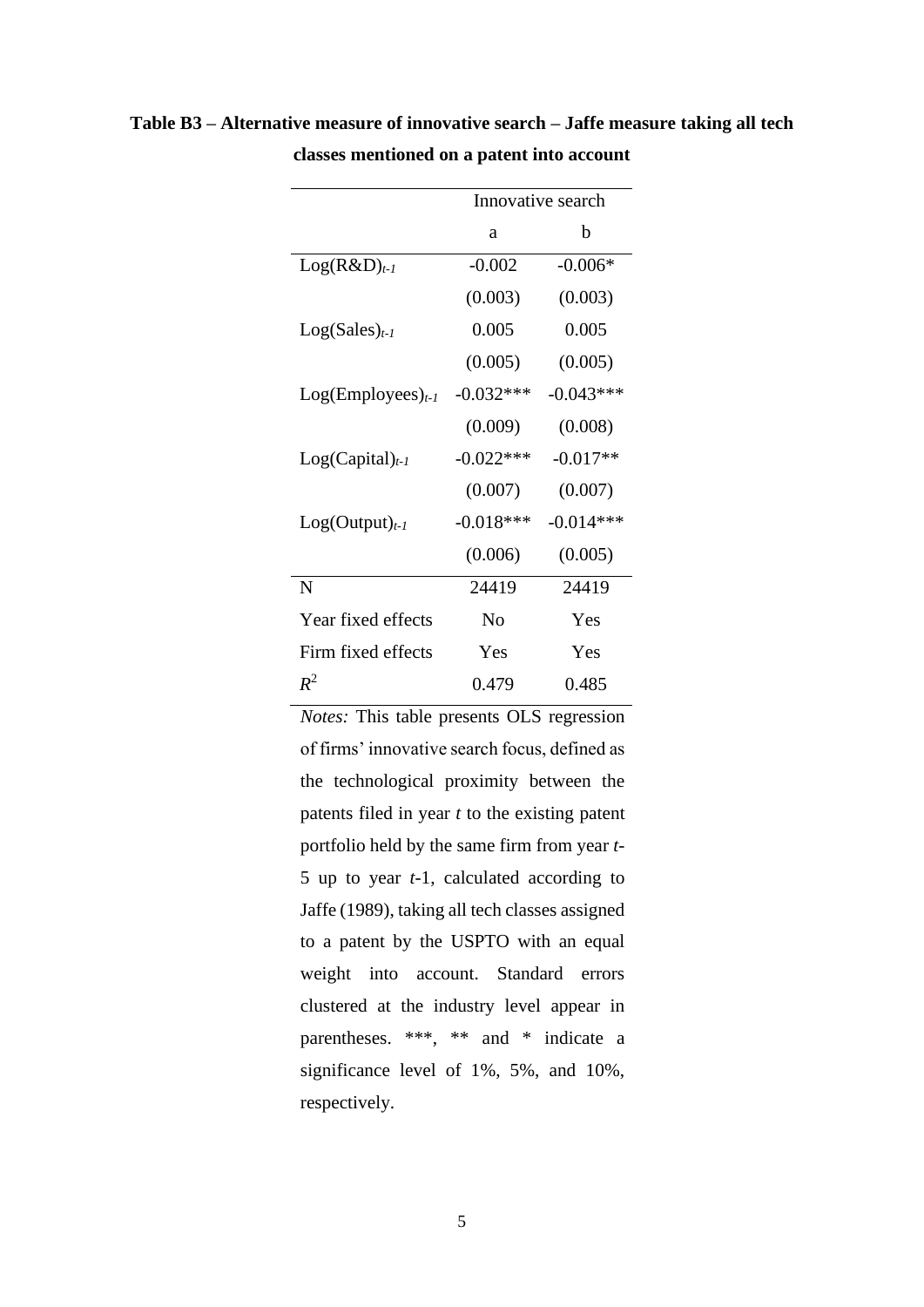The baseline Jaffe measure as well as the fraction of new to the firm patents are compositional measures. Here we separately analyze the level of patenting in new vs. known to firm technological areas, first for all companies (Table B4) and second for those firms that filed at least 10 patents in a given year (Table B5). Results indicate an increase in new to firm patenting and a decrease in known to the firm patenting areas during recessions, where the latter effect is stronger in absolute terms than the former. These differences in the levels are more pronounced for firms with at least 10 patents.

All measures remain imperfect, however, the consistency of the results supports the theoretical arguments.

|                       | New patents |            | Known patents  |            |
|-----------------------|-------------|------------|----------------|------------|
|                       | a           | b          | $\mathbf c$    | d          |
| $Log(R&D)_{t-1}$      | $-0.036***$ | 0.005      | 0.009          | $0.066***$ |
|                       | (0.009)     | (0.008)    | (0.014)        | (0.017)    |
| $Log(Sales)_{t-1}$    | $-0.047***$ | 0.008      | $-0.033$       | $-0.006$   |
|                       | (0.014)     | (0.022)    | (0.022)        | (0.020)    |
| $Log(Employes)_{t-1}$ | $0.181***$  | $0.200***$ | $0.427***$     | $0.492***$ |
|                       | (0.044)     | (0.035)    | (0.051)        | (0.048)    |
| $Log(Capital)_{t-1}$  | $0.034*$    | $0.021*$   | $0.125***$     | $0.097***$ |
|                       | (0.019)     | (0.012)    | (0.033)        | (0.032)    |
| $Log(Output)_{t-1}$   | $-0.053**$  | 0.014      | $0.175***$     | $0.205***$ |
|                       | (0.022)     | (0.015)    | (0.043)        | (0.039)    |
| N                     | 24419       | 24419      | 24419          | 24419      |
| Year fixed effects    | No          | Yes        | N <sub>o</sub> | Yes        |
| Firm fixed effects    | Yes         | Yes        | Yes            | Yes        |
| $R^2$                 | 0.464       | 0.488      | 0.797          | 0.808      |

**Table B4 – Level of new vs. known to firm patenting**

*Notes:* This table presents OLS regressions of the log of patents in new to the firm technological areas (a and b) and log of patents in new to the firm technological areas (c and d) filed in year *t* and compared against the existing patent portfolio held by the same firm from year *t*-5 up to year *t*-1. \*\*\*, \*\* and \* indicate a significance level of 1%, 5%, and 10%, respectively.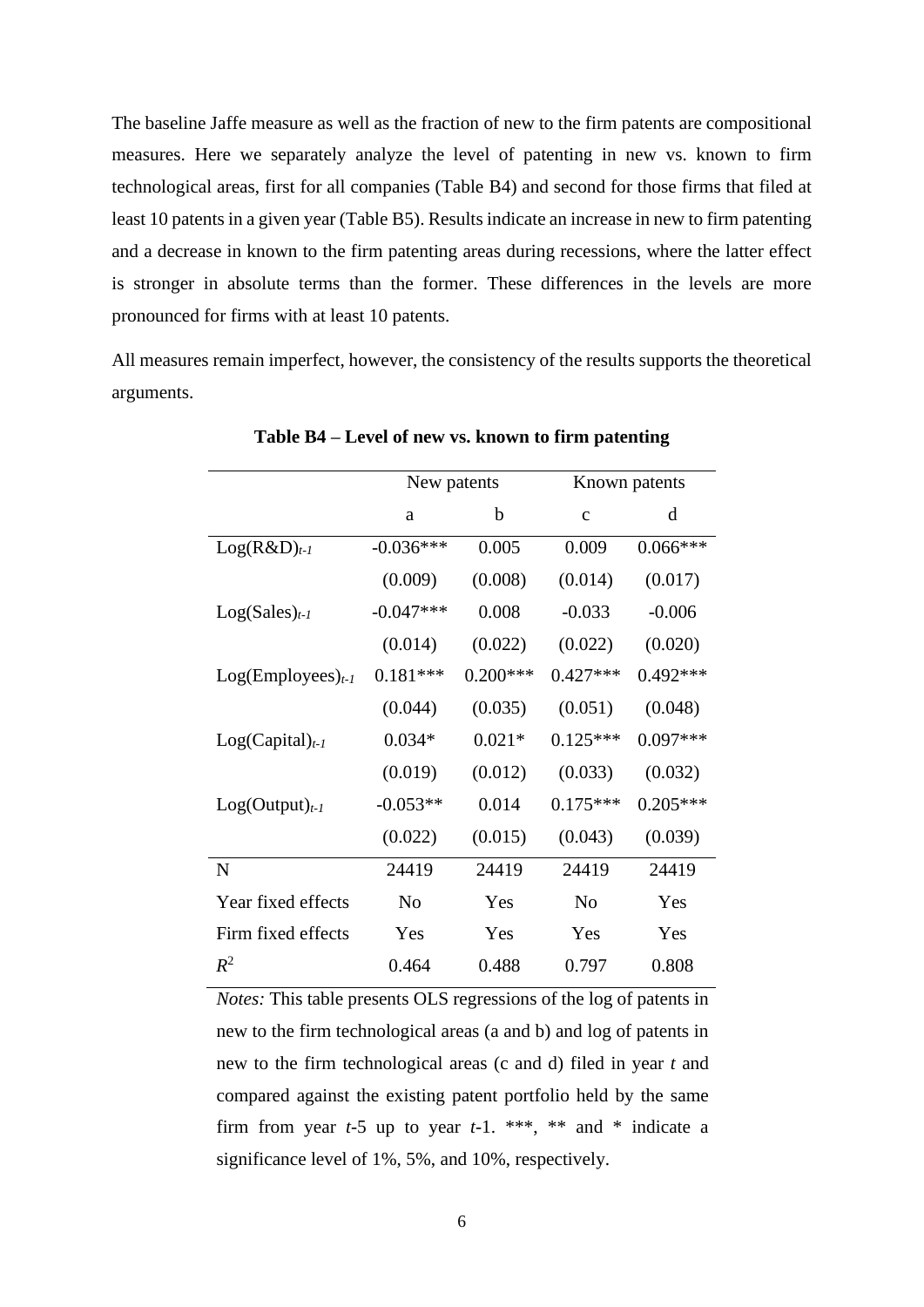|                       | New patents |            |                | Known patents |
|-----------------------|-------------|------------|----------------|---------------|
|                       | a           | b          | $\mathbf{C}$   | d             |
| $Log(R&D)_{t-1}$      | $-0.025**$  | 0.003      | $-0.000$       | $0.046***$    |
|                       | (0.011)     | (0.011)    | (0.013)        | (0.015)       |
| $Log(Sales)_{t-1}$    | $-0.105***$ | 0.028      | $-0.015$       | 0.041         |
|                       | (0.031)     | (0.042)    | (0.058)        | (0.064)       |
| $Log(Employes)_{t-1}$ | 0.074       | 0.052      | $0.263***$     | $0.321***$    |
|                       | (0.073)     | (0.052)    | (0.078)        | (0.071)       |
| $Log(Capital)_{t-1}$  | $0.093**$   | $0.053*$   | $0.187***$     | $0.135***$    |
|                       | (0.041)     | (0.028)    | (0.057)        | (0.050)       |
| $Log(Output)_{t-1}$   | $-0.107***$ | $-0.047**$ | $0.180***$     | $0.193***$    |
|                       | (0.019)     | (0.023)    | (0.033)        | (0.038)       |
| N                     | 10524       | 10524      | 10524          | 10524         |
| Year fixed effects    | No          | Yes        | N <sub>0</sub> | Yes           |
| Firm fixed effects    | Yes         | Yes        | Yes            | Yes           |
| $R^2$                 | 0.384       | 0.420      | 0.785          | 0.800         |

**Table B5 – Level of new vs. known to firm patenting, min. 10 patents**

*Notes:* This table presents OLS regressions of the log of patents in new to the firm technological areas (a and b) and log of patents in new to the firm technological areas (c and d) filed in year *t* and compared against the existing patent portfolio held by the same firm from year  $t-5$  up to year  $t-1$ . \*\*\*, \*\* and \* indicate a significance level of 1%, 5%, and 10%, respectively.

## **B2: Controlling for industry specific trends**

Table B6 illustrates how results remain robust to adding linear or log-linear industry specific trends, which should ameliorate concerns that the results are driven by secular trends.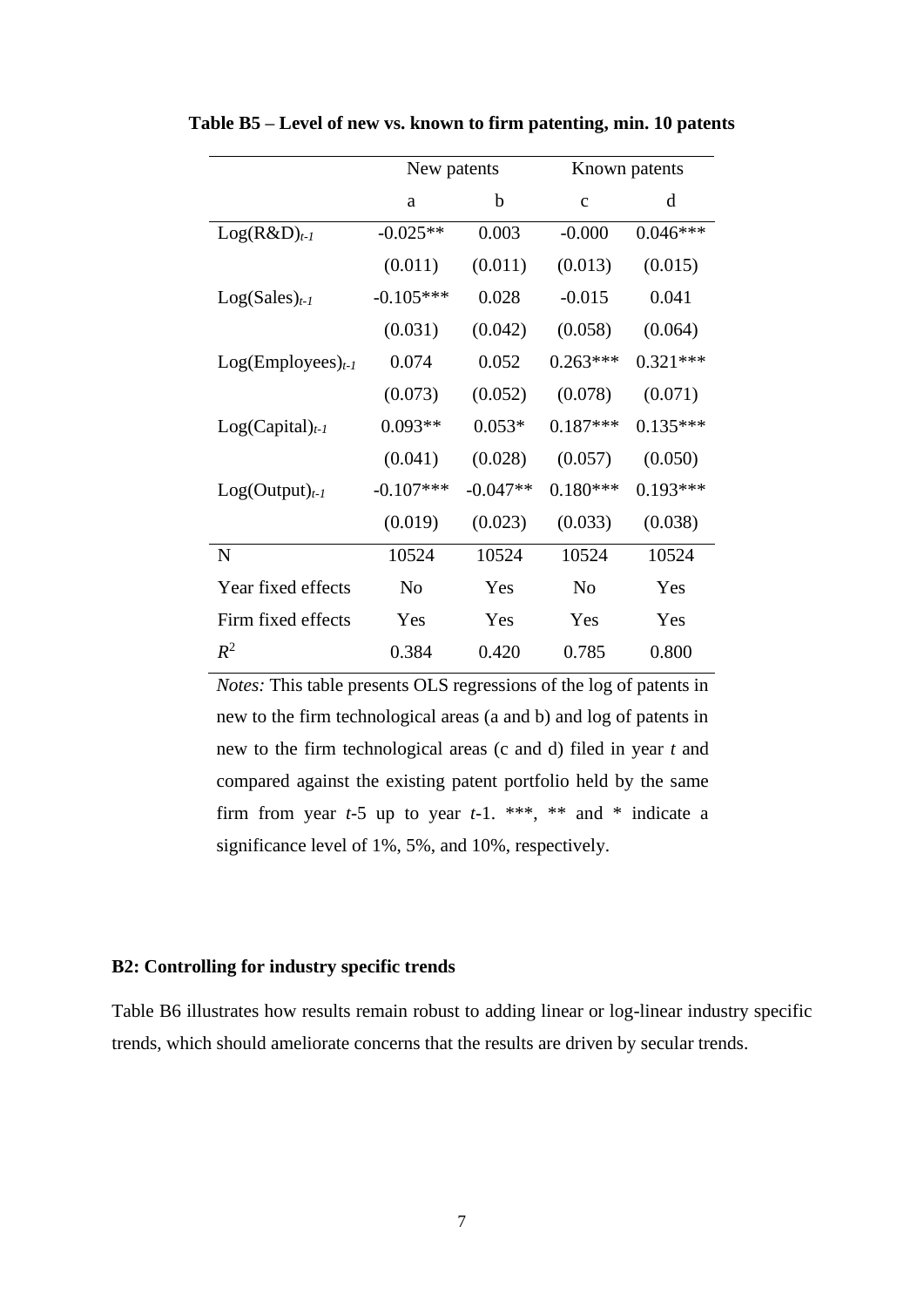|                       | Innovative search |             |              |              |
|-----------------------|-------------------|-------------|--------------|--------------|
|                       | a                 | b           | $\mathbf{C}$ | d            |
| $Log(R&D)_{t-1}$      | $-0.003$          | $-0.007***$ | $-0.005**$   | $-0.007$ *** |
|                       | (0.002)           | (0.003)     | (0.002)      | (0.003)      |
| $Log(Sales)_{t-1}$    | 0.005             | 0.005       | 0.004        | 0.004        |
|                       | (0.007)           | (0.007)     | (0.006)      | (0.007)      |
| $Log(Employes)_{t-1}$ | $-0.029***$       | $-0.041***$ | $-0.030***$  | $-0.042***$  |
|                       | (0.010)           | (0.010)     | (0.010)      | (0.010)      |
| $Log(Capital)_{t-1}$  | $-0.020***$       | $-0.016**$  | $-0.019**$   | $-0.014*$    |
|                       | (0.008)           | (0.007)     | (0.008)      | (0.007)      |
| $Log(Output)_{t-1}$   | $-0.032***$       | $-0.034***$ | $-0.033***$  | $-0.029***$  |
|                       | (0.005)           | (0.006)     | (0.005)      | (0.005)      |
| N                     | 24419             | 24419       | 24419        | 24419        |
| Year fixed effects    | N <sub>0</sub>    | Yes         | No           | Yes          |
| Firm fixed effects    | Yes               | Yes         | Yes          | Yes          |
| $R^2$                 | 0.465             | 0.470       | 0.465        | 0.470        |

**Table B6 – Controlling for industry specific trends**

*Notes:* This table presents OLS regression of firms' innovative search focus, defined as the technological proximity between the patents filed in year *t* to the existing patent portfolio held by the same firm from year *t*-5 up to year *t*-1, calculated according to Jaffe (1989). Models a and b estimated including 3-digit-SIC linear trends and models c and d are estimated including 3-digit-SIC loglinear trends. \*\*\*, \*\* and \* indicate a significance level of 1%, 5%, and 10%, respectively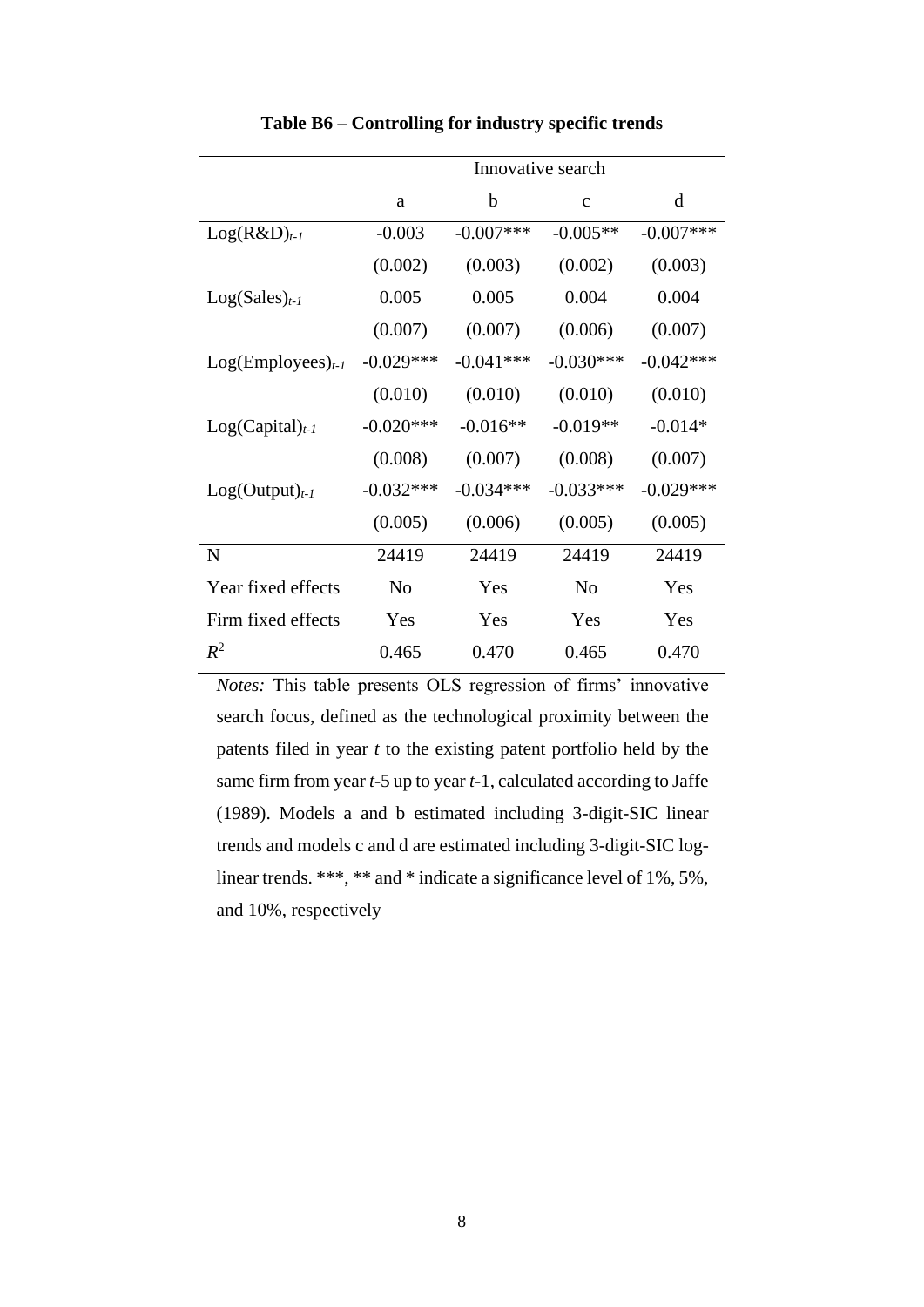## **B3: Controlling for number of patents**

Table B7 illustrates how results remain robust to adding patent counts as a control.

|                       | Innovative search |              |  |
|-----------------------|-------------------|--------------|--|
|                       | a                 | b            |  |
| No. patents           | $-0.002***$       | $-0.002$ *** |  |
|                       | (0.001)           | (0.001)      |  |
| $Log(R&D)_{t-1}$      | $-0.002$          | $-0.005$     |  |
|                       | (0.003)           | (0.004)      |  |
| $Log(Sales)_{t-1}$    | 0.003             | 0.004        |  |
|                       | (0.007)           | (0.007)      |  |
| $Log(Employes)_{t-1}$ | $-0.027***$       | $-0.039***$  |  |
|                       | (0.009)           | (0.009)      |  |
| $Log(Capital)_{t-1}$  | $-0.019**$        | $-0.015*$    |  |
|                       | (0.007)           | (0.008)      |  |
| $Log(Output)_{t-1}$   | $-0.019***$       | $-0.016***$  |  |
|                       | (0.005)           | (0.005)      |  |
| N                     | 24419             | 24419        |  |
| Year fixed effects    | N <sub>0</sub>    | Yes          |  |
| Firm fixed effects    | Yes               | Yes          |  |
| $R^2$                 | 0.461             | 0.466        |  |

**Table B7 – Controlling for patent count**

*Notes:* This table presents OLS regression of firms' innovative search focus, defined as the technological proximity between the patents filed in year *t* to the existing patent portfolio held by the same firm from year *t*-5 up to year *t*-1, calculated according to Jaffe (1989). Standard errors clustered at the industry level appear in parentheses. \*\*\*, \*\* and \* indicate a significance level of 1%, 5%, and 10%, respectively.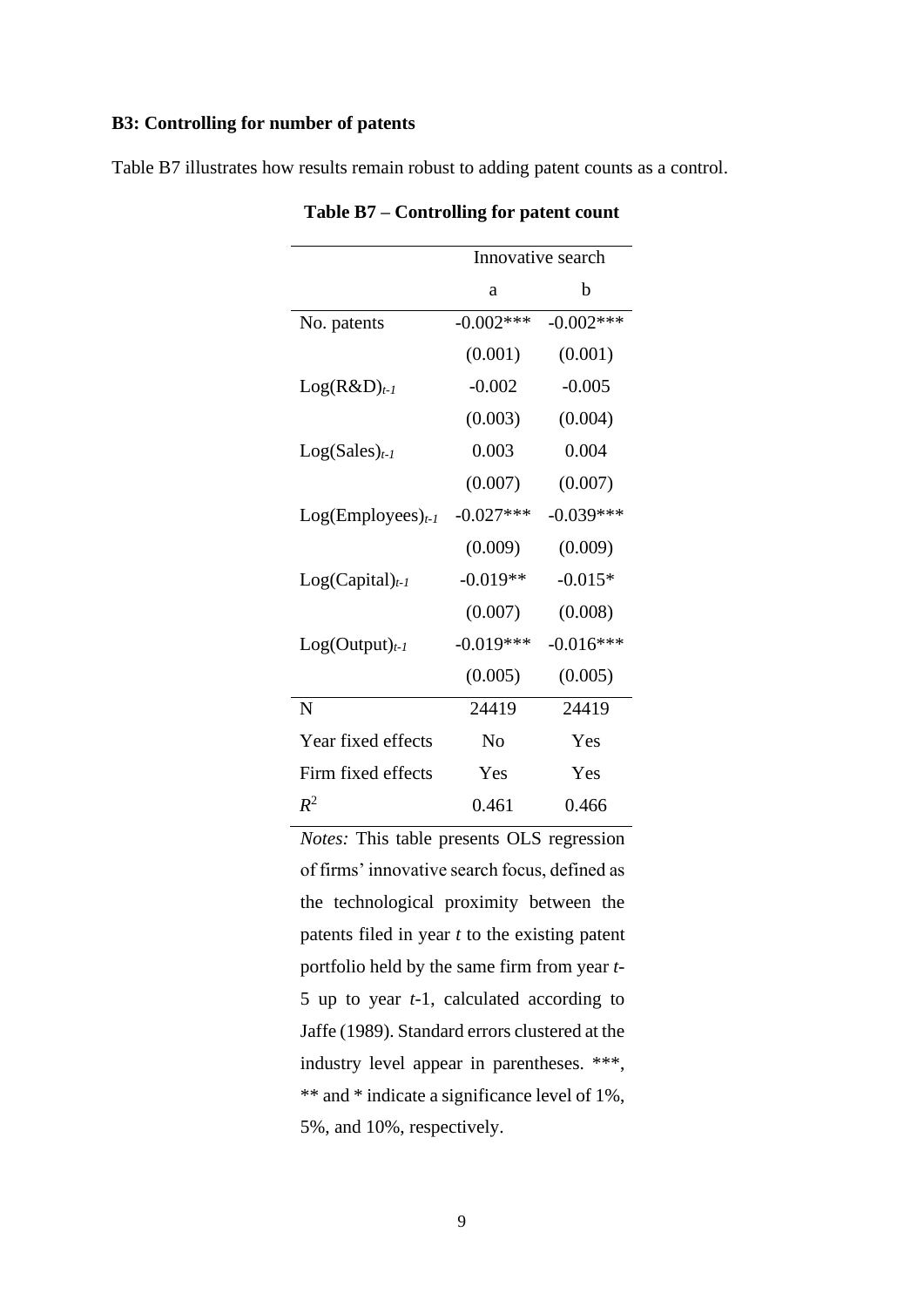## **B4: OLS without firm fixed effects**

Table B8 illustrates that results remain robust to models without firm fixed effects.

|                       |                | Innovative search |
|-----------------------|----------------|-------------------|
|                       | a              | b                 |
| $Log(R&D)_{t-1}$      | $-0.028***$    | $-0.029***$       |
|                       | (0.005)        | (0.004)           |
| $Log(Sales)_{t-1}$    | $0.020***$     | $0.020***$        |
|                       | (0.006)        | (0.006)           |
| $Log(Employes)_{t-1}$ | $-0.041***$    | $-0.042***$       |
|                       | (0.009)        | (0.009)           |
| $Log(Capital)_{t-1}$  | $-0.022***$    | $-0.021***$       |
|                       | (0.006)        | (0.006)           |
| $Log(Output)_{t-1}$   | $-0.029***$    | $-0.023***$       |
|                       | (0.006)        | (0.007)           |
| N                     | 24419          | 24419             |
| Year fixed effects    | N <sub>0</sub> | Yes               |
| Firm fixed effects    | No             | No                |
| $R^2$                 | 0.189          | 0.199             |

**Table B8 – OLS without firm fixed effects** 

*Notes:* This table presents OLS regression of firms' innovative search focus, defined as the technological proximity between the patents filed in year *t* to the existing patent portfolio held by the same firm from year *t*-5 up to year *t*-1, calculated according to Jaffe (1989). Standard errors clustered at the industry level appear in parentheses. \*\*\*, \*\* and \* indicate a significance level of 1%, 5%, and 10%, respectively.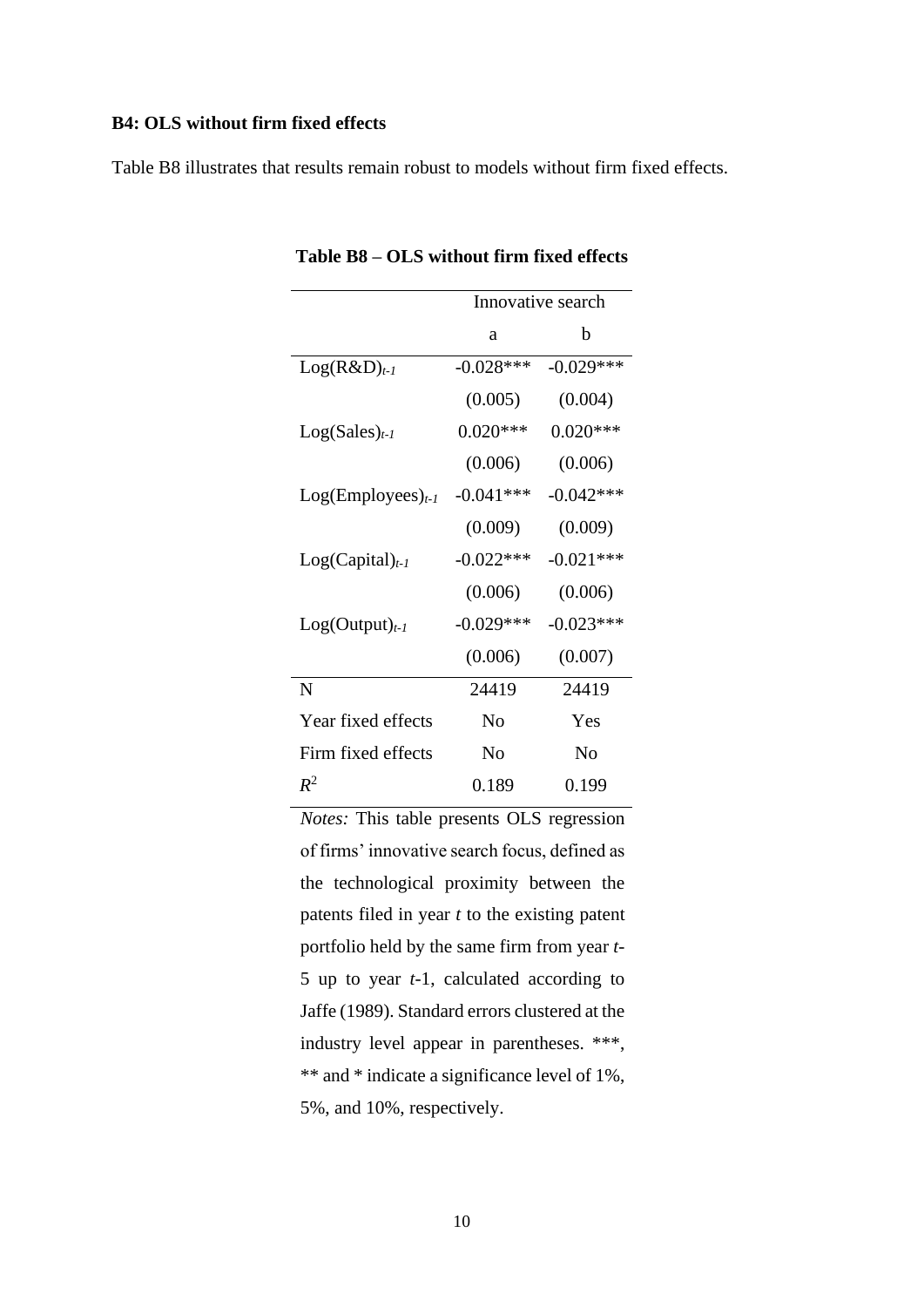## **B5: Mergers and acquisitions as exploration strategies over the business cycle**

Firms can shift their innovative search focus in a number of ways, for example, by acquiring or merging with other firms. One would expect, by definition of the measure, that mergers and acquisitions should either not affect or more likely, increase a firm's innovative search, because it is very unlikely that two firms would ever possess the exact same technology portfolio, as defined in (1).

Though difficult to track over time, the DISCERN data from Arora et al. (2020) enables identification and assignment of patents from M&As for all listed firms from 1980 onwards. Using these data we recalculate our innovative search score taking all patents acquired through M&As into account. Table B9 illustrates how results hold even taking into account mergers and acquisitions.

|                     | Innovative search |             |  |
|---------------------|-------------------|-------------|--|
|                     | a                 | h           |  |
| $Log(Output)_{t-1}$ | $-0.106***$       | $-0.082***$ |  |
|                     | (0.036)           | (0.025)     |  |
| N                   | 14622             | 14622       |  |
| Year fixed effects  | Nο                | Yes         |  |
| Firm fixed effects  | Yes               | Yes         |  |
| $R^2$               | 0.464             | 0.469       |  |

**Table B9 – Innovative search taking M&A into account**

*Notes:* This table presents OLS regression of firms' innovative search focus, defined as the technological proximity between the patents filed in year *t* to the existing patent portfolio held by the same firm from year *t*-5 up to year *t*-1, calculated according to Jaffe (1989), taking M&A deals from 1980 to 2011 into account. All models are estimated with the previously used set of controls: Log(R&D)*t-1,* Log(Sales)*t-1,* Log(Employees)*t-1,* Log(Capital)*t-1*. Standard errors clustered at the industry level appear in parentheses. \*\*\*, \*\* and \* indicate a significance level of 1%, 5%, and 10%, respectively.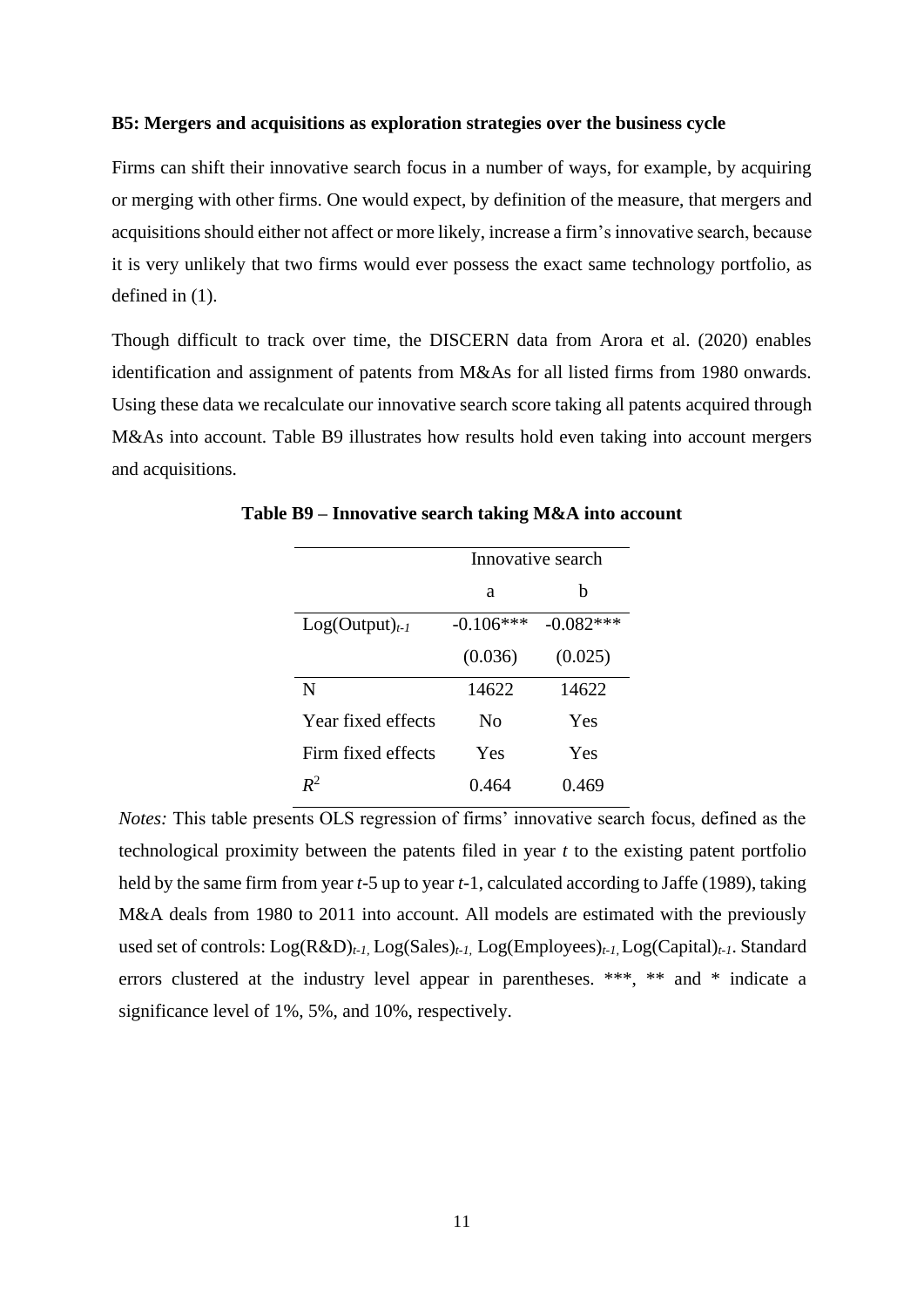## **B6: Graphical test for linearity**

Figure B10 illustrates a roughly linear relationship between log of industry output and innovative search.



**Figure B10 – Graphical test for linearity**

*Notes:* This illustrates the relationship between log(industry output) and firms' innovative search focus, defined as the technological proximity between the patents filed in year *t* to the existing patent portfolio held by the same firm from year *t*-5 up to year *t*-1, calculated according to Jaffe (1989). The red line represents the relationship estimated with a standard OLS regression. For easier graphical inspection the data is sorted into 20 equal bins and each dot represent the mean of each bin.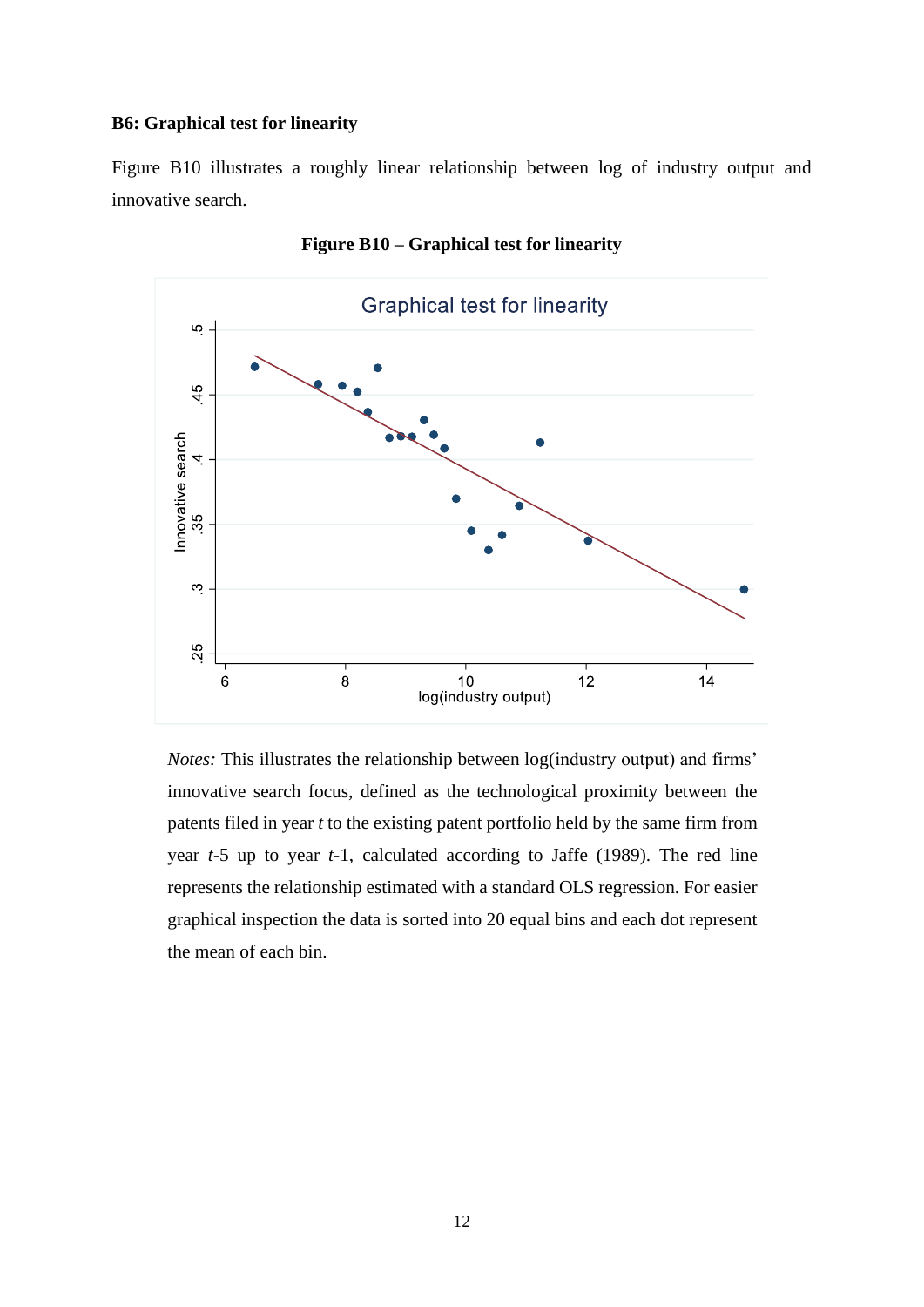#### **B7: Intensive vs extensive margin**

Table B11 splits the data into old vs. young firms  $(\langle \rangle > 26$  years in the data), reveals no significant differences, and implies that the results are not driven by differences in sample composition over time.

|                       | Firms $<$ 26 year of data |             | Firms $\ge$ 26 years of data |             |
|-----------------------|---------------------------|-------------|------------------------------|-------------|
|                       | a                         | b           | $\mathbf{C}$                 | d           |
| $Log(R&D)_{t-1}$      | $-0.001$                  | $-0.004$    | $-0.002$                     | $-0.008**$  |
|                       | (0.006)                   | (0.006)     | (0.003)                      | (0.004)     |
| $Log(Sales)_{t-1}$    | 0.003                     | 0.003       | $-0.005$                     | 0.004       |
|                       | (0.008)                   | (0.009)     | (0.021)                      | (0.022)     |
| $Log(Employes)_{t-1}$ | $-0.023$                  | $-0.030*$   | $-0.025$                     | $-0.045**$  |
|                       | (0.016)                   | (0.017)     | (0.017)                      | (0.020)     |
| $Log(Capital)_{t-1}$  | $-0.018**$                | $-0.016*$   | $-0.027*$                    | $-0.020$    |
|                       | (0.009)                   | (0.009)     | (0.015)                      | (0.015)     |
| $Log(Output)_{t-1}$   | $-0.020***$               | $-0.019***$ | $-0.025***$                  | $-0.022***$ |
|                       | (0.005)                   | (0.006)     | (0.007)                      | (0.007)     |
| N                     | 15463                     | 15463       | 8956                         | 8956        |
| Year fixed effects    | N <sub>o</sub>            | Yes         | N <sub>o</sub>               | Yes         |
| Firm fixed effects    | Yes                       | Yes         | Yes                          | Yes         |
| $R^2$                 | 0.437                     | 0.442       | 0.481                        | 0.491       |

|  | Table B11 – Intensive vs extensive margin |  |
|--|-------------------------------------------|--|
|  |                                           |  |

*Notes:* This table presents OLS regression of firms' innovative search focus, defined as the technological proximity between the patents filed in year *t* to the existing patent portfolio held by the same firm from year *t*-5 up to year *t*-1, calculated according to Jaffe (1989). Standard errors clustered at the industry level appear in parentheses. \*\*\*, \*\* and \* indicate a significance level of 1%, 5%, and 10%, respectively.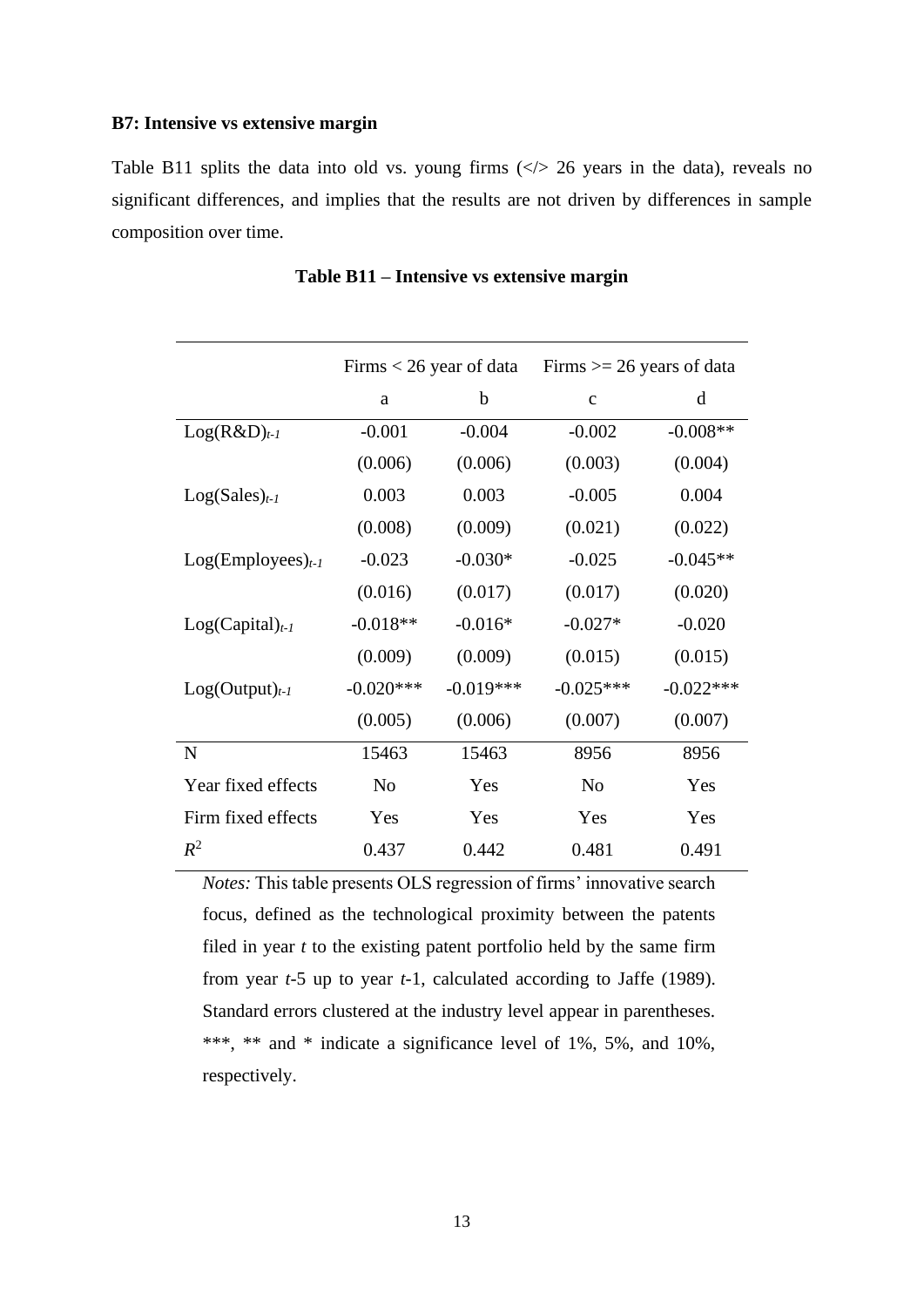## **B8: Forward term test**

Adding a forward term of industrial output to the model shows that explanatory power comes from the one year lagged industry output, suggesting that we are unlikely to be picking up any unobserved trends.

|                       | Innovative search |             |
|-----------------------|-------------------|-------------|
|                       | a                 | b           |
| $Log(R&D)_{t-1}$      | $-0.003$          | $-0.007*$   |
|                       | (0.003)           | (0.004)     |
| $Log(Sales)_{t-1}$    | 0.006             | 0.007       |
|                       | (0.007)           | (0.007)     |
| $Log(Employes)_{t-1}$ | $-0.035***$       | $-0.047***$ |
|                       | (0.009)           | (0.009)     |
| $Log(Capital)_{t-1}$  | $-0.021**$        | $-0.016*$   |
|                       | (0.008)           | (0.008)     |
| $Log(Output)_{t+1})$  | $-0.021**$        | 0.005       |
|                       | (0.010)           | (0.010)     |
| $Log(Output)_{t-1}$   | $-0.006$          | $-0.025***$ |
|                       | (0.010)           | (0.009)     |
| N                     | 23911             | 23911       |
| Year fixed effects    | No                | Yes         |
| Firm fixed effects    | Yes               | Yes         |
| $R^2$                 | 0.459             | 0.464       |

**Table B12 – Forward term test**

*Notes:* This table presents OLS regression of firms' innovative search focus, defined as the technological proximity between the patents filed in year *t* to the existing patent portfolio held by the same firm from year *t*-5 up to year *t*-1, calculated according to Jaffe (1989). \*\*\*, \*\* and \* indicate a significance level of 1%, 5%, and 10%, respectively.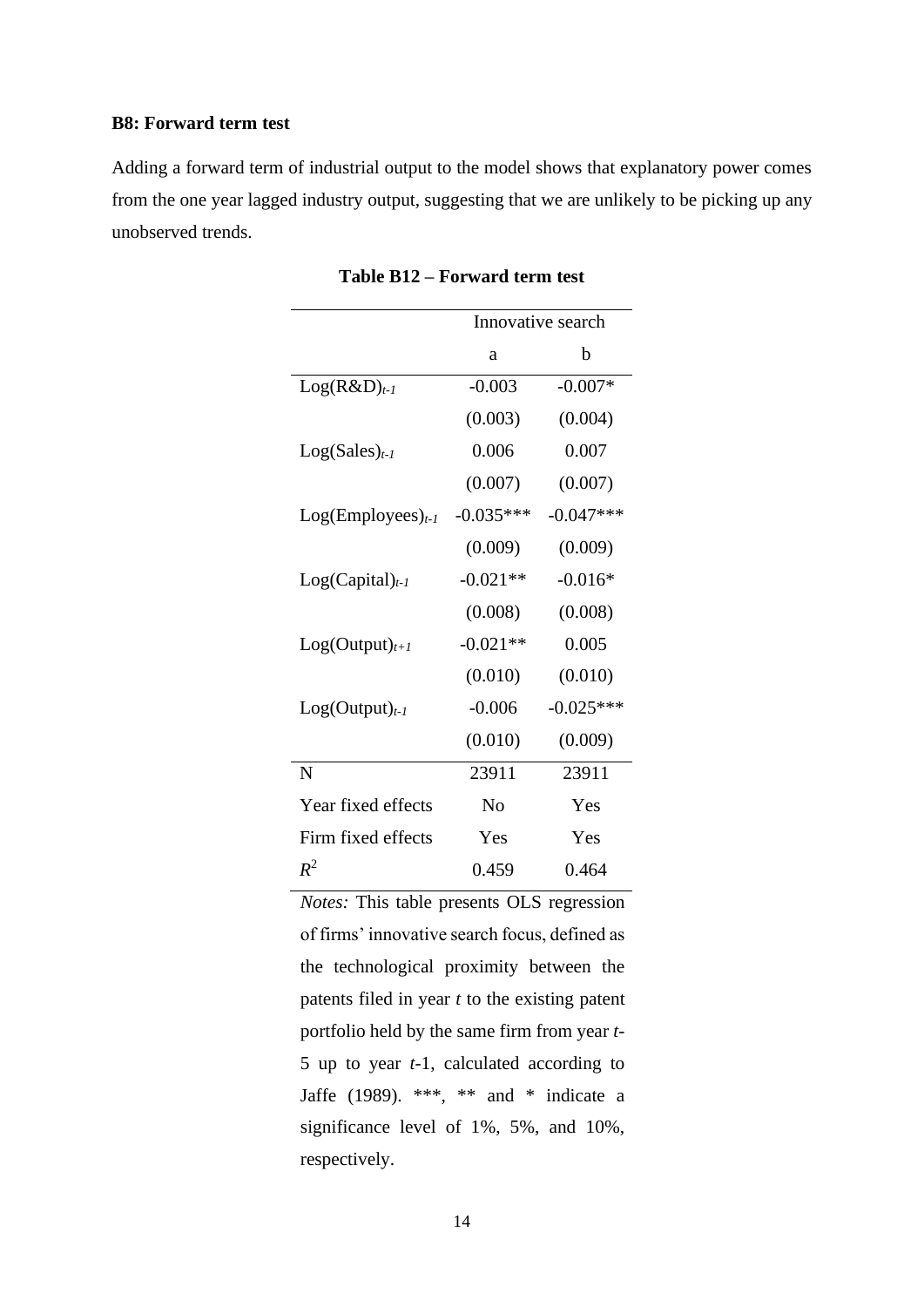## **B9: Influence of control variables**

Table B13 illustrates how results are (not substantively) influenced by the inclusion of control variables.

|                       |             |             | Innovative search |             |            |             |
|-----------------------|-------------|-------------|-------------------|-------------|------------|-------------|
|                       | $\rm{a}$    | $\mathbf b$ | $\mathbf C$       | $\mathbf d$ | ${\rm e}$  | $\mathbf f$ |
| $Log(R&D)_{t-1}$      |             |             | $-0.016***$       | $-0.011***$ | $-0.008**$ | $-0.007*$   |
|                       |             |             | (0.004)           | (0.004)     | (0.004)    | (0.004)     |
| $Log(Sales)_{t-1}$    |             |             |                   | $-0.019***$ | $-0.001$   | 0.005       |
|                       |             |             |                   | (0.006)     | (0.006)    | (0.007)     |
|                       |             |             |                   |             |            |             |
| $Log(Employes)_{t-1}$ |             |             |                   |             | $0.056***$ | $0.045***$  |
|                       |             |             |                   |             | (0.009)    | (0.009)     |
| $Log(Capital)_{t-1}$  |             |             |                   |             |            | $-0.015*$   |
|                       |             |             |                   |             |            | (0.008)     |
|                       |             |             |                   |             |            |             |
| $Log(Output)_{t-1}$   | $-0.046***$ | $-0.031***$ | $-0.027***$       | $-0.024***$ | $0.022***$ | $0.021***$  |
|                       | (0.008)     | (0.006)     | (0.006)           | (0.006)     | (0.005)    | (0.005)     |
| ${\bf N}$             | 24419       | 24419       | 24419             | 24419       | 24419      | 24419       |
| Year fixed effects    | No          | Yes         | Yes               | Yes         | Yes        | Yes         |
| Firm fixed effects    | Yes         | Yes         | Yes               | Yes         | Yes        | Yes         |
| $R^2$                 | 0.454       | 0.459       | 0.461             | 0.462       | 0.464      | 0.464       |

*Notes:* This table presents OLS regression of firms' innovative search focus, defined as the technological proximity between the patents filed in year *t* to the existing patent portfolio held by the same firm from year *t*-5 up to year *t*-1, calculated according to Jaffe (1989). \*\*\*, \*\* and \* indicate a significance level of 1%, 5%, and 10%, respectively.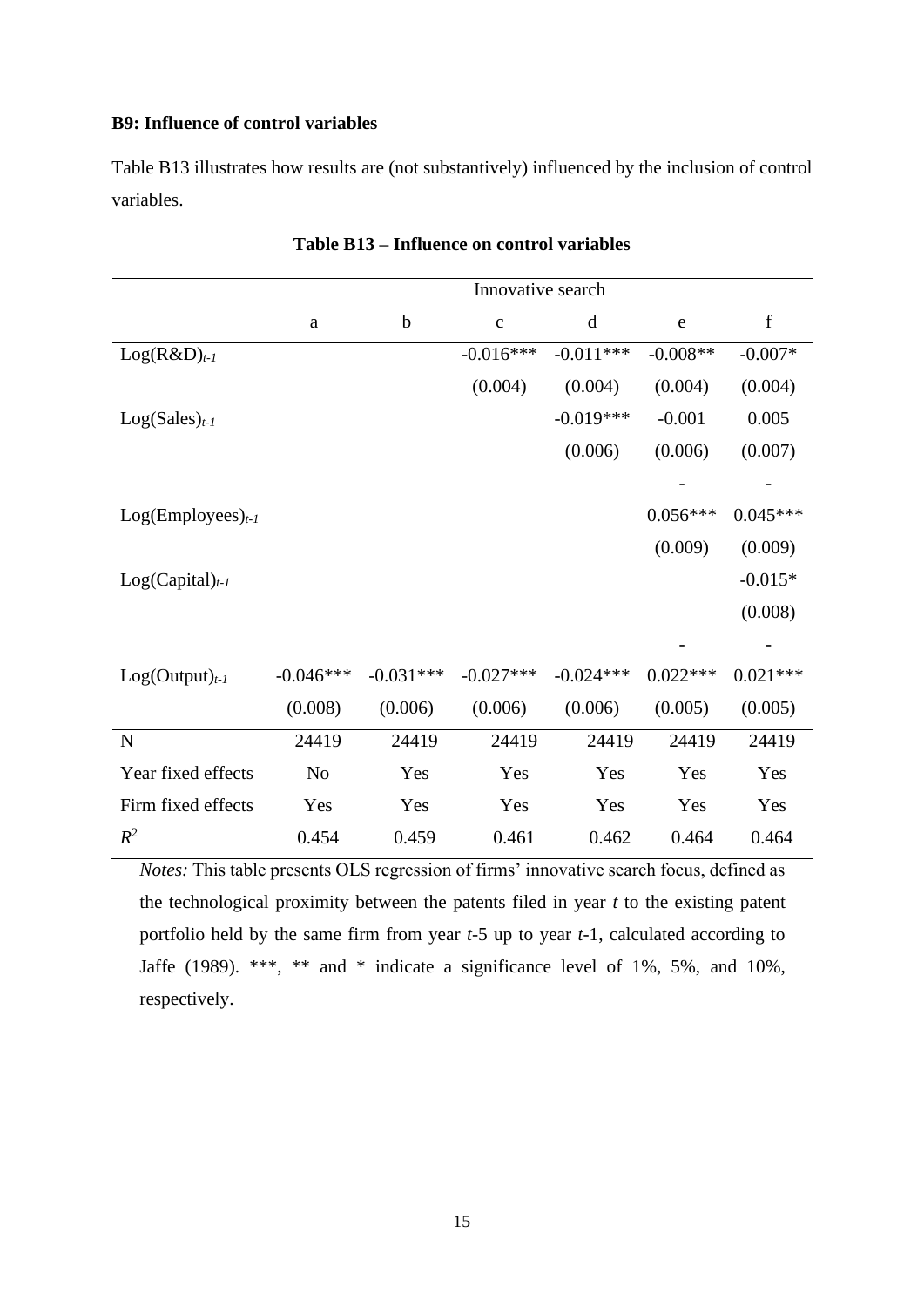## **B10: Influence of different lags**

Table B14 illustrates how results remain robust to the inclusion/exclusion of different lags.

|                       | Innovative search |             |             |             |             |             |
|-----------------------|-------------------|-------------|-------------|-------------|-------------|-------------|
|                       | $\rm{a}$          | $\mathbf b$ | $\mathbf C$ | $\mathbf d$ | $\mathbf e$ | $\mathbf f$ |
| $Log(R&D)_{t-1}$      | $-0.007*$         |             |             | $-0.006*$   | $-0.006*$   | $-0.005$    |
|                       | (0.004)           |             |             | (0.004)     | (0.004)     | (0.004)     |
| $Log(Sales)_{t-1}$    | 0.005             |             |             | $-0.002$    | $-0.002$    | 0.000       |
|                       | (0.007)           |             |             | (0.007)     | (0.007)     | (0.007)     |
| $Log(Employes)_{t-1}$ | $-0.045***$       |             |             | $-0.029*$   | $-0.028$    | $-0.029$    |
|                       | (0.009)           |             |             | (0.017)     | (0.017)     | (0.018)     |
| $Log(Capital)_{t-1}$  | $-0.015*$         |             |             | 0.001       | 0.001       | 0.003       |
|                       | (0.008)           |             |             | (0.009)     | (0.008)     | (0.008)     |
| $Log(R&D)_{t-2}$      |                   | $-0.007*$   |             | $-0.002$    | $-0.002$    | $-0.001$    |
|                       |                   | (0.004)     |             | (0.004)     | (0.004)     | (0.004)     |
| $Log(Sales)_{t-2}$    |                   | 0.005       |             | 0.007       | 0.006       | $-0.006$    |
|                       |                   | (0.008)     |             | (0.009)     | (0.009)     | (0.011)     |
| $Log(Employes)_{t-2}$ |                   | $-0.044***$ |             | $-0.017$    | $-0.018$    | $-0.000$    |
|                       |                   | (0.009)     |             | (0.017)     | (0.017)     | (0.022)     |
|                       |                   |             |             |             |             |             |
| $Log(Capital)_{t-2}$  |                   | $-0.017**$  |             | $-0.017**$  | $0.017**$   | $-0.013*$   |
|                       |                   | (0.007)     |             | (0.008)     | (0.008)     | (0.007)     |
| $Log(R&D)_{t-3}$      |                   |             | $-0.007*$   |             |             | $-0.003$    |
|                       |                   |             | (0.004)     |             |             | (0.003)     |
| $Log(Sales)_{t-3}$    |                   |             | 0.004       |             |             | $0.011**$   |
|                       |                   |             | (0.008)     |             |             | (0.005)     |
| $Log(Employes)_{t-3}$ |                   |             | $-0.046***$ |             |             | $-0.021$    |
|                       |                   |             | (0.009)     |             |             | (0.017)     |
| $Log(Capital)_{t-3}$  |                   |             | $-0.012*$   |             |             | $-0.005$    |
|                       |                   |             | (0.006)     |             |             | (0.007)     |
| $Log(Output)_{t-3}$   |                   |             | $-0.020***$ |             |             | 0.001       |
|                       |                   |             | (0.006)     |             |             | (0.016)     |

## **Table B14 – Influence of different lags**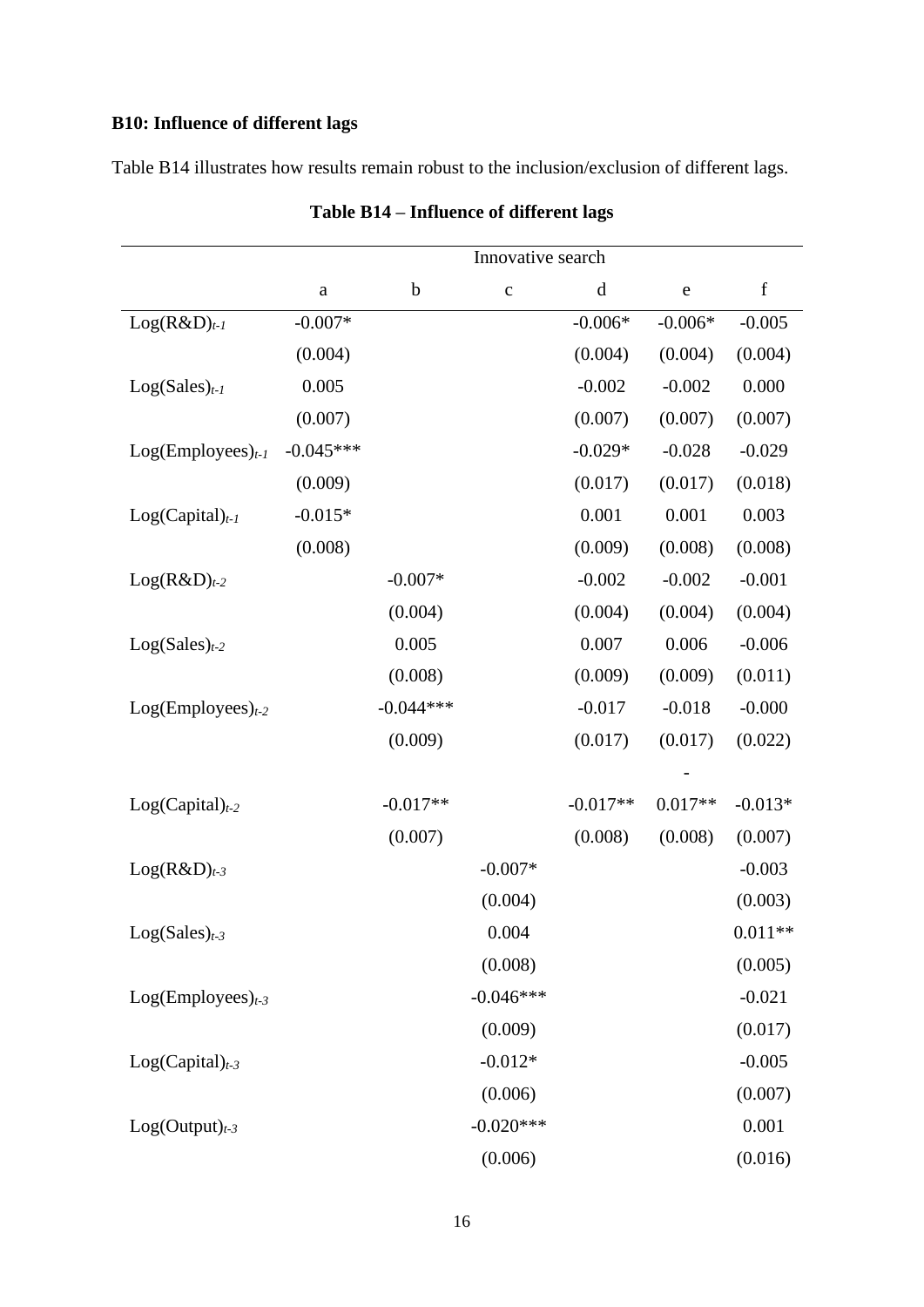| $Log(Output)_{t-2}$ |                | $-0.019***$ |       |             | 0.014     | 0.008     |
|---------------------|----------------|-------------|-------|-------------|-----------|-----------|
|                     |                | (0.005)     |       |             | (0.015)   | (0.020)   |
|                     |                |             |       |             |           |           |
| $Log(Output)_{t-1}$ | $-0.021***$    |             |       | $-0.021***$ | $0.034**$ | $0.032**$ |
|                     | (0.005)        |             |       | (0.006)     | (0.015)   | (0.016)   |
| N                   | 24419          | 22951       | 21669 | 22951       | 22951     | 21532     |
| Year fixed effects  | N <sub>0</sub> | Yes         | Yes   | Yes         | Yes       | Yes       |
| Firm fixed effects  | Yes            | Yes         | Yes   | Yes         | Yes       | Yes       |
| $R^2$               | 0.464          | 0.472       | 0.476 | 0.472       | 0.472     | 0.478     |

*Notes:* This table presents OLS regression of firms' innovative search focus, defined as the technological proximity between the patents filed in year *t* to the existing patent portfolio held by the same firm from year *t*-5 up to year *t*-1, calculated according to Jaffe (1989). \*\*\*, \*\* and \* indicate a significance level of 1%, 5%, and 10%, respectively.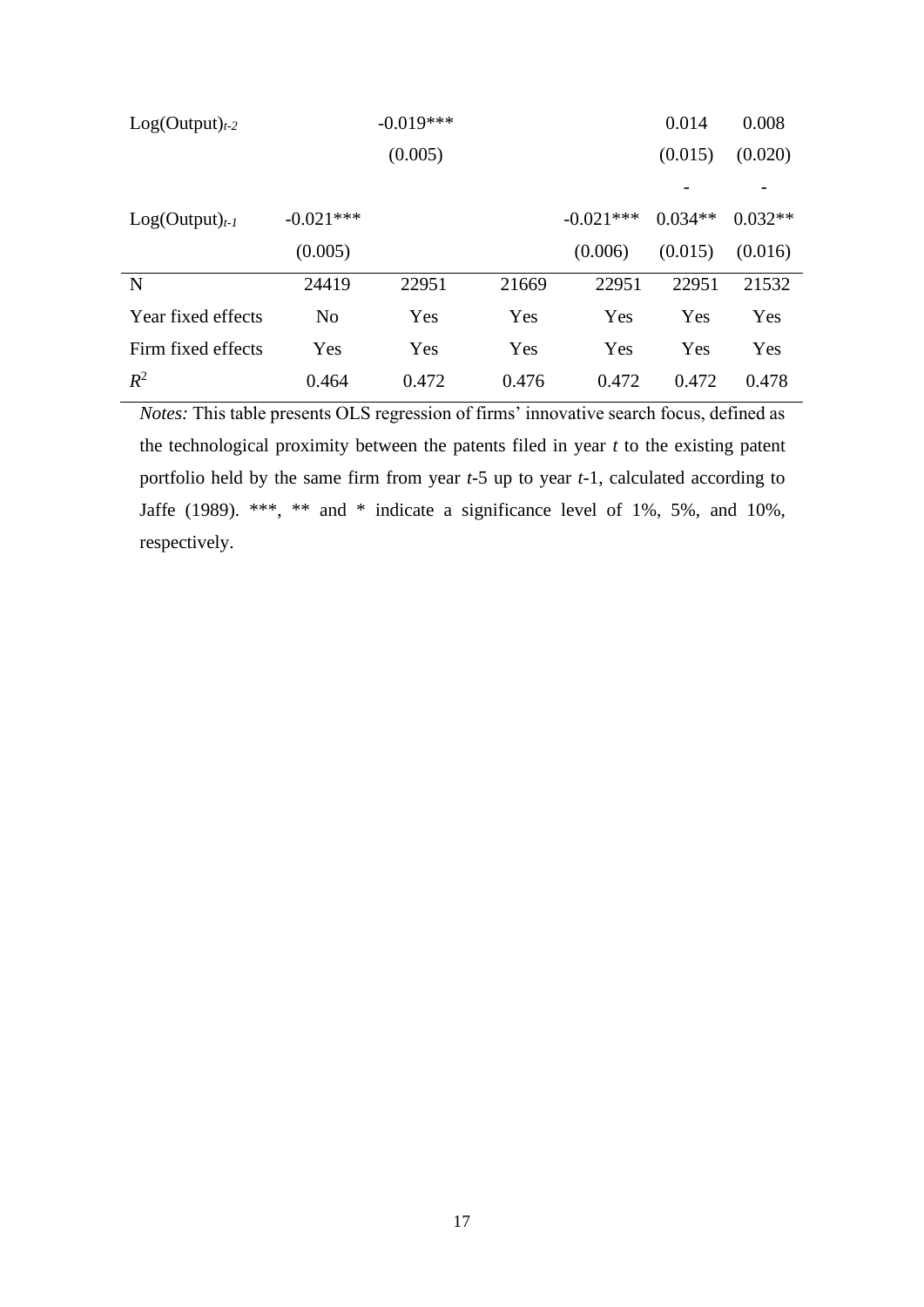## **B11: Excluding first 5 years of firms' patenting activity**

Table B15 excludes the first five years of patenting by each firms, where the measure might be particular noisy.

|                       | Innovative search |             |  |
|-----------------------|-------------------|-------------|--|
|                       | a                 | b           |  |
| $Log(R&D)_{t-1}$      | $-0.003$          | $-0.008**$  |  |
|                       | (0.003)           | (0.004)     |  |
| $Log(Sales)_{t-1}$    | $-0.002$          | $-0.002$    |  |
|                       | (0.009)           | (0.010)     |  |
| $Log(Employes)_{t-1}$ | $-0.034***$       | $-0.046***$ |  |
|                       | (0.012)           | (0.012)     |  |
| $Log(Capital)_{t-1}$  | $-0.011$          | $-0.004$    |  |
|                       | (0.009)           | (0.009)     |  |
| $Log(Output)_{t-1}$   | $-0.027***$       | $-0.024***$ |  |
|                       | (0.007)           | (0.006)     |  |
| N                     | 19537             | 19537       |  |
| Year fixed effects    | No                | Yes         |  |
| Firm fixed effects    | Yes               | Yes         |  |
| $R^2$                 | 0.485             | 0.491       |  |

**Table B15 – Excluding first 5 years of firms' patenting activity**

*Notes:* This table presents OLS regression of firms' innovative search focus, defined as the technological proximity between the patents filed in year *t* to the existing patent portfolio held by the same firm from year *t*-5 up to year *t*-1, calculated according to Jaffe (1989). Standard errors clustered at the industry level appear in parentheses. \*\*\*, \*\* and \* indicate a significance level of 1%, 5%, and 10%, respectively.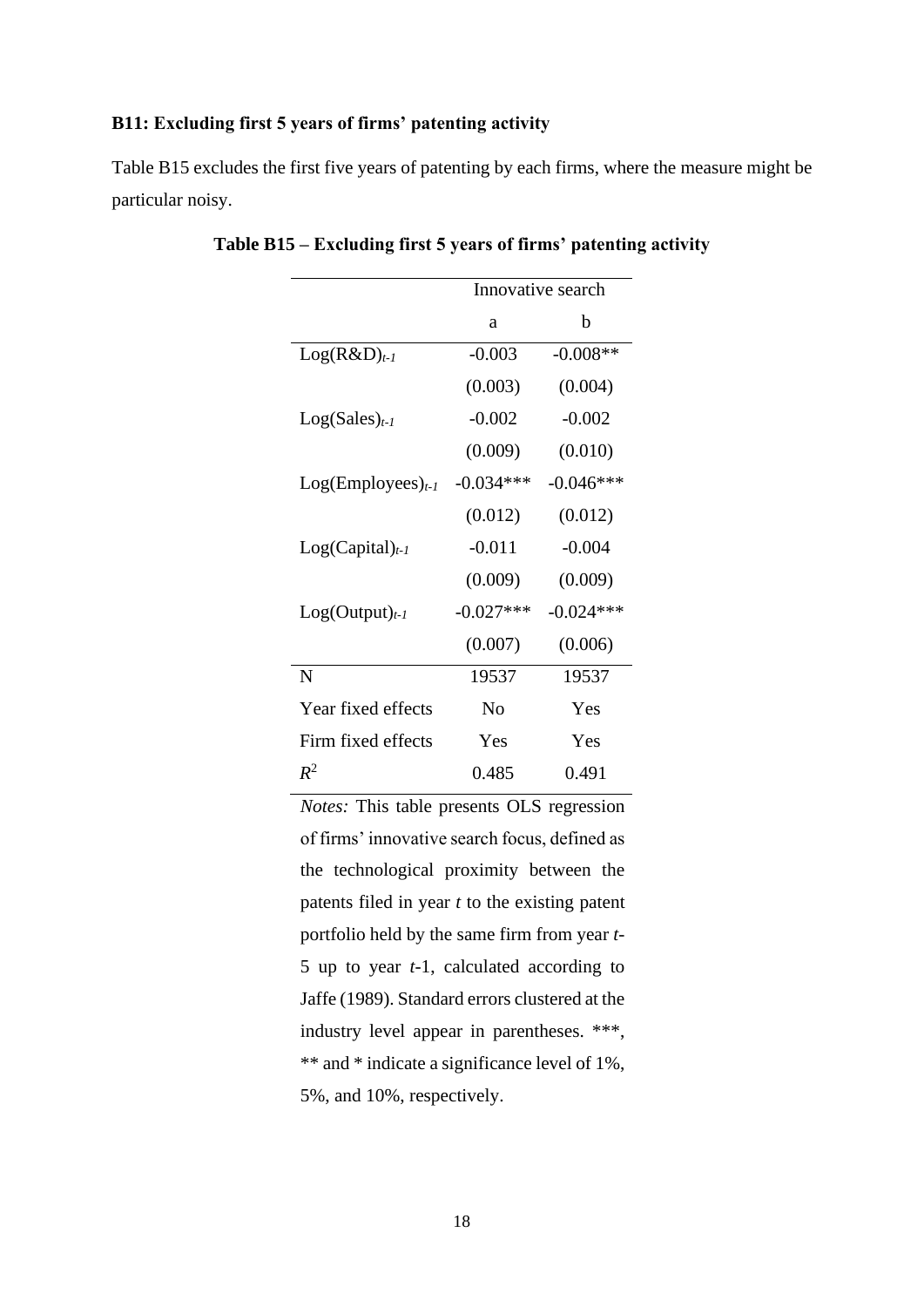## **B12: Two year moving averages**

Table B16 illustrates robust results if we consider 2-year moving averages of our innovative search score.

|                       | Innovative search |             |  |
|-----------------------|-------------------|-------------|--|
|                       | a                 | b           |  |
| $Log(R&D)_{t-1}$      | $-0.003$          | $-0.007**$  |  |
|                       | (0.002)           | (0.003)     |  |
| $Log(Sales)_{t-1}$    | 0.007             | $0.011*$    |  |
|                       | (0.005)           | (0.006)     |  |
| $Log(Employes)_{t-1}$ | $-0.035***$       | $-0.049***$ |  |
|                       | (0.010)           | (0.009)     |  |
| $Log(Capital)_{t-1}$  | $-0.022***$       | $-0.016**$  |  |
|                       | (0.007)           | (0.008)     |  |
| $Log(Output)_{t-1}$   | $-0.026***$       | $-0.019***$ |  |
|                       | (0.005)           | (0.004)     |  |
| N                     | 21671             | 21671       |  |
| Year fixed effects    | No                | Yes         |  |
| Firm fixed effects    | Yes               | Yes         |  |
| $R^2$                 | 0.593             | 0.601       |  |

*Notes:* This table presents OLS regression of firms' innovative search focus, defined as the 2-year moving average of technological proximity between the patents filed in year *t* to the existing patent portfolio held by the same firm from year *t*-5 up to year *t*-1, calculated according to Jaffe (1989). Standard errors clustered at the industry level appear in parentheses. \*\*\*, \*\* and \* indicate a significance level of 1%, 5%, and 10%, respectively.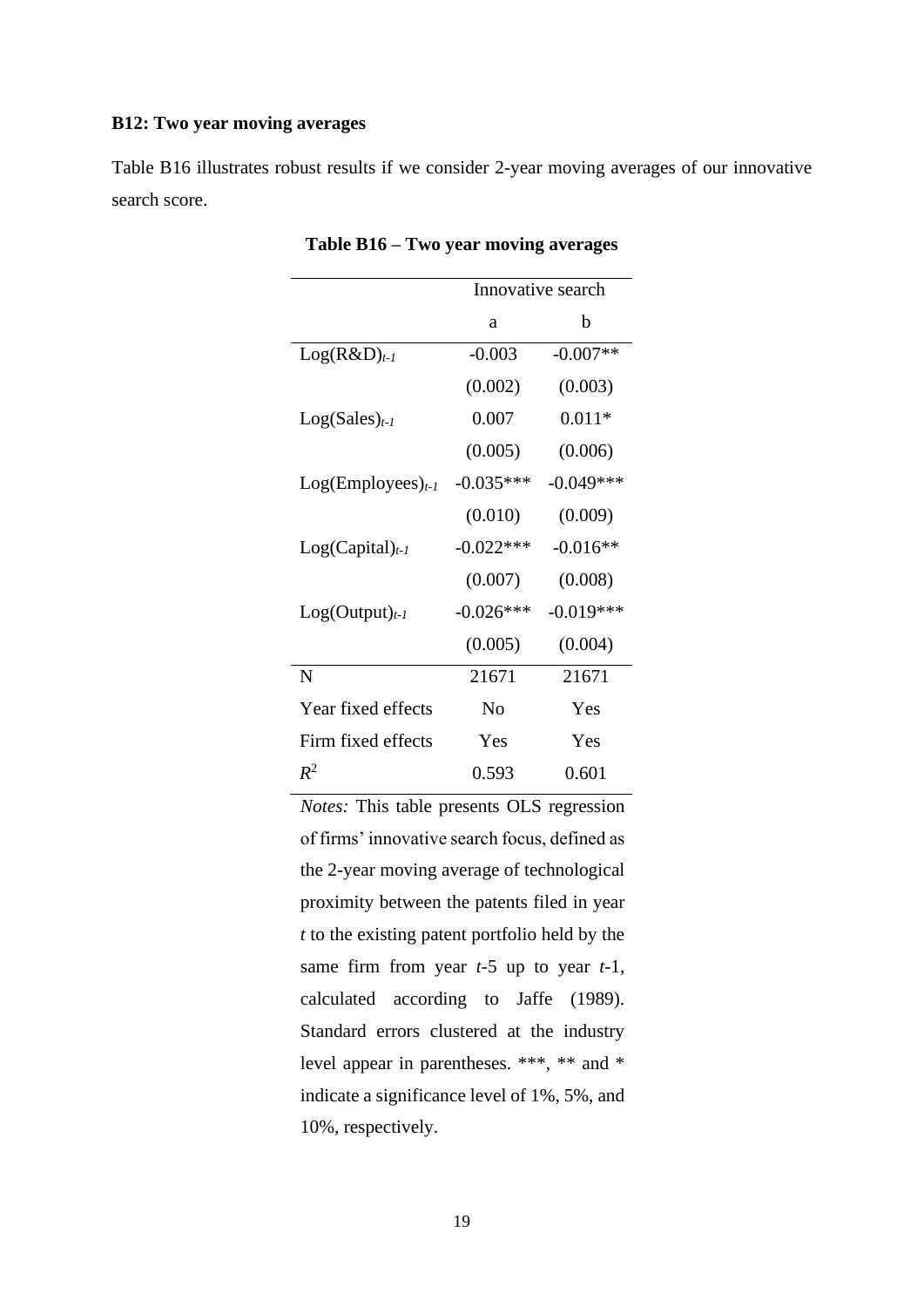## **B13: An assumption of exploration in periods of no patenting**

As we cannot observe firm search behavior when the firm does not patent, we assume they explore completely (innovative search is set to 1). The results in Table B17 should alleviate concerns that the results are driven by the reduction of the sample to firm-year observations in which firms file one or more patents.

|                       | Innovative search |              |  |
|-----------------------|-------------------|--------------|--|
|                       | a                 | b            |  |
| $Log(R&D)_{t-1}$      | $-0.011***$       | $-0.014***$  |  |
|                       | (0.003)           | (0.003)      |  |
| $Log(Sales)_{t-1}$    | $0.008**$         | 0.003        |  |
|                       | (0.003)           | (0.003)      |  |
| $Log(Employes)_{t-1}$ | $-0.067***$       | $-0.076***$  |  |
|                       | (0.008)           | (0.007)      |  |
| $Log(Capital)_{t-1}$  | $-0.013***$       | $-0.011***$  |  |
|                       | (0.002)           | (0.002)      |  |
| $Log(Output)_{t-1}$   | $-0.010*$         | $-0.020$ *** |  |
|                       | (0.006)           | (0.006)      |  |
| N                     | 76804             | 76804        |  |
| Year fixed effects    | No                | Yes          |  |
| Firm fixed effects    | Yes               | Yes          |  |
| $R^2$                 | 0.635             | 0.639        |  |

**Table B17 – Assuming exploration in periods of no patenting**

*Notes:* This table presents OLS regression of firms' innovative search focus, defined as the technological proximity between the patents filed in year *t* to the existing patent portfolio held by the same firm from year *t*-5 up to year *t*-1, calculated according to Jaffe (1989). Standard errors clustered at the industry level appear in parentheses. \*\*\*, \*\* and \* indicate a significance level of 1%, 5%, and 10%, respectively.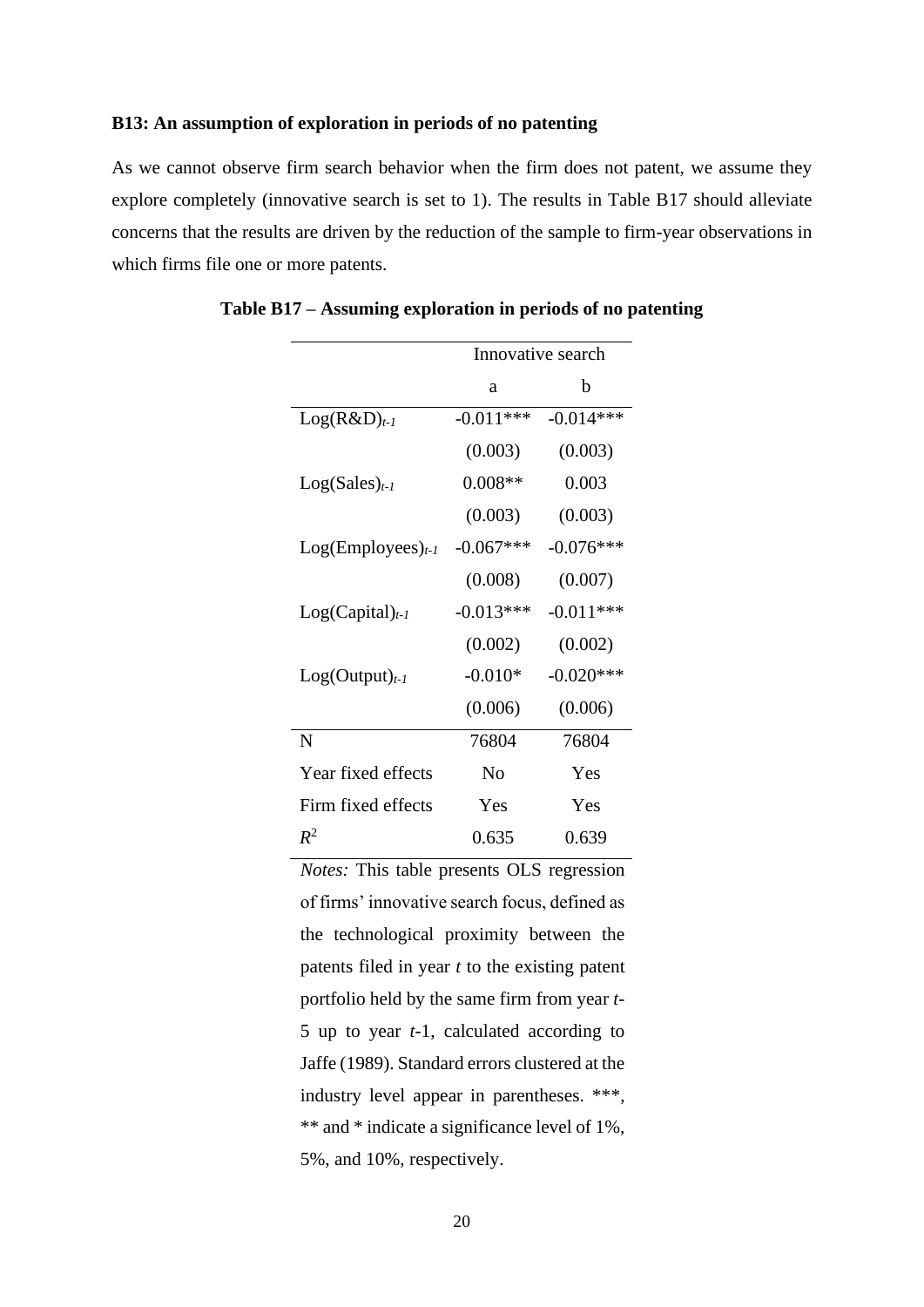## **B14: Excluding firms with little patenting activity**

Filing only a few patents in a given year may create noisy and inaccurate measurements. Table B18 estimates models where the sample is restricted to firm-year observations, for firms that applied for at least 2/5/10 patents. Results remain robust to these restrictions.

|                      | <b>Innovative Search</b> |            |                |            |                |           |
|----------------------|--------------------------|------------|----------------|------------|----------------|-----------|
|                      | Min 2 Patents            |            | Min 5 Patents  |            | Min 10 Patents |           |
|                      | $\mathbf{a}$             | b          | $\mathbf{C}$   | d          | $\mathbf e$    | f         |
| $Log(R&D)_{t-1}$     | $-0.003$                 | $-0.005$   | $-0.003$       | $-0.006*$  | $-0.003$       | $-0.004$  |
|                      | (0.003)                  | (0.003)    | (0.002)        | (0.003)    | (0.002)        | (0.003)   |
| $Log(Sales)_{t-1}$   | $-0.001$                 | 0.003      | $-0.002$       | 0.006      | 0.006          | $0.014*$  |
|                      | (0.006)                  | (0.007)    | (0.007)        | (0.007)    | (0.008)        | (0.008)   |
| $Log(Employes)t$ .   |                          |            |                |            |                |           |
| $\mathfrak{1}$       | $0.029***$               | $0.043***$ | $-0.018*$      | $0.036***$ | $-0.011$       | $0.029**$ |
|                      | (0.010)                  | (0.009)    | (0.010)        | (0.010)    | (0.011)        | (0.011)   |
|                      |                          |            |                |            |                |           |
| $Log(Capital)_{t-1}$ | $0.019***$               | $-0.013*$  | $-0.020**$     | $-0.013$   | $0.027***$     | $0.020**$ |
|                      | (0.007)                  | (0.007)    | (0.009)        | (0.008)    | (0.009)        | (0.009)   |
|                      |                          |            |                |            |                |           |
| $Log(Output)_{t-1}$  | $0.023***$               | $0.015***$ | $0.019***$     | $-0.012**$ | $0.020***$     | $0.014**$ |
|                      | (0.006)                  | (0.005)    | (0.006)        | (0.005)    | (0.006)        | (0.006)   |
| $\mathbf N$          | 20894                    | 20894      | 14832          | 14832      | 10524          | 10524     |
| Year fixed effects   | N <sub>o</sub>           | Yes        | N <sub>o</sub> | Yes        | N <sub>o</sub> | Yes       |
| Firm fixed effects   | Yes                      | Yes        | Yes            | Yes        | Yes            | Yes       |
| $R^2$                | 0.487                    | 0.495      | 0.512          | 0.521      | 0.530          | 0.539     |

**Table B18 – Excluding firms with little patenting activity**

*Notes:* This table presents OLS regression of firms' innovative search focus, defined as the technological proximity between the patents filed in year *t* to the existing patent portfolio held by the same firm from year *t*-5 up to year *t*-1, calculated according to Jaffe (1989). Standard errors clustered at the industry level appear in parentheses. \*\*\*, \*\* and \* indicate a significance level of 1%, 5%, and 10%, respectively.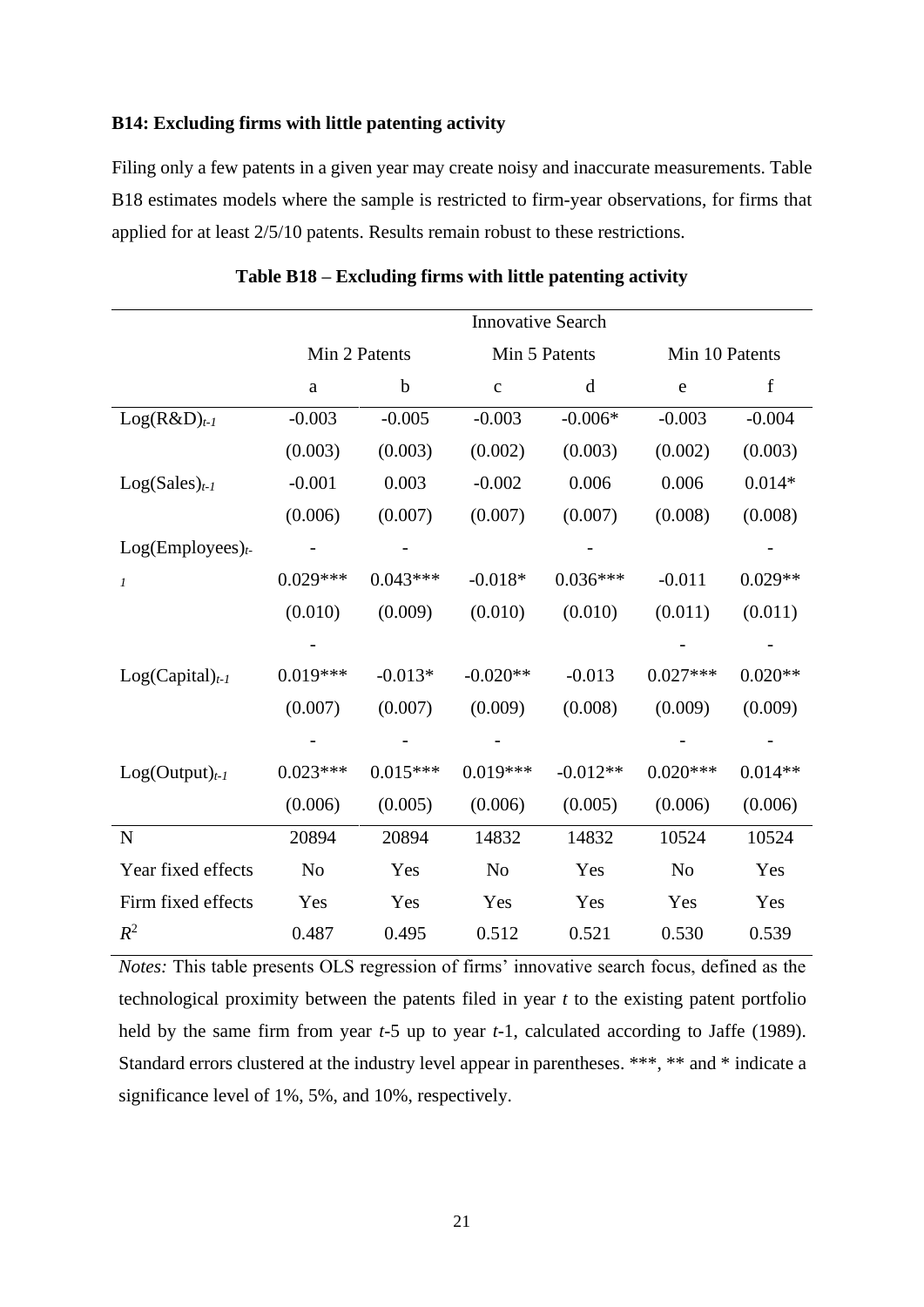## **B15: Excluding firms with large patent portfolios**

Some firms have very large patent portfolios that may have material effect on results and our measure. Hence, we re-estimate our baseline model excluding firms that filed more than 1000 or 100 patents, respectively, and also estimate a model based only on firms that filed between 10 and 100 patents where our measure is probably best suited to measure firms' innovative search focus. Results remain robust to these restrictions.

|                      |                  |             |                 | <b>Innovative Search</b> |                    |             |
|----------------------|------------------|-------------|-----------------|--------------------------|--------------------|-------------|
|                      |                  |             |                 |                          | Min 10 and max 100 |             |
|                      | Max 1000 Patents |             | Max 100 Patents |                          | Patents            |             |
|                      | a                | $\mathbf b$ | $\mathbf c$     | $\mathbf d$              | $\mathbf e$        | $\mathbf f$ |
| $Log(R&D)_{t-1}$     | $-0.003$         | $-0.007*$   | $-0.003$        | $-0.007$                 | $-0.004$           | $-0.004$    |
|                      | (0.003)          | (0.004)     | (0.003)         | (0.004)                  | (0.003)            | (0.004)     |
|                      |                  |             |                 |                          |                    | $0.023**$   |
| $Log(Sales)_{t-1}$   | 0.004            | 0.005       | 0.006           | 0.008                    | $0.014*$           | $\ast$      |
|                      | (0.007)          | (0.007)     | (0.007)         | (0.008)                  | (0.007)            | (0.008)     |
|                      |                  |             |                 |                          |                    |             |
| Log(Employees)       | $0.034**$        | $0.047**$   | $0.036**$       | $0.048**$                |                    | $0.038**$   |
| $t-1$                | $\ast$           | $\ast$      | $\ast$          | $\ast$                   | $-0.021$           | $\ast$      |
|                      | (0.010)          | (0.009)     | (0.011)         | (0.011)                  | (0.015)            | (0.015)     |
| $Log(Capital)_{t-1}$ | $-0.020**$       | $-0.015*$   | $-0.018**$      | $-0.014*$                | $-0.023**$         | $-0.019*$   |
|                      | (0.008)          | (0.008)     | (0.008)         | (0.008)                  | (0.010)            | (0.010)     |
|                      |                  |             |                 |                          |                    |             |
|                      | $0.026**$        | $0.022**$   | $0.025**$       | $0.021**$                |                    |             |
| $Log(Output)_{t-1}$  | $\ast$           | $\ast$      | $\ast$          | $\ast$                   | $-0.023***$        | $-0.017**$  |
|                      | (0.005)          | (0.005)     | (0.005)         | (0.005)                  | (0.007)            | (0.008)     |
| $\mathbf N$          | 24329            | 24329       | 22214           | 22214                    | 8314               | 8314        |
| Year fixed           |                  |             |                 |                          |                    |             |
| effects              | N <sub>o</sub>   | Yes         | N <sub>o</sub>  | Yes                      | N <sub>o</sub>     | Yes         |
| Firm fixed           |                  |             |                 |                          |                    |             |
| effects              | Yes              | Yes         | Yes             | Yes                      | Yes                | Yes         |
| $R^2$                | 0.487            | 0.495       | 0.512           | 0.521                    | 0.530              | 0.539       |

## **Table B19 – Excluding firms with large patenting activity**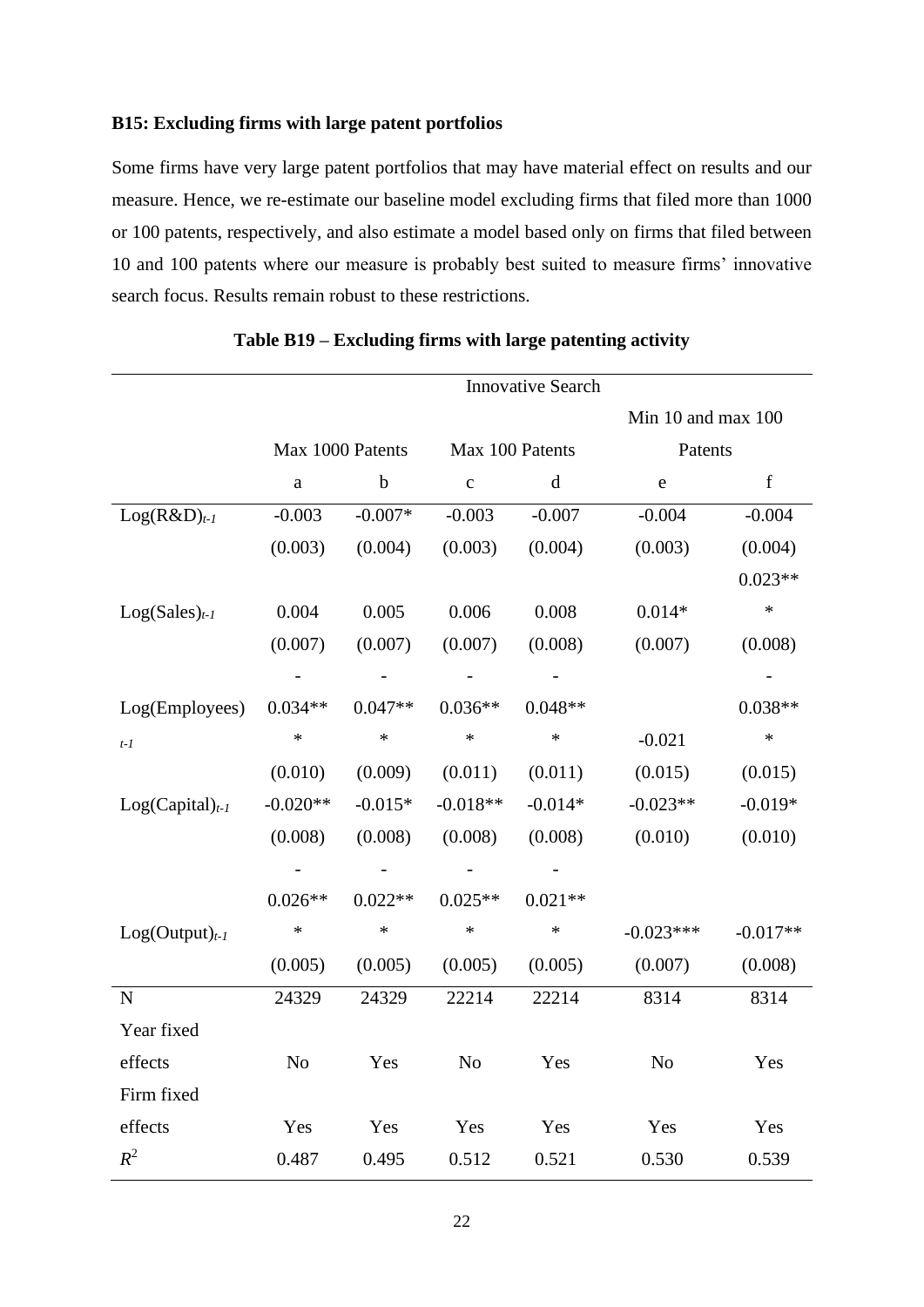*Notes:* This table presents OLS regression of firms' innovative search focus, defined as the technological proximity between the patents filed in year *t* to the existing patent portfolio held by the same firm from year *t*-5 up to year *t*-1, calculated according to Jaffe (1989). Standard errors clustered at the industry level appear in parentheses. \*\*\*, \*\* and \* indicate a significance level of 1%, 5%, and 10%, respectively.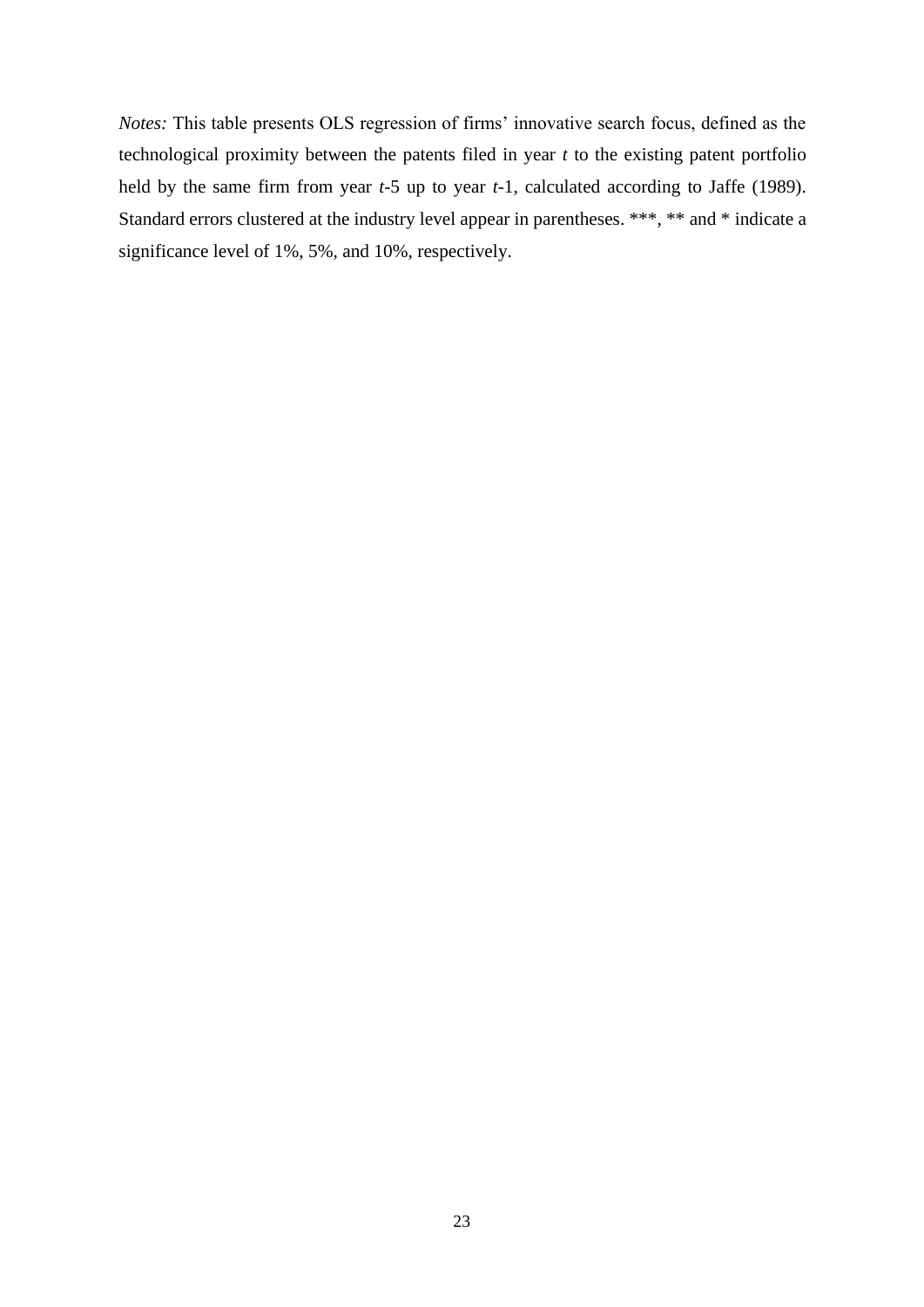## **B16: Limiting analysis from 1958 to 1999**

Results are also robust to taking out the 2000s years, which might be particularly influential due to the bust of the dotcom bubble (see Table B20).

|                       | Innovative search |             |  |
|-----------------------|-------------------|-------------|--|
|                       | a                 | b           |  |
| $Log(R&D)_{t-1}$      | $-0.002$          | $-0.008**$  |  |
|                       | (0.002)           | (0.003)     |  |
| $Log(Sales)_{t-1}$    | 0.007             | 0.012       |  |
|                       | (0.008)           | (0.008)     |  |
| $Log(Employes)_{t-1}$ | $-0.008$          | $-0.028**$  |  |
|                       | (0.013)           | (0.013)     |  |
| $Log(Capital)_{t-1}$  | $-0.040***$       | $-0.036***$ |  |
|                       | (0.009)           | (0.009)     |  |
| $Log(Output)_{t-1}$   | $-0.024***$       | $-0.021***$ |  |
|                       | (0.007)           | (0.007)     |  |
| N                     | 17225             | 17225       |  |
| Year fixed effects    | N <sub>0</sub>    | Yes         |  |
| Firm fixed effects    | Yes               | Yes         |  |
| $R^2$                 | 0.478             | 0.484       |  |

**Table B20 – Limiting analysis from 1958 to 1999**

*Notes:* This table presents OLS regression of firms' innovative search focus, defined as the technological proximity between the patents filed in year *t* to the existing patent portfolio held by the same firm from year *t*-5 up to year *t*-1, calculated according to Jaffe (1989). Standard errors clustered at the industry level appear in parentheses. \*\*\*, \*\* and \* indicate a significance level of 1%, 5%, and 10%, respectively.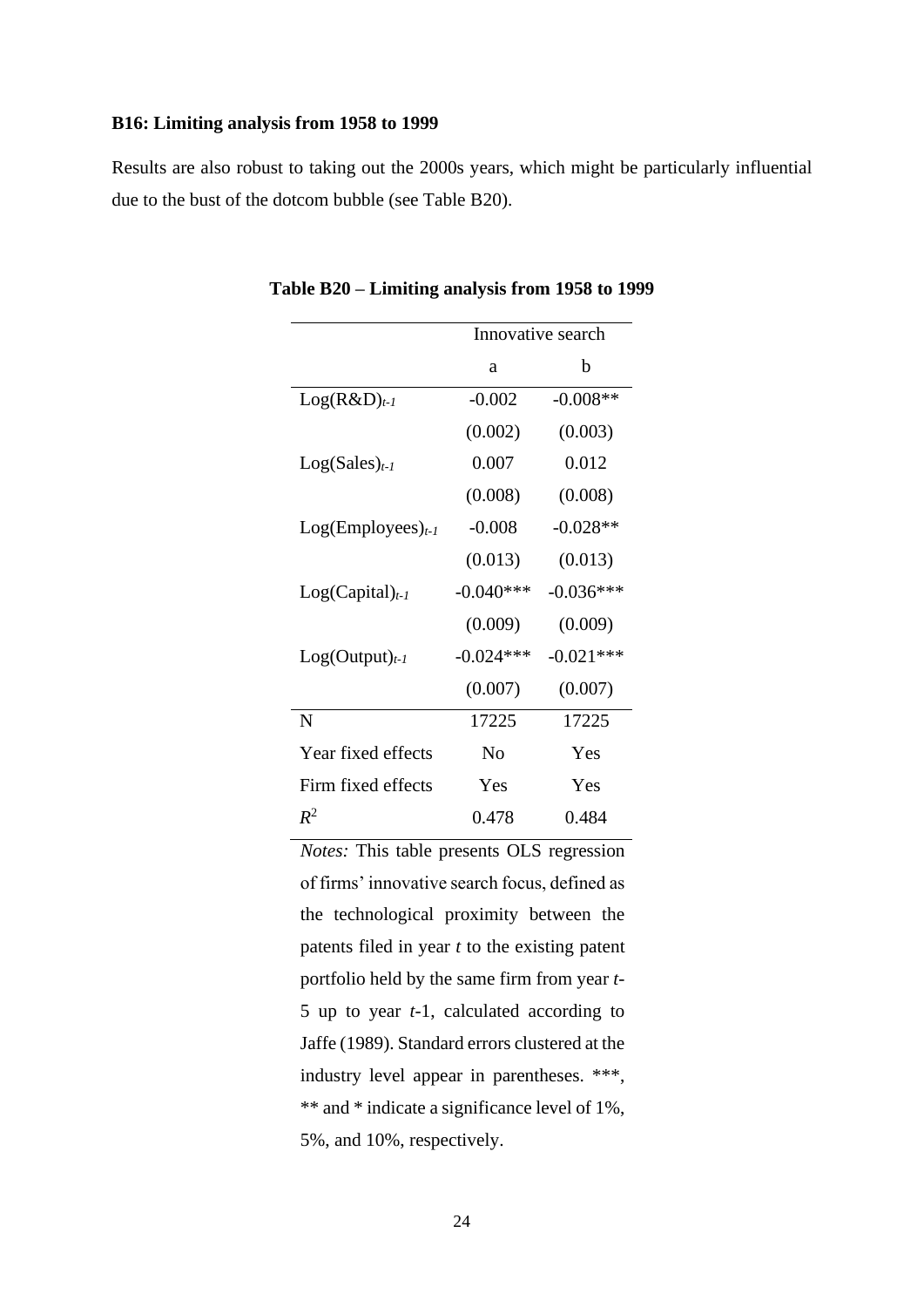## **B17: Alternative industry measure and 3-digit-SIC aggregation**

Table B21 reports results with the industry output measure with total shipments per sector as measured by the NBER productivity database. Table B22 estimates models with higher aggregated output measures at the 3-digit-level. The higher aggregation should lessen concerns that measurement error with respect to the relevant industries confound our results, because firms are active in more than one 4-dgit SIC industry.

|                        | Innovative search |             |  |
|------------------------|-------------------|-------------|--|
|                        | a                 | b           |  |
| $Log(R&D)_{t-1}$       | $-0.003$          | $-0.007*$   |  |
|                        | (0.003)           | (0.004)     |  |
| $Log(Sales)_{t-1}$     | 0.004             | 0.005       |  |
|                        | (0.007)           | (0.007)     |  |
| $Log(Employes)_{t-1}$  | $-0.033***$       | $-0.045***$ |  |
|                        | (0.009)           | (0.009)     |  |
| $Log(Capital)_{t-1}$   | $-0.020**$        | $-0.015*$   |  |
|                        | (0.008)           | (0.008)     |  |
| $Log(Shipments)_{t-1}$ | $-0.025***$       | $-0.021***$ |  |
|                        | (0.005)           | (0.005)     |  |
| N                      | 24419             | 24419       |  |
| Year fixed effects     | N <sub>0</sub>    | Yes         |  |
| Firm fixed effects     | Yes               | Yes         |  |
| $R^2$                  | 0.458             | 0.464       |  |

**Table B21 – Aggregated industry measure**

*Notes:* OLS regression of firms' innovative search focus, defined as the technological proximity between the patents filed in year *t* to the existing patent portfolio held by the same firm from year *t*-5 up to year *t*-1, calculated according to Jaffe (1989). Standard errors clustered at the industry level appear in parentheses. \*\*\*, \*\* and \*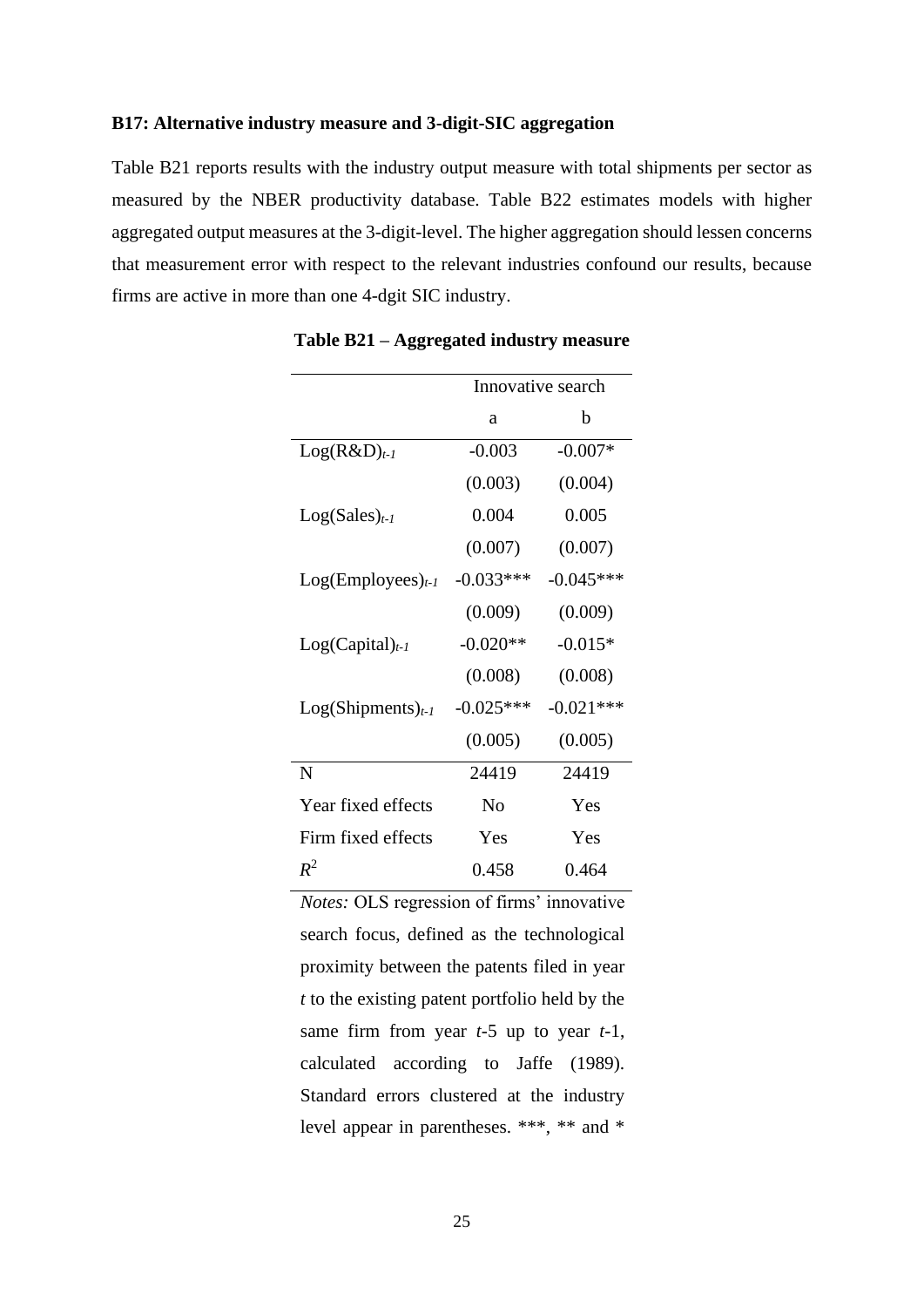indicate a significance level of 1%, 5%, and 10%, respectively.

|                       | Innovative search |             |  |
|-----------------------|-------------------|-------------|--|
|                       | a                 | b           |  |
| $Log(R&D)_{t-1}$      | $-0.005*$         | $-0.008**$  |  |
|                       | (0.003)           | (0.003)     |  |
| $Log(Sales)_{t-1}$    | 0.001             | 0.004       |  |
|                       | (0.006)           | (0.008)     |  |
| $Log(Employes)_{t-1}$ | $-0.032***$       | $-0.045***$ |  |
|                       | (0.010)           | (0.009)     |  |
| $Log(Capital)_{t-1}$  | $-0.023**$        | $-0.017*$   |  |
|                       | (0.009)           | (0.010)     |  |
| $Log(Output)_{t-1}$   | $-0.013**$        | $-0.009**$  |  |
|                       | (0.005)           | (0.004)     |  |
| N                     | 24419             | 24419       |  |
| Year fixed effects    | N <sub>0</sub>    | Yes         |  |
| Firm fixed effects    | Yes               | Yes         |  |
| $R^2$                 | 0.457             | 0.463       |  |

**Table B22 – 3-digit-SIC aggregation** 

*Notes:* OLS regression of firms' innovative search focus, defined as the technological proximity between the patents filed in year *t* to the existing patent portfolio held by the same firm from year *t*-5 up to year *t*-1, calculated according to Jaffe (1989). Standard errors clustered at the industry level appear in parentheses. \*\*\*, \*\* and \* indicate a significance level of 1%, 5%, and 10%, respectively.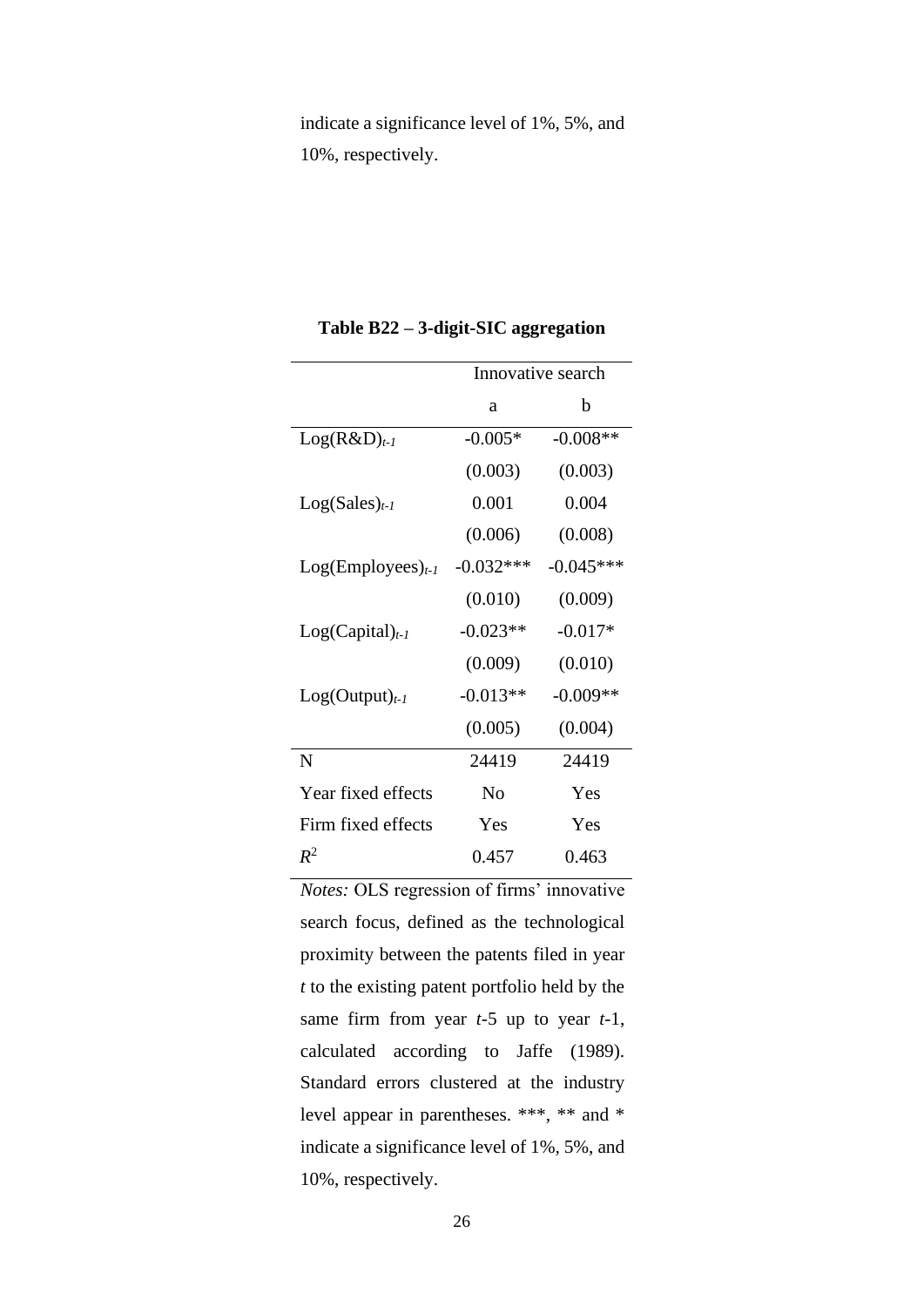## **B18: HHI control for competition**

Because change in innovative search might be driven by changes in competition, we ran additional models which control for the sales based Herfindahl index per 4-digit SIC industry, once with a linear term and once with the squared term included. Table B23 illustrates that the main results remain unchanged.

|                       | <b>Innovative Search</b> |             | <b>Innovative Search</b> |             |
|-----------------------|--------------------------|-------------|--------------------------|-------------|
|                       | a                        | $\mathbf b$ | $\mathbf{C}$             | d           |
| $Log(R&D)_{t-1}$      | $-0.003$                 | $-0.007*$   | $-0.003$                 | $-0.007*$   |
|                       | (0.003)                  | (0.004)     | (0.003)                  | (0.004)     |
| $Log(Sales)_{t-1}$    | 0.004                    | 0.005       | 0.004                    | 0.005       |
|                       | (0.007)                  | (0.007)     | (0.007)                  | (0.007)     |
| $Log(Employes)_{t-1}$ | $-0.034***$              | $-0.047***$ | $-0.035***$              | $-0.047***$ |
|                       | (0.009)                  | (0.009)     | (0.009)                  | (0.009)     |
| $Log(Capital)_{t-1}$  | $-0.020**$               | $-0.015*$   | $-0.020**$               | $-0.015*$   |
|                       | (0.008)                  | (0.008)     | (0.008)                  | (0.008)     |
| $HHI_{t-1}$           | 0.026                    | 0.027       | 0.059                    | 0.049       |
|                       | (0.030)                  | (0.033)     | (0.093)                  | (0.081)     |
| HHI squared $_{t-1}$  |                          |             | $-0.034$                 | $-0.024$    |
|                       |                          |             | (0.090)                  | (0.077)     |
| $Log(Output)_{t-1}$   | $-0.024***$              | $-0.020***$ | $-0.023***$              | $-0.020***$ |
|                       | (0.005)                  | (0.005)     | (0.005)                  | (0.005)     |
| N                     | 24419                    | 24419       | 24419                    | 24419       |
| Year fixed effects    | N <sub>o</sub>           | Yes         | N <sub>0</sub>           | Yes         |
| Firm fixed effects    | Yes                      | Yes         | Yes                      | Yes         |
| $R^2$                 | 0.458                    | 0.464       | 0.458                    | 0.464       |

**Table B23 – HHI control for competition**

*Notes:* This table presents OLS regression of firms' innovative search focus, defined as the technological proximity between the patents filed in year *t* to the existing patent portfolio held by the same firm from year *t*-5 up to year *t*-1, calculated according to Jaffe (1989). Standard errors clustered at the industry level appear in parentheses.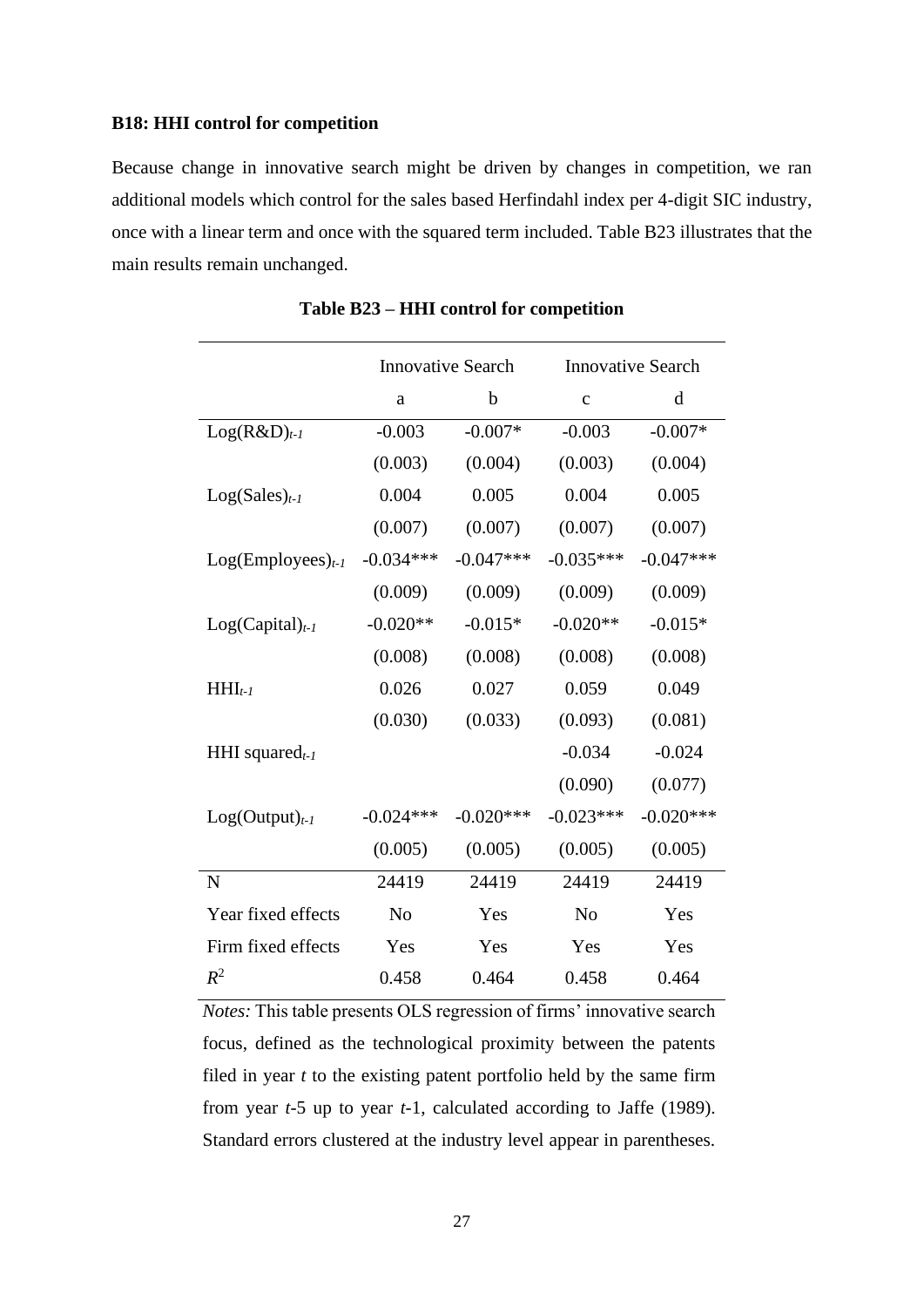\*\*\*, \*\* and \* indicate a significance level of 1%, 5%, and 10%, respectively.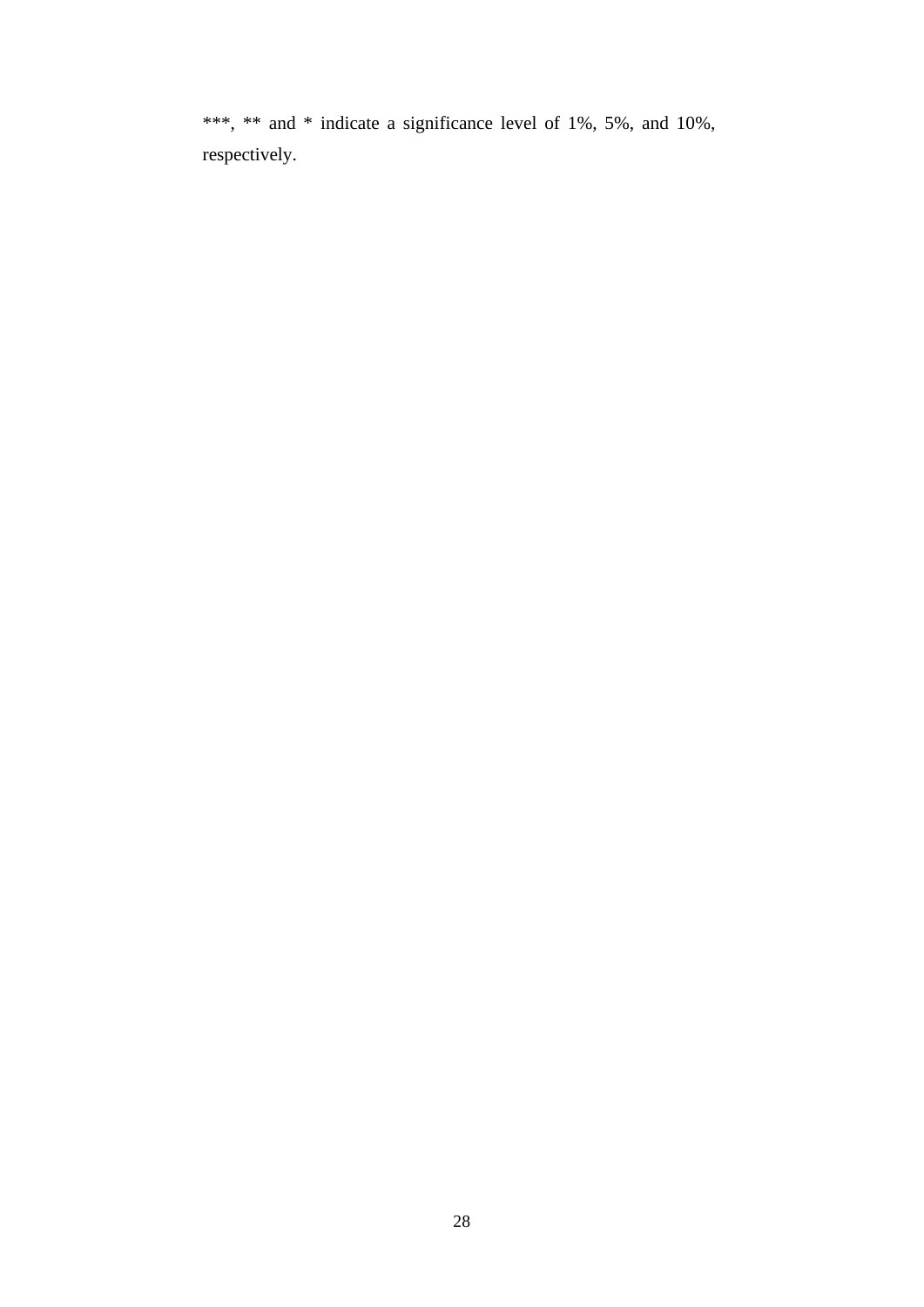## **B19: Exclusion of stable and long horizon industries**

In order to control for different lags between research and patenting, we exclude stable and long horizon industries (as defined by Hall and Vopel 1997), with no changes in results. Similarly, excluding pharmaceutical patents, which might have particularly long lead time from research to patenting a promising molecule, does not change results. Stable and long horizon industries demonstrate no significant result in Table B24, consistent with the cyclicality result.

|                       | Innovative search             |             |                    |             |
|-----------------------|-------------------------------|-------------|--------------------|-------------|
|                       | Long and stable<br>industries |             | Short and mid-term |             |
|                       |                               |             | industries         |             |
|                       | a                             | b           | $\mathbf{C}$       | d           |
| $Log(R&D)_{t-1}$      | 0.005                         | $-0.005$    | $-0.007**$         | $-0.009*$   |
|                       | (0.003)                       | (0.006)     | (0.004)            | (0.005)     |
| $Log(Sales)_{t-1}$    | $0.037**$                     | 0.032       | 0.001              | 0.001       |
|                       | (0.018)                       | (0.026)     | (0.007)            | (0.007)     |
| $Log(Employes)_{t-1}$ | $-0.026$                      | $-0.019$    | $-0.032***$        | $-0.043***$ |
|                       | (0.035)                       | (0.040)     | (0.010)            | (0.010)     |
| $Log(Capital)_{t-1}$  | $-0.077***$                   | $-0.077***$ | $-0.011$           | $-0.006$    |
|                       | (0.013)                       | (0.013)     | (0.008)            | (0.008)     |
| $Log(Output)_{t-1}$   | $-0.028$                      | $-0.035$    | $-0.026***$        | $-0.022***$ |
|                       | (0.023)                       | (0.028)     | (0.006)            | (0.005)     |
| N                     | 4995                          | 4995        | 19424              | 19424       |
| Year fixed effects    | N <sub>0</sub>                | Yes         | N <sub>0</sub>     | Yes         |
| Firm fixed effects    | Yes                           | Yes         | Yes                | Yes         |
| $R^2$                 | 0.454                         | 0.465       | 0.459              | 0.466       |

**Table B24 – Long and stable industries vs. short and mid-term**

*Notes:* This table presents OLS regression of firms' innovative search focus, defined as the technological proximity between the patents filed in year *t* to the existing patent portfolio held by the same firm from year *t*-5 up to year *t*-1, calculated according to Jaffe (1989). \*\*\*, \*\* and \* indicate a significance level of 1%, 5%, and 10%, respectively.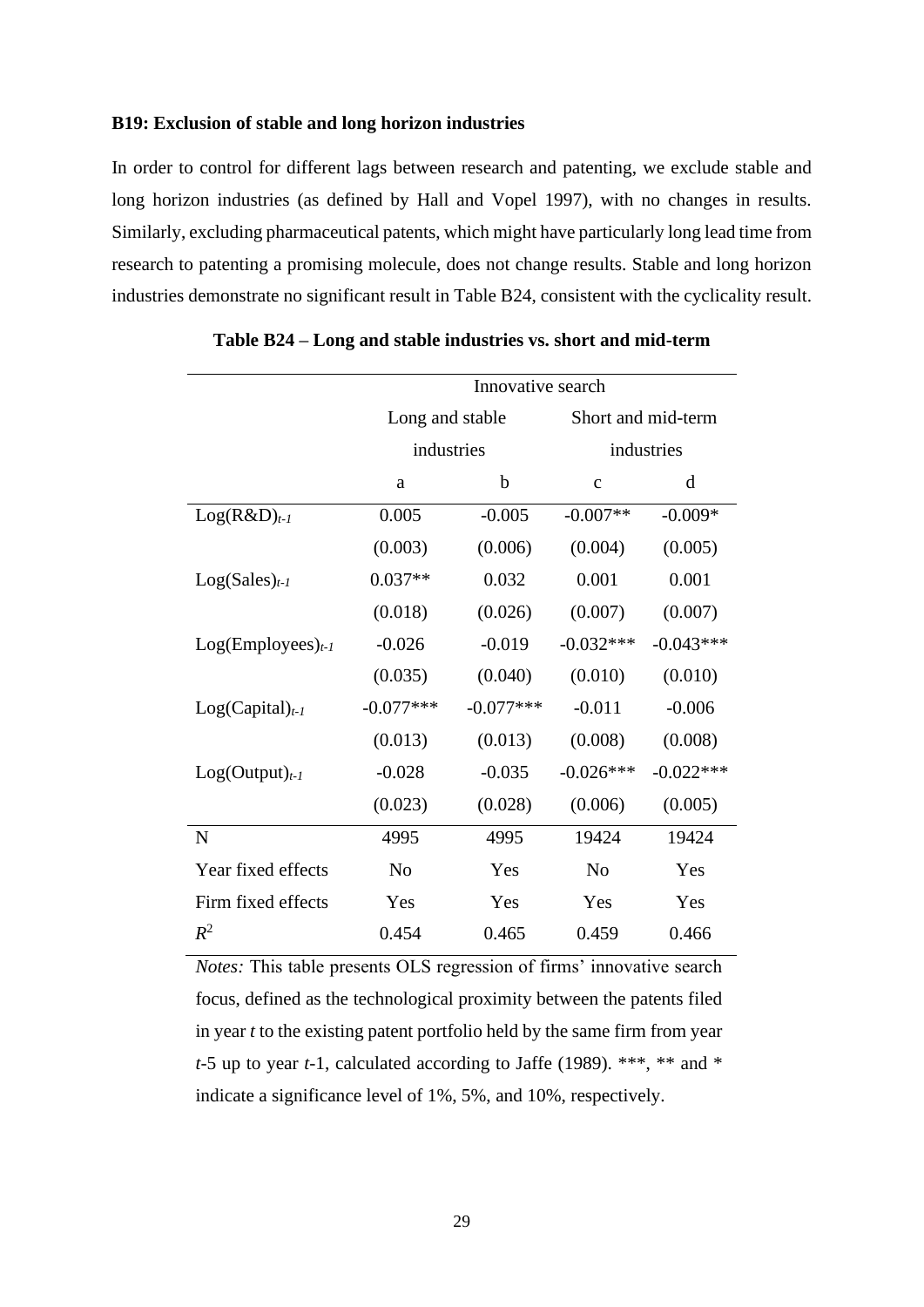## **B20: Summary of robustness checks**

This table presents how results change with respect to different ways of estimation, different ways of calculating innovative search, and different sample compositions; for details please see individual tables in appendix. Order of presentation in the table resembles order of presentation in the appendix.

|                                   |            | $Log(Output)$ t-1,t-2 controls t-1, |             |
|-----------------------------------|------------|-------------------------------------|-------------|
| <b>Baseline</b>                   | $0.021***$ | $t-2$                               | $-0.034**$  |
|                                   | (0.005)    |                                     | (0.015)     |
| Alt. measure $%$ new to the firm  |            | $Log(Output) t-1,t-2,t-3 controls$  |             |
| patents                           | 1.874***   | $t-1$ , $t-2$ , $t-3$               | $-0.032**$  |
|                                   | (0.378)    |                                     | (0.016)     |
|                                   |            | Excluding first 5 years of          |             |
| Alt. measure backward cites       | $0.149***$ | patenting                           | $-0.024***$ |
|                                   | (0.034)    |                                     | (0.006)     |
| Alt. measure self-backward cites  | $0.162***$ | Two year moving average             | $-0.019***$ |
|                                   | (0.037)    |                                     | (0.004)     |
| Alt. measure % self-backward      |            | Assuming exploration when no        |             |
| cites                             | $0.418***$ | patenting                           | $-0.020***$ |
|                                   | (0.142)    |                                     | (0.006)     |
|                                   |            |                                     |             |
| Alt. measure all tech classes     | $0.014***$ | Only firms min 2 patents            | $-0.015***$ |
|                                   | (0.005)    |                                     | (0.005)     |
| Controlling for industry specific |            |                                     |             |
| trends                            | $0.034***$ | Only firms min 5 patents            | $-0.012**$  |
|                                   | (0.006)    |                                     | (0.005)     |
|                                   |            |                                     |             |
| Controlling for no. of patents    | $0.016***$ | Only firms min 10 patents           | $-0.014**$  |
|                                   | (0.005)    |                                     | (0.006)     |

## **Table B25 – Summary of robustness checks**